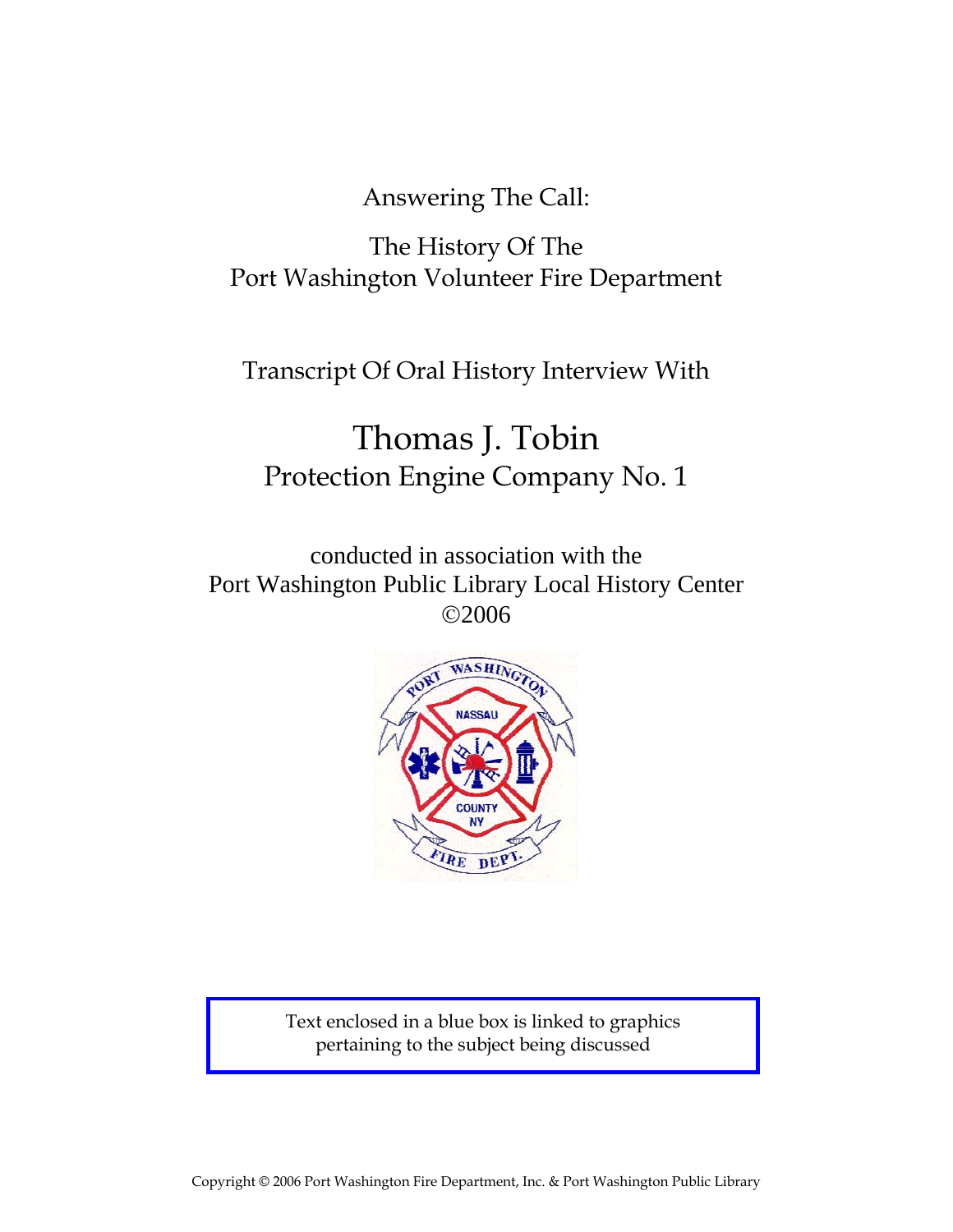Interview with Thomas J. Tobin by Sally Olds pk November 19, 2004

Q: Today is November 19th, 2004. This is an interview with Thomas J. Tobin. My name is Sally Olds. The interview is taking place in the Port Washington Public Library.

Thomas J. Tobin: Okay.

- Q: Can you please say your name?
- TJT: Tom Tobin.
- Q: And which fire company are you affiliated with?
- TJT: Protection Engine Company.
- Q: How old were you when you first joined the Port Washington Fire Department?
- TJT: I was twenty-nine years of age.
- Q: And what made you decide to become a firefighter?
- TJT: Well, my brother had been a member of Flower Hill Hose Company. As a matter of fact, he'd been President up there. Caused a little rift in the family because I joined Protection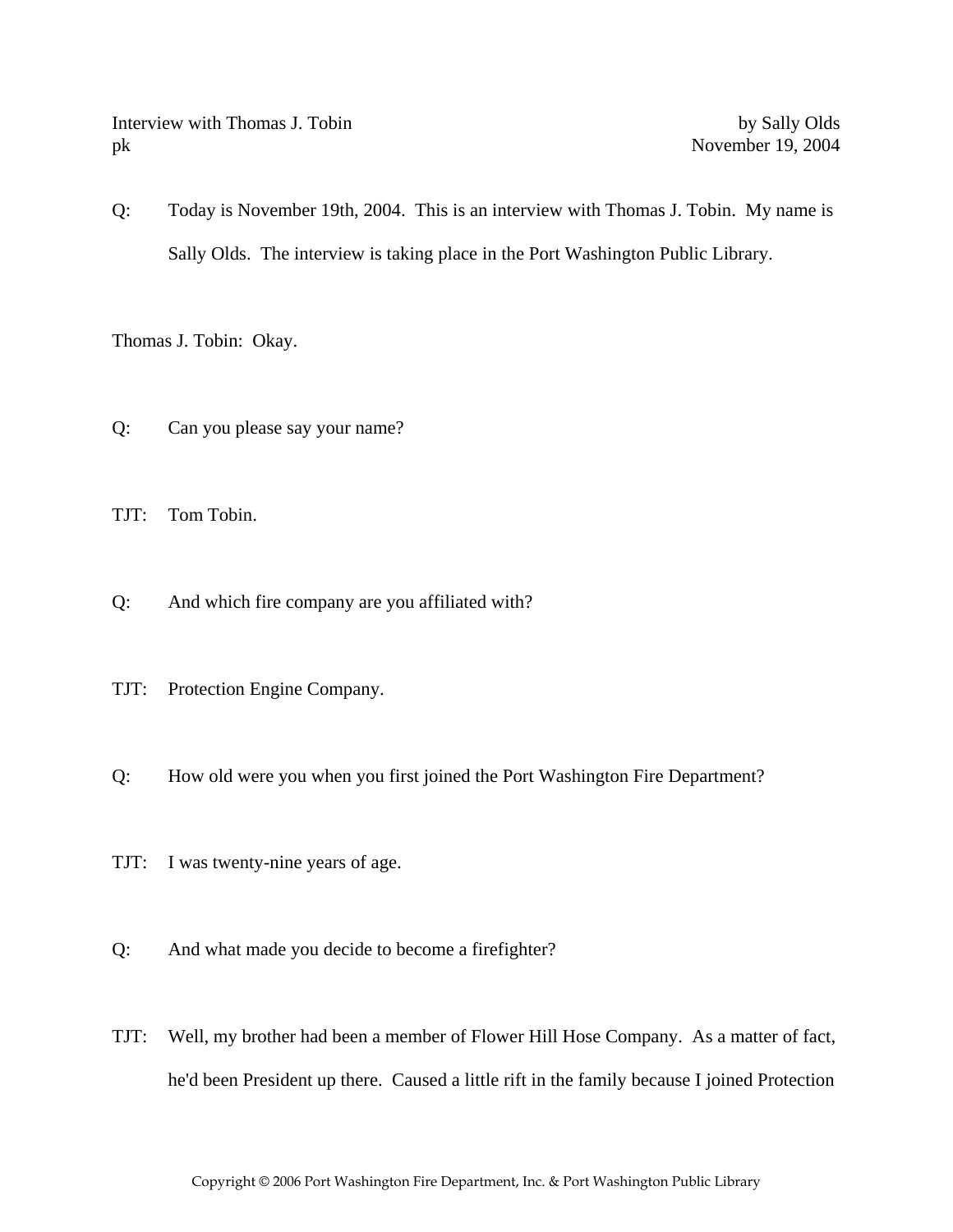Engine Company. But I had always wanted to be one, but I didn't live in the area. When I first came back from military service, I had had an accident and I lost part of my leg. And that kind of knocked me down. I couldn't get active at that time. I later moved upstate, and when I came back, I was married; we had two children. And the fellow who lived next door to me on Manhasset Isle had been a classmate of mine, and he asked me to join. And I had the interest, and so I'd--in those days you went up to the firehouse and you hung around, you helped them out. You weren't a fireman, but you went up and you showed your interest by helping them out on their work nights. And I did it a couple of times, and I liked it, and I wanted to go into it. So I applied. Took me thirteen months to get into the company, because in those days, there were waiting lists. But that's how I got started.

- Q: What was your friend's name?
- TJT: Pete Downes. D-O-W-N-E-S. He's still my neighbor. Pete was a professional firefighter over in Garden City and he was seriously injured so he had to get off the job.
- Q: And why did you join Protection instead of ...
- TJT: Because Pete, he was in Protection. And I wanted to be away, you know, I didn't want to walk in anybody's shadow. Let me do what I had to do on my own.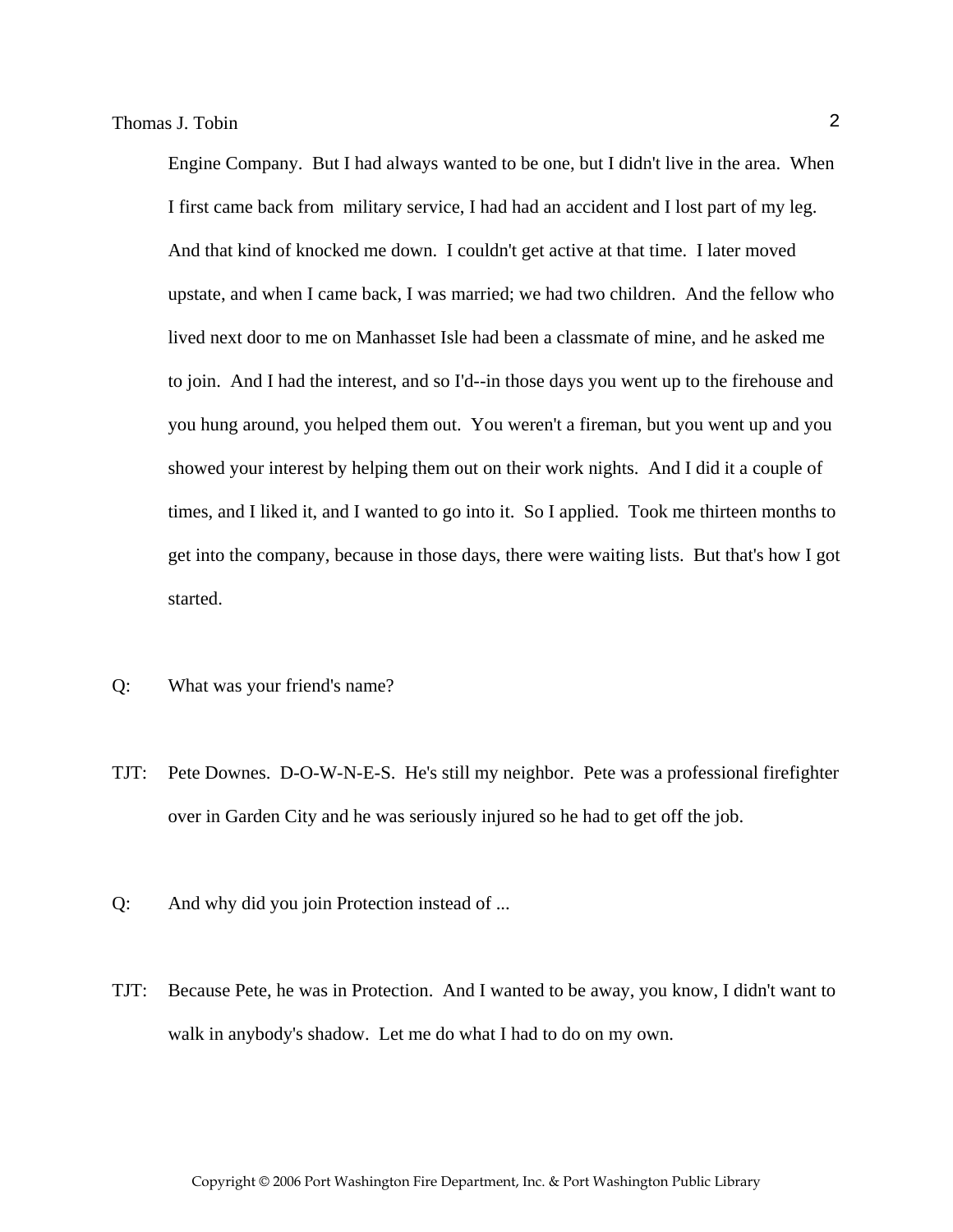- Q: Had your brother told you anything about ...
- TJT: Oh, well, I had lived with him, and he joined Flower Hill when we lived up in the Park Section, and I used to remember him getting up in the middle of the night and running out. And I got to know several of the firefighters in town. And it —always -- aside from admiring them, I wanted to do what they did.
- Q: Did they tell you anything about the actual experiences they had had ...
- TJT: Oh, yeah. Oh, yeah ...
- Q: ... and what was involved?
- TJT: ... before you get into the company, you sit down with what they call the membership committee, and they go over an extensive review of what is expected of you, what is involved, the dangers. So, yeah, you don't go in blind. I will say that for the Department. As long as I've been in it--and it'll be forty years-- I've never seen anybody come into this Department in any of the companies, who was not fully advised of what was expected of them and what the dangers are.
- Q: Can you tell me about your nickname in the Department and how you got it?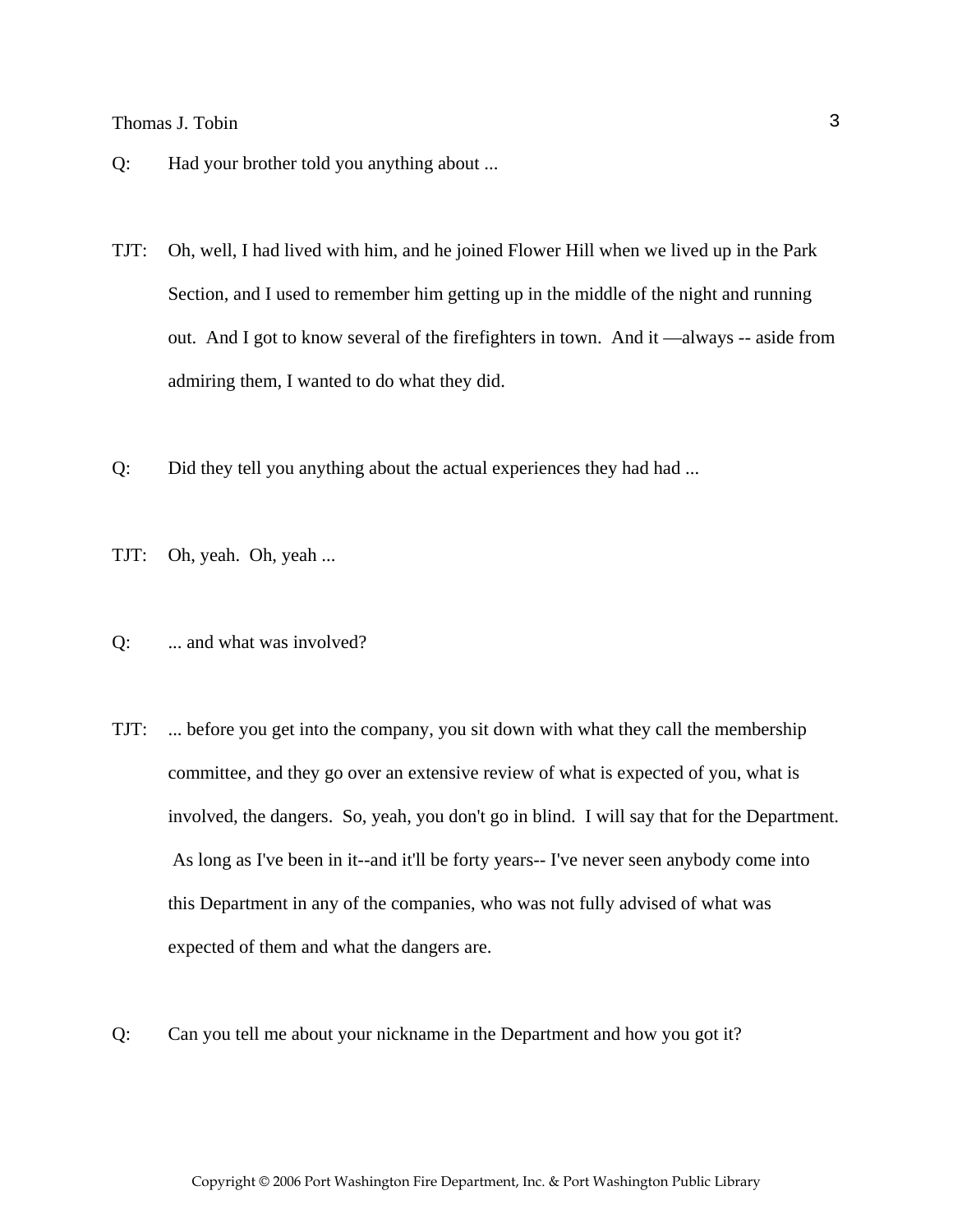TJT Well, that goes back to, I think it was 1981--it was 1980, '81--we had a chaplain in the Department by the name of Irv Pedersen--a wonderful man. He was a member of St. Stephen's Church. I think he was a leader over there. Or an elder--I'm sorry, he was an elder. And Irv was the chaplain. He came out of Flower Hill Hose Company. In those days, we only had three companies. We did not have the Fire Medic Company at the time. And each company was required--aside from the Chiefs, officers--each company was required to supply an administrative officer. And as I alluded to in my writeup, I got into the company, into Protection Engine Company, I was only in the company six months, and I wound up being the Department secretary, on the promise that they would replace me within the year. Well, twelve of those years went by (laughs) before I got replaced. But, to get back to the other, Irv had been--Irv worked for the old Pan Am, and he worked the night tour. And it got to the point where Irv couldn't function as the chaplain. And, in those days, the chaplain basically officiated at the prayer before the meetings and the prayer that they closed the meetings, and the funerals. And Irv just couldn't--he couldn't do it. Then he went to the Chief of the Department at that time, who was Tommy Murray Jr., and he told Tommy that he couldn't keep up. And they came to me, and they asked me would I read a service for them one night. And you know, this was for a deceased firefighter; I couldn't refuse to do that. So I did it, and within about three months' time, Tommy came to me and said that he'd like me to take the job as chaplain. At that time, I was Captain of the Fire Police. And I agreed to do it. And, as time went on, I developed the office of--I kind of originated, if you would say-- it wasn't very active, and I've changed that all around. And the kids gave me the nickname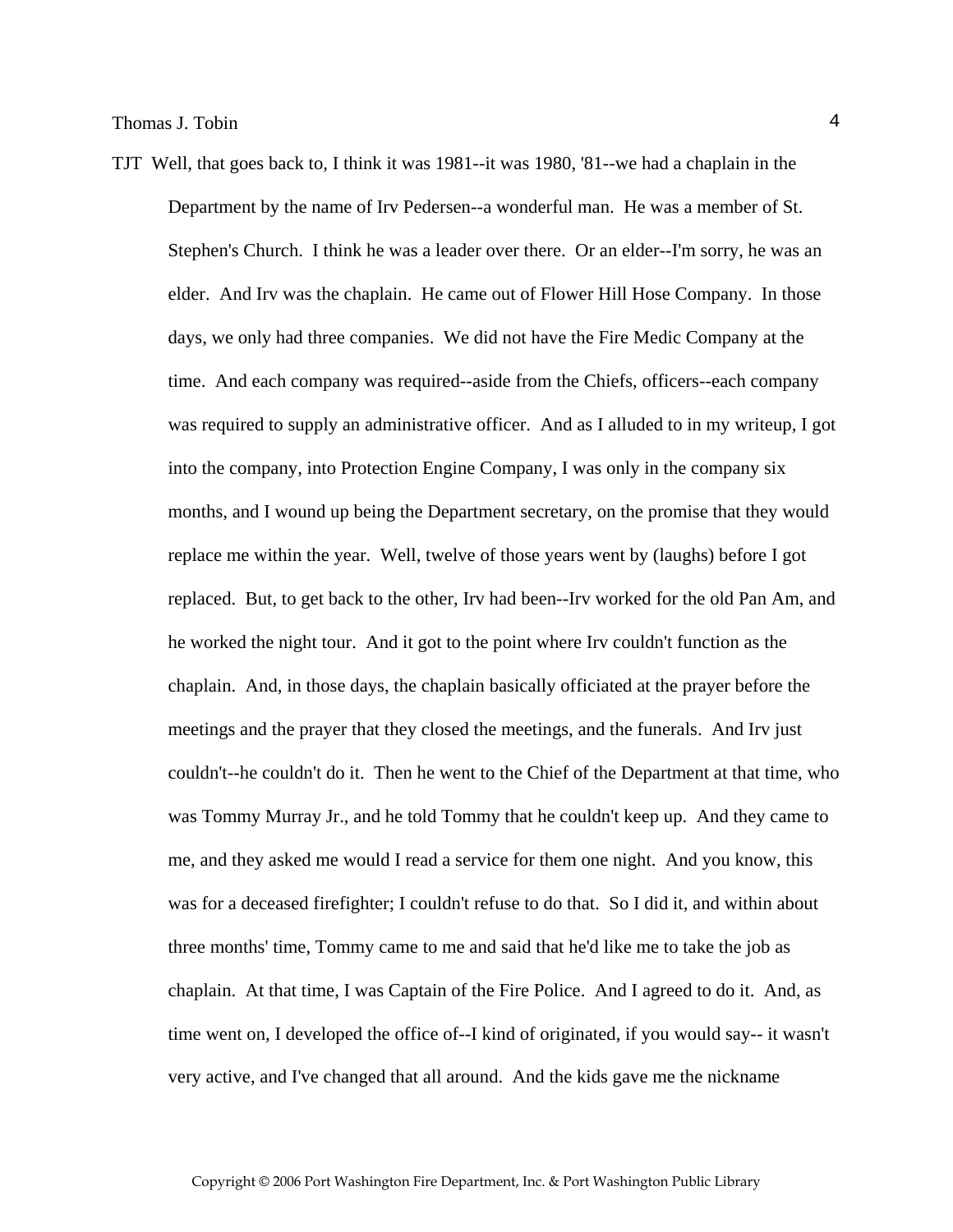"Padre." I'm either "Padre" or "Pope," whichever you want to call me (laughs). And then there were a lot of funny stories and things that just make me so--so proud of these kids, that I could tell you, but it'd take up probably three days of your tape (laughs).

- Q: Well, can you just tell me maybe one or two?
- TJT: I'll tell you a funny little--a funny story. A very dear friend of mine is John Salerno. He's an ex-Chief. And he has two sons--Danny and John Jr. And, as I say, when I became chaplain, I made a concentrated effort to expand the duties of the chaplain in the Department. I joined the New York State Association of Fire Chaplains and, in about ten years, I was--I had worked within the State Association, and they came to me and they nominated me to be the first lay chaplain of the State Association. Prior to that, you had to be ordained clergy, and I'm not. I'm a lay chaplain. I'm Roman Catholic, but I work with all the denominations. And that's another thing I really enjoy is my relationship with the Council of Churches. I think that the clergy in this town are just wonderful people. I can't say enough about them. They have been absolutely just wonderful to me. And so, I was over at Atlantic Hook and Ladder Company, which is John's company, and we were talking and having a couple of--I don't drink, so I was having Coke and the guys would have a couple of beers after work night--and I tried to leave, and they kept me in the bar room, in the recreation room. And I couldn't understand why they were keeping me there. At that time, I drove a red Valiant. And I got outside, and what they had done was--I don't know if you recall, but at one time they had a picture of Pope John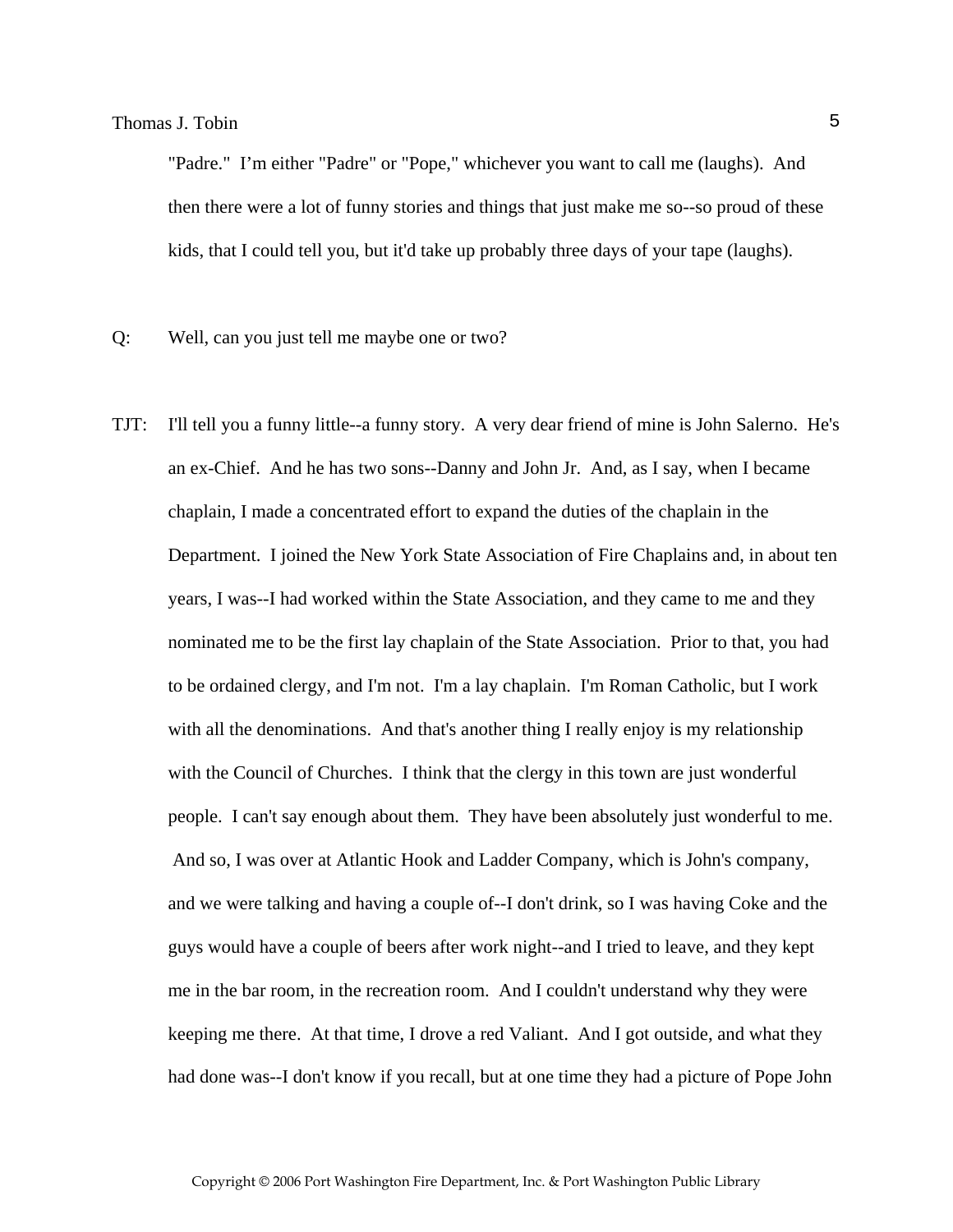Paul, but it was on a spring. And it had a suction cup on it. And they had suctioned this thing to the window of my car. And when the car moved, he waved his hand at you (laughs). And while it was funny, two nights later--I'm also involved with the County Chaplain Service, and I was called out to a big fire out in Hicksville, because you needed a chaplain on the scene. And I'm driving along, and I notice--I'm on the expressway now, and I have my red light going and I'm driving. And I notice this guy driving along next to me, and he's looking at my car and he's laughing. And, of course, I'm concentrating on the fire: "What am I going to do? What am I going to find when I get there? Are we going to have injuries? What are we going to do?" And all of a sudden, this guy almost hit me. He almost drove into my car from the side. And it was only then it dawned on me that John Paul was waving at him, and he was (laughs)--so I came back and I told these guys, "You guys are crazy! You almost got me killed out there." But, I mean, these are the things. I guess I was chaplain about maybe five or six years, and that was the first--the first incident where they called me "Padre" was, they called me into a meeting at Protection Engine Company, and the young kids had gone out and bought me a jacket. I still have the jacket; it's in my closet. It was a corduroy jacket. It has Protection Engine Company and the Department patch. And across, on the right-hand side, they had had inscribed "Padre." And that's when the name took off. And I've lived with it ever since. But I enjoyed--they're just a wonderful bunch of people.

#### Q: Did you have any special training to become chaplain?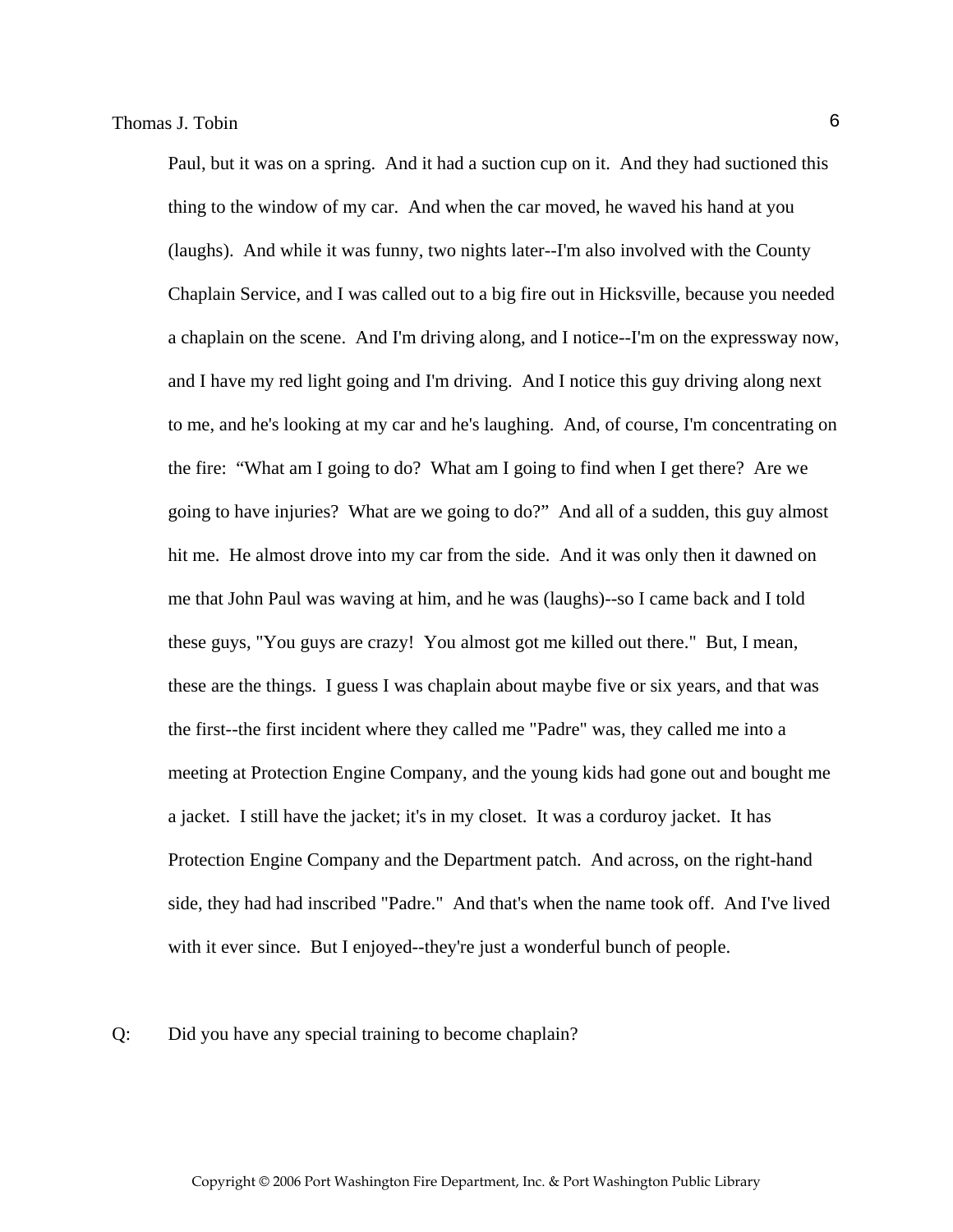- TJT: No. As a matter--I'll be honest with you. As I look back over it, going in, no I did not. But I honestly believe that it was a calling from God. I consider my chaplaincy a ministry. I wrote that [?]. (Laughs). You know, I had a job--a normal job like everybody else's. But I always considered it a calling. And I took it upon myself--and the Department always supported me--I went to training. I have--I have more certificates and degrees right now than Fahrenheit 9/11. But I have been to training--I go to training every year with the Federation of Fire Chaplains, which is an international organization. I'm certified in pastoral counseling and intervention. I'm also certified as an expert in acute traumatic stress, but that's the Academy of Experts in Traumatic Stress. And actually, I'm a charter member of the Nassau County Critical Incident Stress Management Team. I was on the ad hoc committee to form that. And my wife and I are both counselors for that organization. But, yes, as far as formal training, yeah, I've taken some since I became chaplain, because I realized I needed it.
- Q: What kinds of things did you learn ...

TJT: Well, you ...

Q: ... in your training? What was that like?

TJT: ... you learn counseling; you learn consolation. You learn how to deal with various episodes and various incidents that you can--as a matter of fact, I came back, and I wrote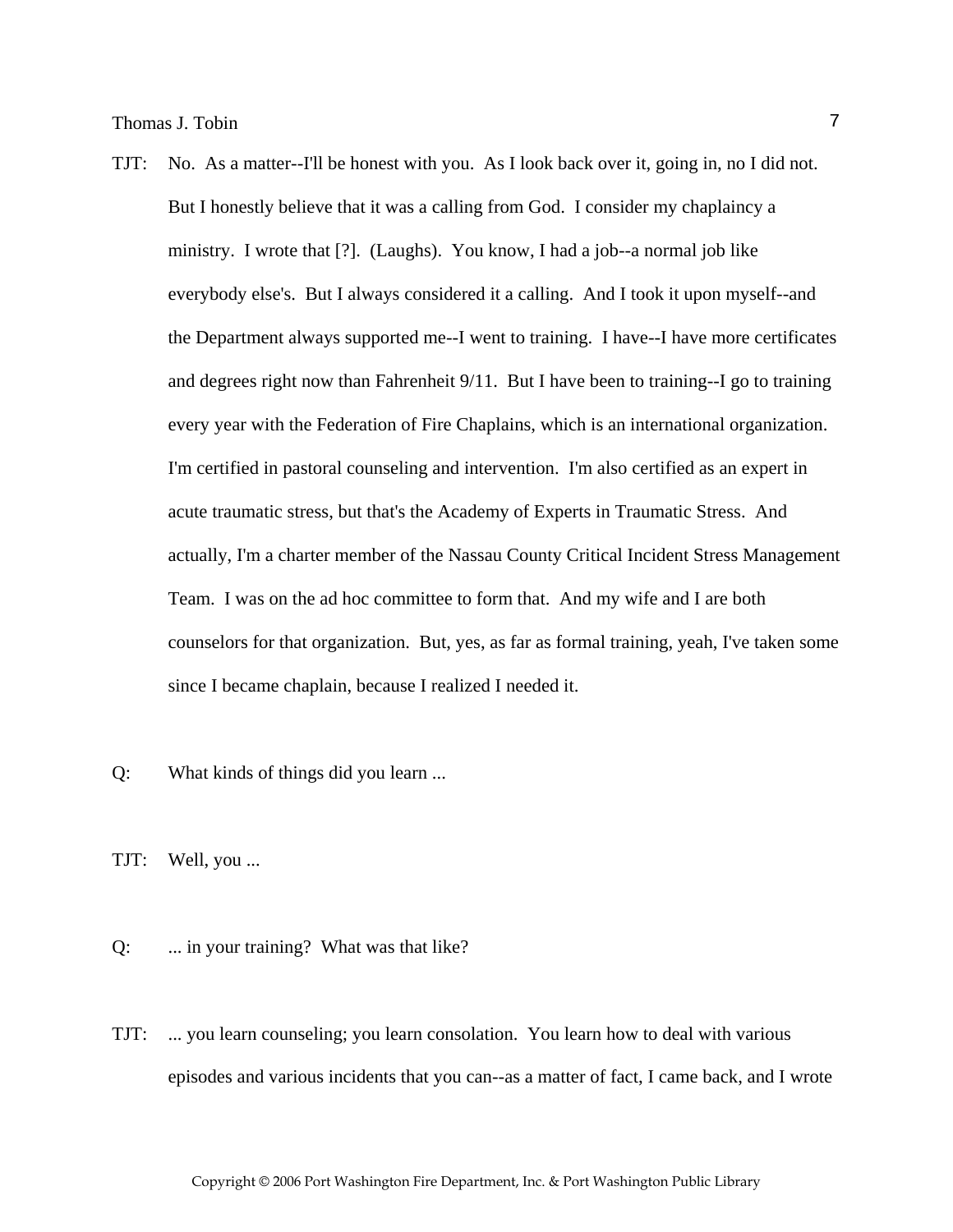the curriculum for the New York State Association of Fire Chaplains, on Unexpected Sudden Injury or Death Notification. I'm a New York State instructor--I teach that course three times a year for chaplains. I teach the role of the chaplain in the fire service, as well. And the role of the chaplain in the fire service, I also teach in various academies in the State, basically teach that to the chief officers and the men that are coming up to be chiefs.

- Q: So you learned on the job, but ...
- TJT: OJT, but I did ...
- Q: What would you recommend for people who want to become chaplains? Do you think they ...
- TJT: Well, the first thing you'd have to do--and I would say this without hesitation--if the chaplain is a married man, he must have the support of his wife. If he doesn't have the support of his wife, he can't do the job correctly. Fully--let me put it that way. I shouldn't say "correctly," but fully. He must have the support of his department. The chaplaincy--years ago, we used to call it being a knife-and-fork chaplain. That's when you went to the dinners, and, you know, you said grace before meals, and you offered a benediction at the end of the evening, and that was that. But, I learned--and I actually learned the hard way-- it was right up the block here, and we lost Lieutenant Bobby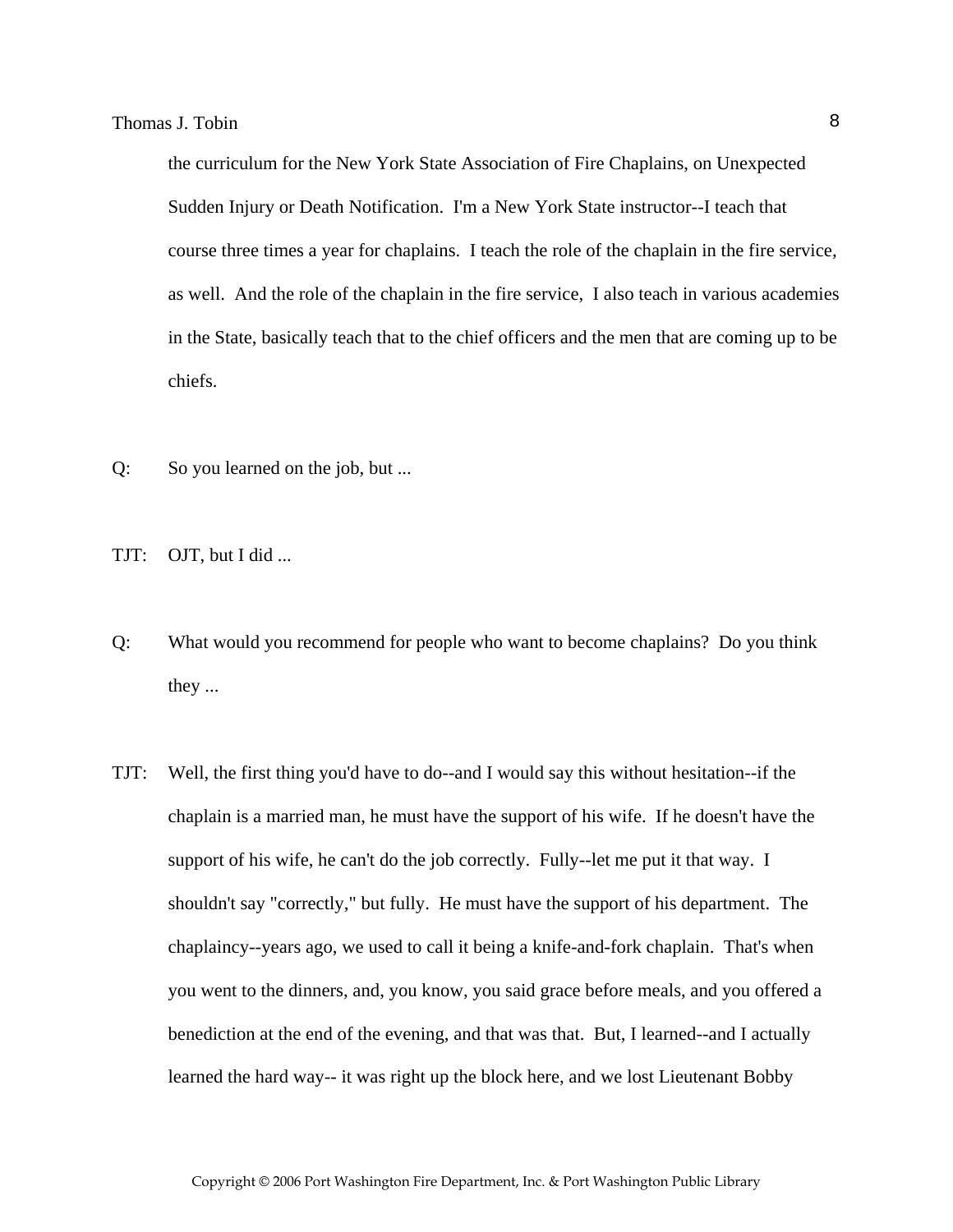Dayton in that fire. And up to that time, I had been, you know, I had expanded the office to where I went to the hospitals, and I visited the sick, and I officiated at the funerals of the dead. But I had never encountered, for me, the devastation of losing a firefighter. I had never come across it; I hadn't been involved. And that day, that turned me insideout, upside-down, and all around. I was—I was--I don't know truly if there's one word to explain it--I went through periods in that seventy-two hours where I still carry the picture of his wife looking at me through the storm door as I went to get her on North Bayles Avenue. And she was holding the baby. I honestly believe that God got me through the whole thing. I can't consciously sit here and say I turned to God, consciously, but I'm sure I did subconsciously. Because, once I got to the house, I--I made the notification. Of course, Bobby was not dead when I left the fire scene to get her. I told her there had been a serious accident, and he was in danger. Well, we got the next-door neighbor to come in and sit with the baby. Bobby's parents both lived in town at the time, so we got them, and we brought them to St. Francis Hospital. And, as everybody knows, Bobby expired a couple of hours later. But in that time, I was--I--I don't want to sound like a theological whack-job, but in that time, I was very fortunate. God sent me a priest at St. Francis by the name of Tom Sinnott. And Father Sinnott has since passed away, but he was the chaplain at St. Francis. And he just--he exuded a strength to me that I--I didn't know I even had. I made it through the notification at the hospital when they came out. The doctors told Pam [Bobby Dayton's wife] that they had done everything they could, but Bobby had expired. See, now that's wrong. I'm not supposed to say "expired," because I teach the men now that through notification, don't be afraid of the word "died."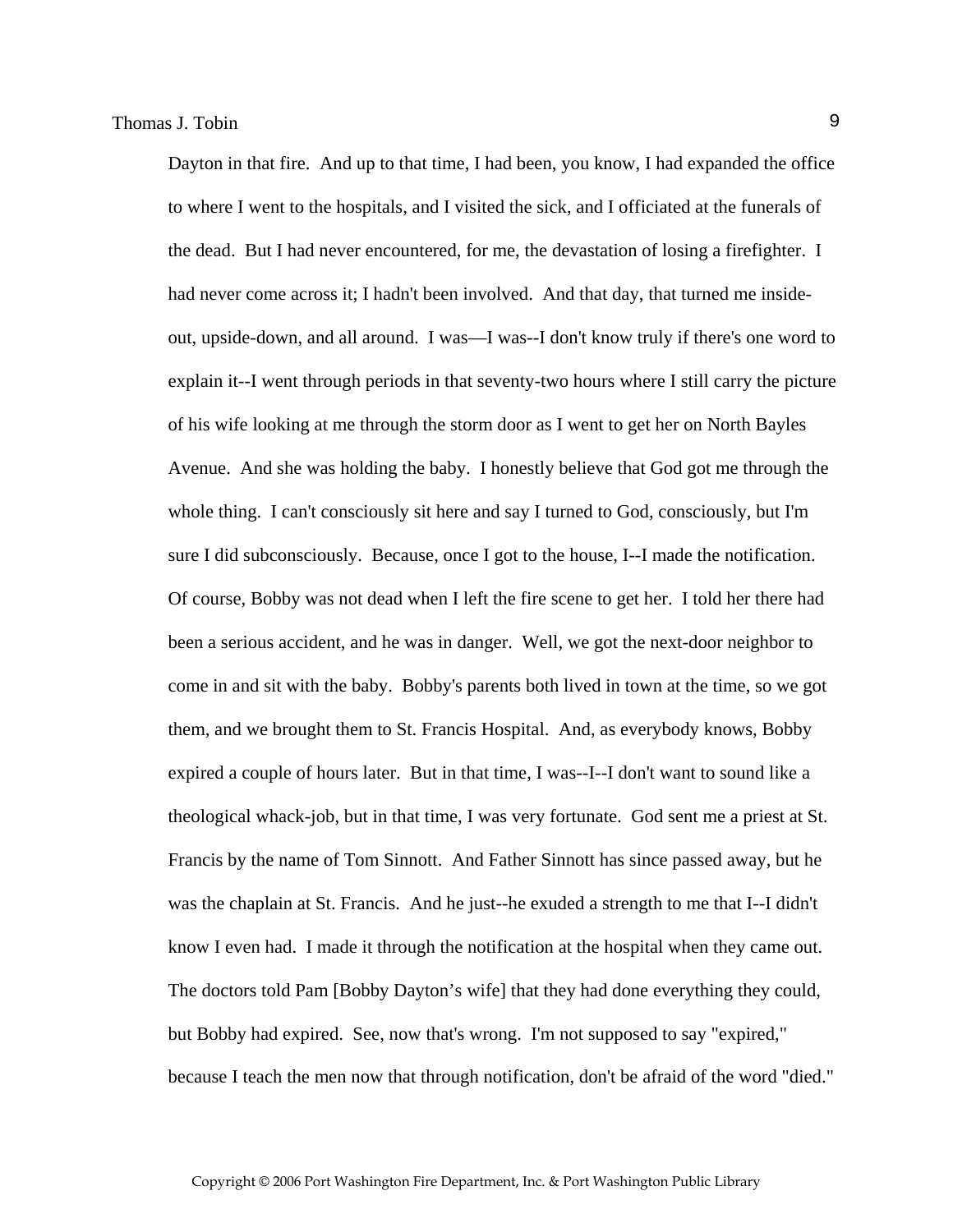Use the D-word; that's what we used to tell them. Because your railroad ticket expires, or your registration expires. Humans don't expire; they die. And people, I have found over the years, doing them, unfortunately--or fortunately, whatever you want to say or however you want to look at it--I've had a number of these now, and I have learned--how much I've learned how to--I've learned how to cope with it. I haven't learned to accept it. But, I cope with it. And in Bobby's case, we had, in addition to Bobby, had nineteen fellows hurt. And we had to disperse them among three hospitals, so I had to care for them, as well. So I quickly ran around to the hospitals to make sure everybody was all right, and then I came back, and we had to sit down that day and plan the funeral for one of our men--something we had never done. I think the last man to die in Port [Washington in a fire was 1947, named Charlie \[Tobin later corrected this, saying that his](http://www.pwfdhistory.com/trans/tobint_trans/pwfd_news058.pdf)  first name was William] Dargan. He had a heart attack on the line that night. That's the story that was passed on to me; I wasn't there at the time. And Bobby and I, we had been friendly--he was a lot younger than I am--but he was a nice young man. He was a New York City firefighter, as well. And he was tremendously talented with his hands. He knew carpentry. I often said to him, "Why don't you just get out and go into business for yourself." But, like so many of us, once you get that--it's a fever; it's a sickness, in a way. Once we get in, we can't come out. Very few firefighters that I knew--I mean, true firefighters, not the people that join for social reasons--very few of them that I know are out, unless they die. I mean, I mentioned Johnny Salerno. John Salerno went on to be Chief. John Salerno, now, he has a heart condition, he's diabetic, and yet, he comes out. And I'm sixty-eight. I was sixty-eight the other day. I would say John's probably sixty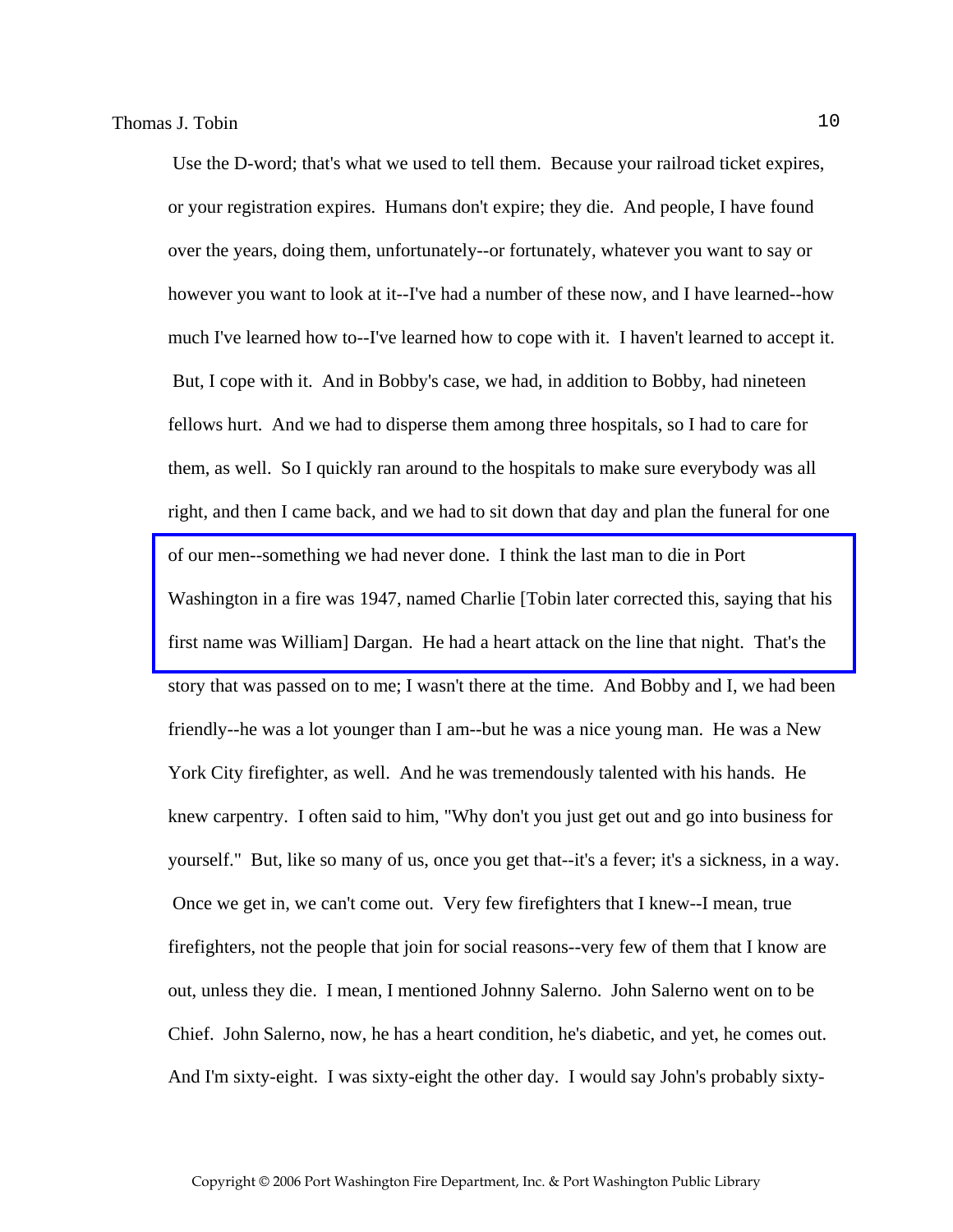two maybe--sixty, sixty-two. And we've grown so close that, you know, I had an incident that I was hospitalized myself for a month And John was in the hospital every day to see me. And we don't really come from, you know, common backgrounds. John was raised up in what we used to call Hicksville, up there on Avenue A, Avenue B. I was raised in the Park Section. I'm parochial school educated, and John's public school educated. John likes to pretend he doesn't, he's not too religious, but that's a lot of baloney. That's a facade that he throws up. I tell him, "Oh, throw your defense mechanism back in the drawer. Stop telling me that you don't believe in God. Don't give me that stuff." But a man with a bigger heart--as big as he is, his heart's even bigger. And he loves these men. Here's a man that gives up his Saturdays every summer and goes down and he cooks for our drill team when they're racing. He doesn't have to do it. You know, he could be sitting home. But his son's involved in it. A lot of that--but that's a big--I don't know who else has been interviewed, but I would have to believe that a lot of them told you that this is a family-type thing. I mean, it's not necessarily handed down father to son, but when the families get in--I have three sons. All three of them are firemen. One of them is a New York City fireman as well as being a volunteer. They were volunteers here, but unfortunately the cost of living here drove them out of town. And I'm very sorry to see that, because they're my sons, and I will tell you, I'm so proud of them. They are good firemen. They are good firemen. They're faithful to the job, and yet they know that the job comes second. Their family comes first. And that's something. That's another thing with this Department that makes me so proud. We sit the youngsters down and we tell them, "Tthere are three priorities in this Department.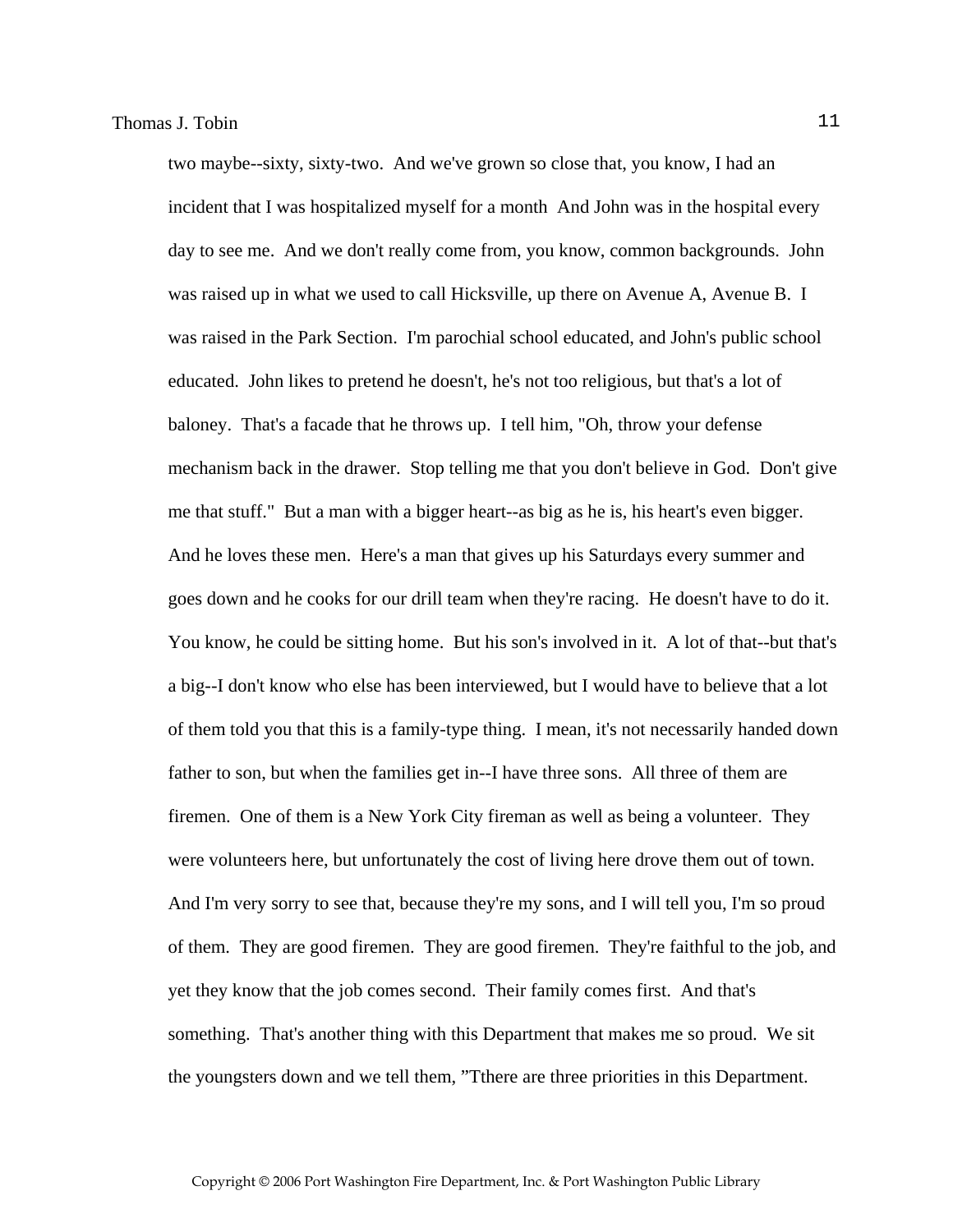Your first priority is yourself, your family; your second is your job. And your third is the Port Washington Fire Department. Don't get them mixed up." And, you know, I have yet to see--not that we don't have some that they do get it a little mixed up, especially the younger fellows and the more newlyweds. But I'm so proud. And I don't have to do it. I will see a Lieutenant take a new firefighter or somebody maybe a year in the company, and they may be spending a little too much time at the firehouse. And I've seen Lieutenants take them into the side office--they never do it in front of anybody else--and, all of the sudden, the man is--he's making his points; he's coming up when we need him. But he's not sitting around that firehouse when he should be home with his family. And, to me, just socially, that makes us an organization that stands out above a lot of others. Our people are told, "You come here when we need you, but your family comes first."

- Q: You mentioned, you know, a kind of fever or sickness that--what do you mean?
- TJT: You can't get out. No, I couldn't turn around and walk out of here now and walk over to Protection and put my badge on the desk and say, "I want out," you know. Now, we were out until three o'clock this morning. We, what they call, "mutual aided" to Plandome. They had a fire. And they have a rather small department over there. It was working fire, so we sent men over. And maybe I'm a little crazy--and I've had Chiefs tell me I am- -but when I--first of all, a chaplain's job, in my eyes, is to serve those who protect and serve. That's my firefighters. I call them mine. They're not mine. I don't own them. But, to me, they're all--we're a family. We have the problems of a family, but we're a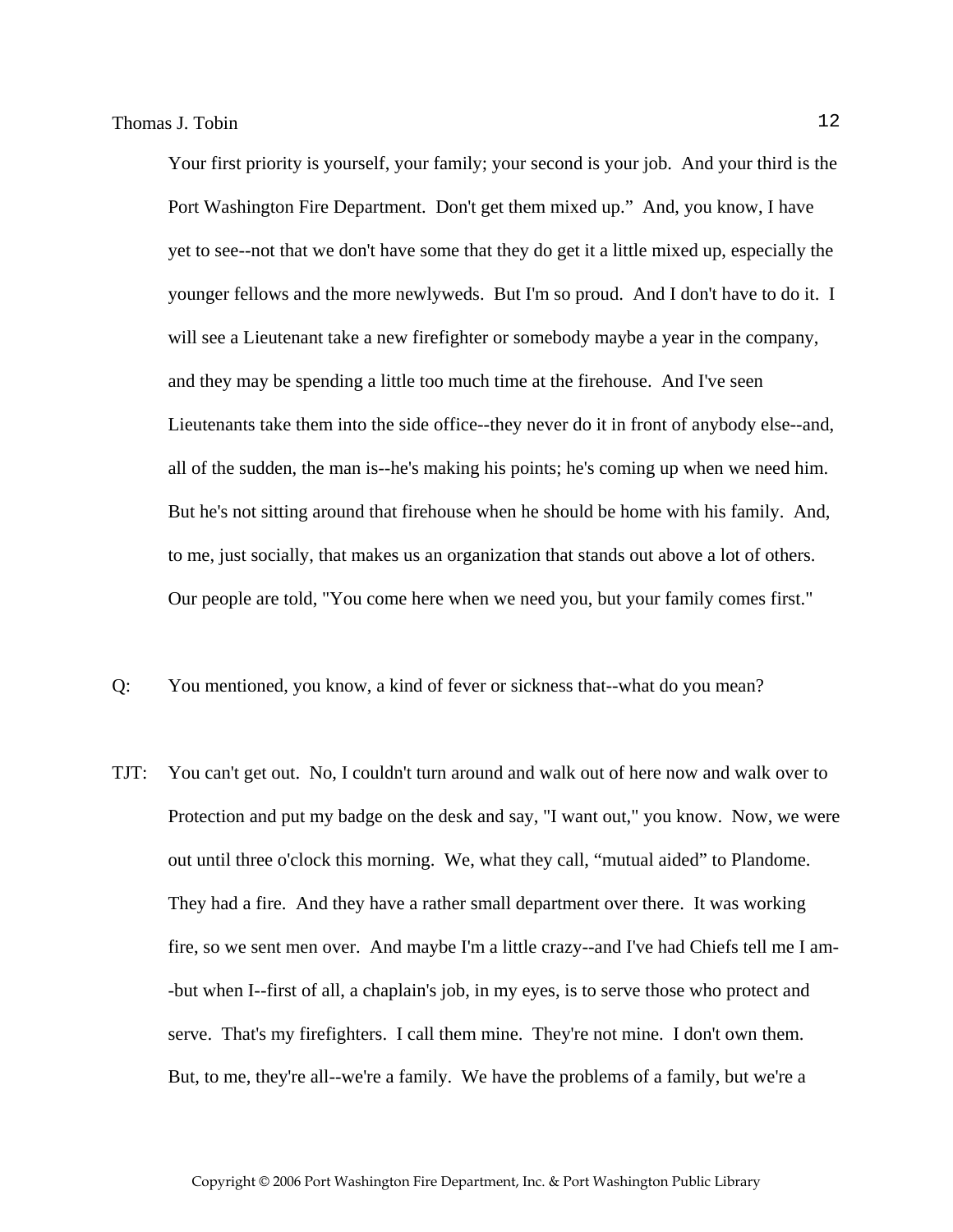family. And when they go out, I go out--especially if they have a working fire. I don't make all these automatic alarms (laughs) that we get here all the time nowadays. But I will go out. If I find the Chief going on the air, and he gives  $-$  we have various signals, and I hear the particular signal, I will leave what I'm doing at home and I'll go. And, of course, if it's what we call a general alarm here, when you hear the sirens going--that's a general alarm--I go to them automatically. I go to the ambulance calls. Not so much because I'm a medic, but the medics, some of them--and they're so young--and I often think to myself, are we--should we take them that young, because we expose them to so many dangers. But they're so good. These kids are good.

#### Q: How young?

TJT: Eighteen. Now, we're taking seventeen with parental consent. But these kids go in and you know, you walk into a room and somebody has died from a cardiac. And here you've got a nineteen-year-old young lady who is just finishing up her EMT [emergency medical technician] class. She has just been graduated or certified. And I don't care how many films you watch or how many doctors you talk to, or--when you have a physical dead body in front of you, it drives home. And I'm there, not to get in the way, but I go because I believe I should be there if they need me. If they don't need me, sometimes I'll deal with the family for them, because it's very difficult, and--but this is all through training. I've been through thirty--I don't even know how many schools I've been to. The Department has been very good that way. If I pick out a course I want to take, they send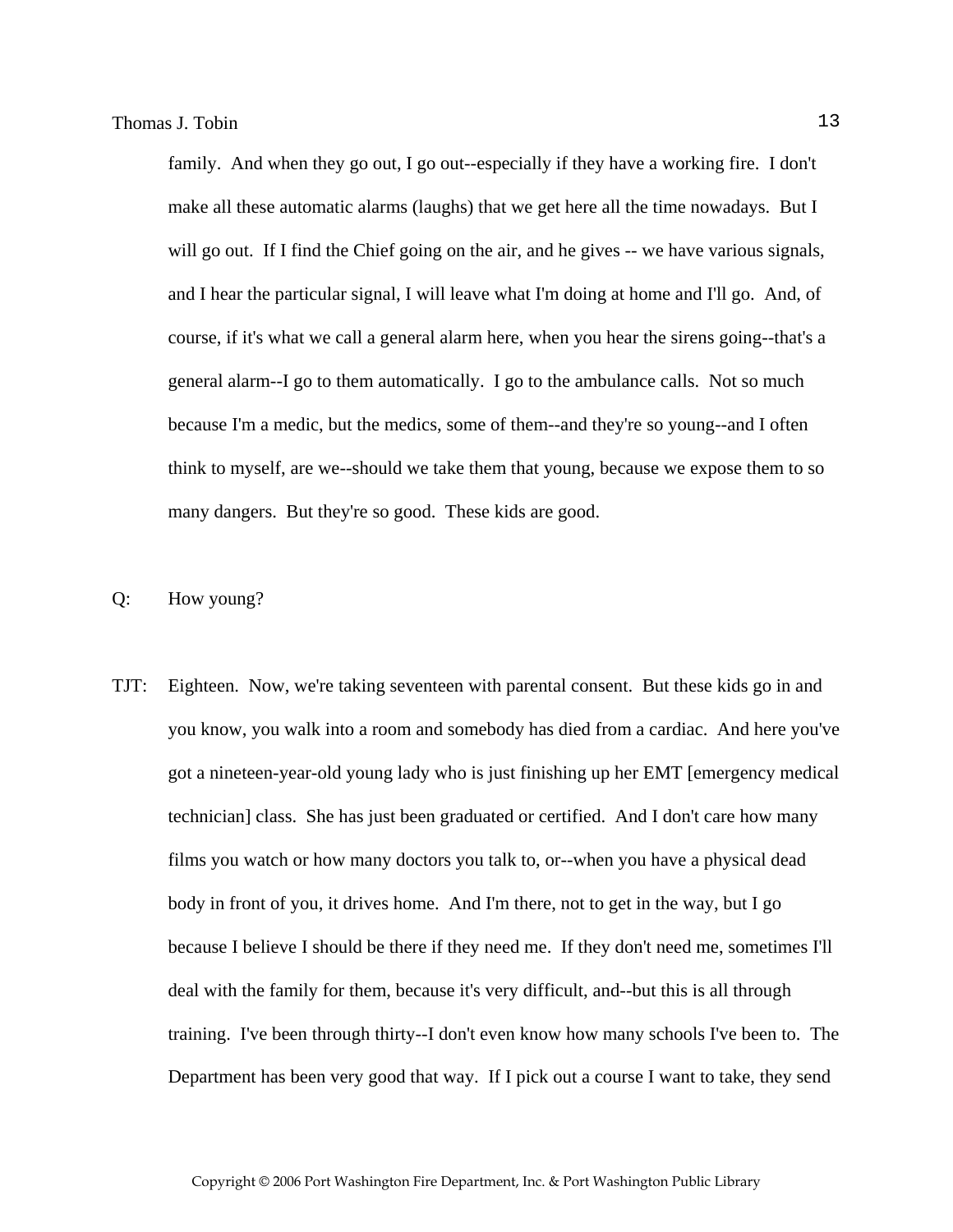me. And I've learned--I had an old time instructor from Adelphi University. She's gone now, but--I mean, she moved out of the area. And she put it on the line with us. It was funny, because everybody in the place was a guy. And, I mean, we were, I guess the average age was close to -- we're probably forty, forty-two. And she said to us--and she was so right, you know—"Until you see it in front of you, you don't know"--as she put it—"you don't know what the hell you're talking about." And we just sat there. And she said, "I'll tell you" and she did really. She had slides; she showed us various accidents and terrible scenes. She said, "Yeah, but you can sit and watch this because it's on a--it's up on a screen." She said, "But what would you do if you were standing on the side of that auto accident, wrapped around the tree, like those kids out there in Ronkonkoma or Bethpage--you know, there. But, you turn around and you see these youngsters, and they get in there and they do what has to be done. And I often go back to the firehouse later. I'll go back to the ambulance with the medics. And I'll just sit there. Won't say a word. Sit there and have a cup of coffee. And I do it, because I tell them, "I'm here for you. If you want to talk to me, fine. You don't want to talk to me, fine, too. That's your problem. But don't let this stuff get to you." It will get to you; it has to get to you. If it wasn't, you'd be a headstone. But, my function, as far as I'm concerned, is go there and listen. I don't talk.

- Q: So you won't initiate a conversation.
- TJT: No. Well, yeah. Well, I'll go over and say, "How you doing? Everything all right?" If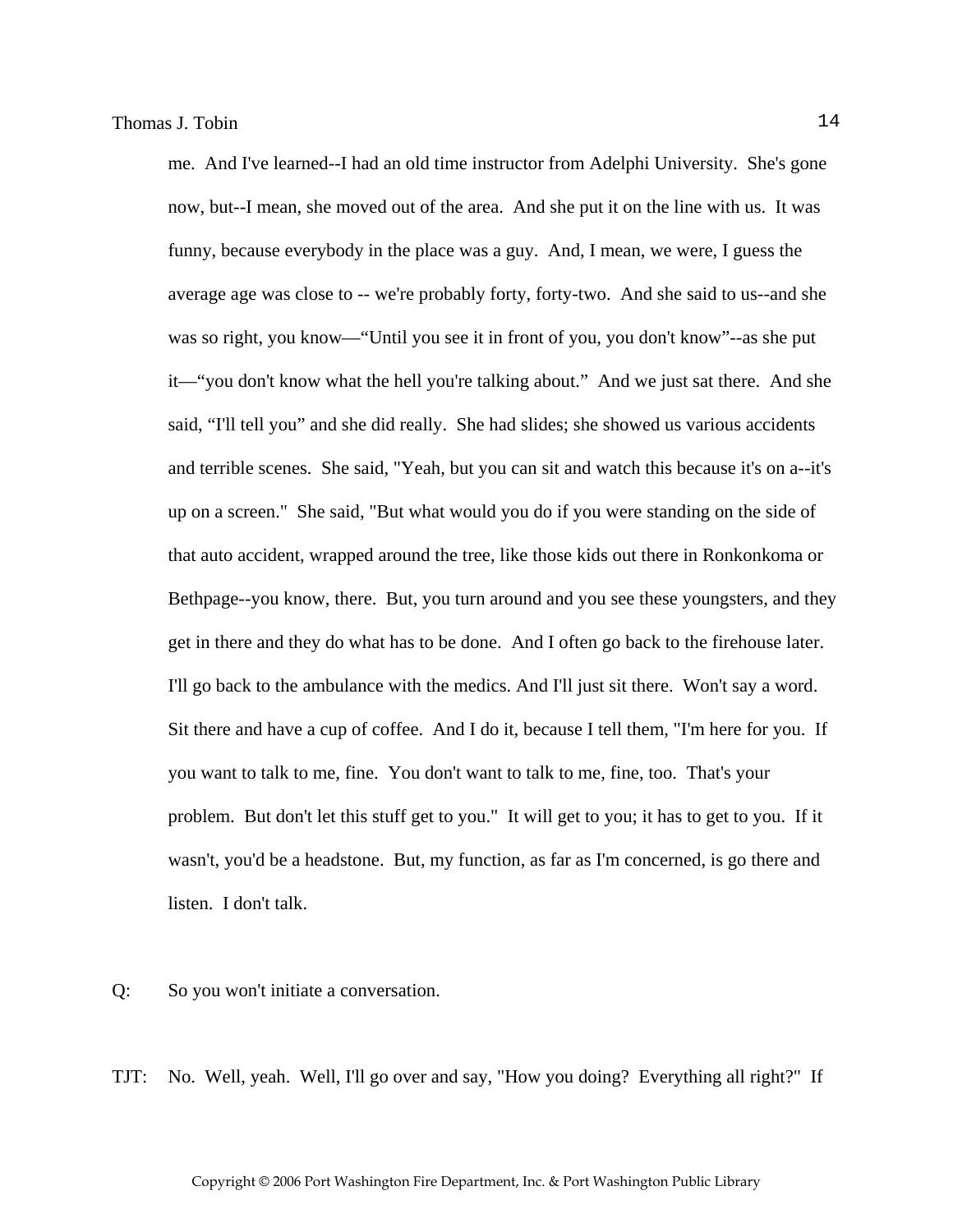she says "No," or he says, "No, can I talk to you?" we slide off to someplace or sometimes, I mean, when that young policeman was killed down here on Pleasant Avenue when the tree fell on him. I was on the road. I was in Melville, and Firecom [Fire Communications Center] called me up. I have a radio--the Department has a radio in my car. They called me, and they said, "Can you respond to St. Francis Hospital?" I said, "Okay, I'll give you an ETA [estimated time of arrival] of about thirty minutes, because the expressway wasn't really moving too much. And I got there, and I've got to say that's another--well, God has been so good to me, with the people I've had to deal with, because I got to St. Francis; the charge nurse had taken these four from the ambulance, took them into a side room, and had them sitting there waiting for me. Got them up--of course, we had cops up there, the PBA [Police Benevolent Association] was there; we had the detectives there, homicide--everybody was milling around. I walked in, and the police Lieutenant thought I was their chaplain. And he came over, and he says, "Father, can I talk to you?" I said, "Lieutenant, come here." I said, "First of all, I'm not Father." I said, "I am a father, but the Bishop would not like to find me going around with a collar on. I'm not Father." Then, that's another--I try to lighten it a little bit. I don't like make a mockery of it, but I try to lighten the scene a little bit. I said, "I'm the Fire Department chaplain." And I said, "I have an ambulance crew that I have to deal with, but I will be happy to sit with your men until your chaplain gets here." And I did. I went in with my crew. I sat down, and they were terribly distraught, because, well it--I'm going to say something that you won't--I'd ask you not to print this up--the press has been very hard on us. They don't give us too much leeway. And somebody had made a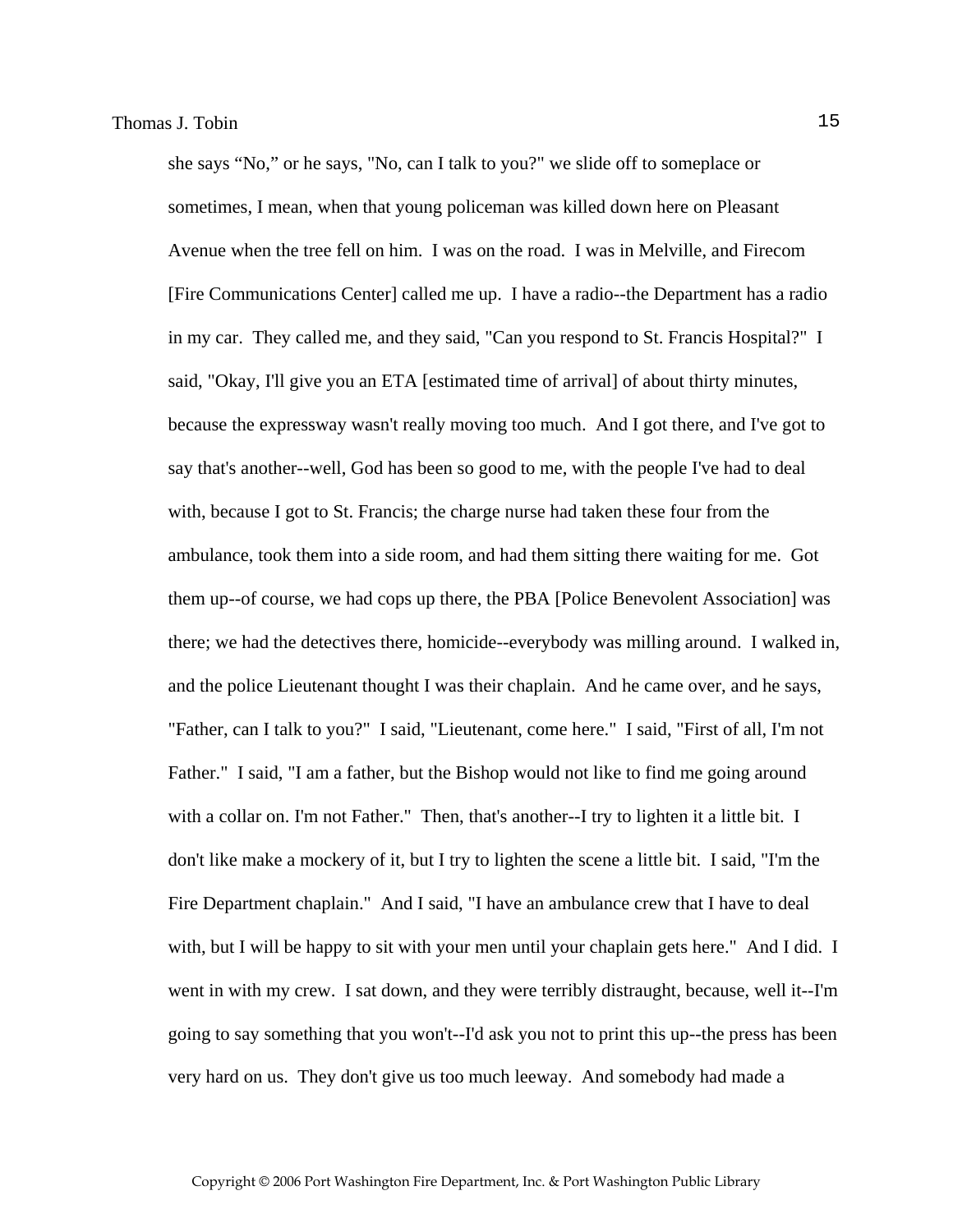remark that, had they moved the young man in a different way, he might have survived. Well, the medical examiner told us later on that he was dead "when you got there. Your people did what they could do, but there was no way they were going to save him." He said, "He would have had to have intense surgery immediately, almost on the spot, to have saved him." What did happen, we found out, was he fell, and his friends tried to move him. Now, am I going to accuse them of doing anything? No. They did what they thought was right, and you can't criticize people for that. But, they--the kids were very well--very much taken aback by this thing. And I said, "Well, you know, let me get a little background on this." And I talked to the charge nurse, and she had read what they call the PRI ["Patient Report Information"], which is their form where they describe what actions they took. And she said, "You know, I have to tell you. The kid—"I have to interrupt this just a minute. It is very common (laughs), and it's almost automatic when you walk in and you have the cross on, you're Father. To everybody (laughs) you're "Father"; I don't care who they are. And I have to stop them. "I'm not a priest. I'm a lay chaplain." And then they want to know what a lay chaplain is. And you say to yourself, why didn't I just shut up and (laughs) let them think I was "Father," and go, you know. But, you know, you have to be honest with them all. And she told me, she said that the one young lady was--I don't know--she was at his head, and she was locking--what we call "locking the neck" [and that's another kind of move?] ... And she was taking the position, "Well, maybe I did something wrong." And I said, "Well, from what I understand, you didn't." But I said, "Well, I'll tell you what," I said, "if you'll feel any better," I said, "why don't we set up an appointment with you with a professional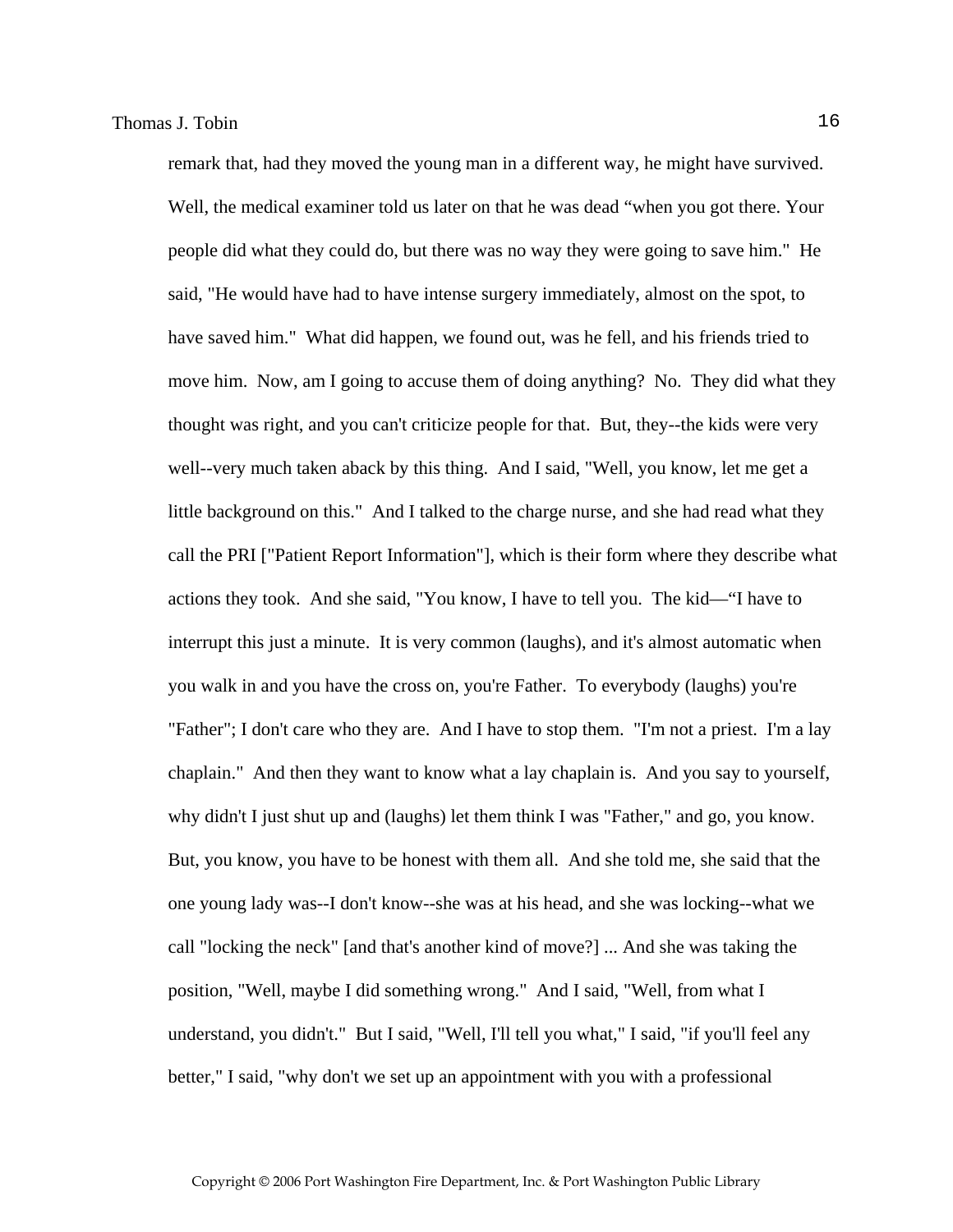counselor." Because the Department has what we--we budget for these kinds of things. And, "Oh, I don't know." I said, "How old are you?" She said, "Nineteen." I said, "I'll tell you what. Why don't we go sit down, talk with your mom and dad." And the father-- I have to say, the father helped to ultimately make the decision to go and see--he--what the children today, unfortunately, they attach a stigma to counseling. You know, "There's something wrong with me." Well, the very basic--basis of critical incidence stress management is "It's okay not to be okay." You're a human being. You have human frailties. You have emotions. And your emotions and my emotions are not going to be the same for everything that happens. And that's what we teach them. So she did go. And what I'm leading up to with this story is that one of the big things we have here in the whole fire service is what we call burnout. They come in and, I mean, they just--they live in those firehouses ... [INTERRUPTION] ... But I find that to be a major part of my job as chaplain of the Department is try and prevent burnout. I have always have--from Tommy Murray on to every Chief I've served--I've always had the greatest of support. And I can go to them and say, "Listen, Chief, it might be advisable for you to talk to soand-so, and maybe give them a couple of weeks off, because they're very stressed out here." With Bobby Dayton, we had seasoned firefighters resigning in droves, because they didn't want to put their families through what the Daytons were going through. And I can understand that. You know, I mean, when you step back and you take away the bells and the whistles, these young people are going into places where everybody else is running away from. And that's not just a saying; that's a fact. 9/11, I'm sure, drove that home. But, before  $9/11$ , we were experiencing it here. I mean, I'm not going to use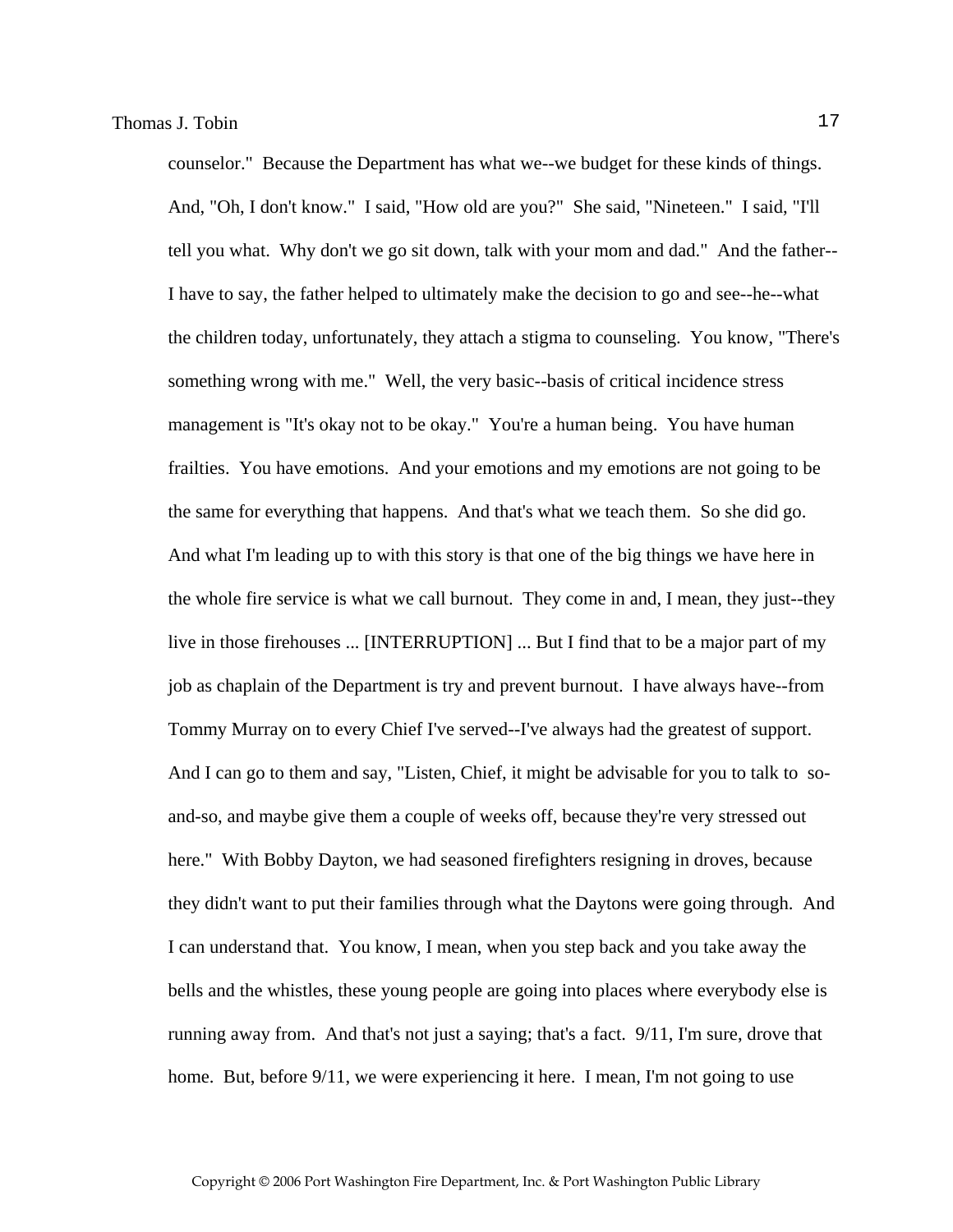names, but we had three fellows that are very high up in county government right now. One of them was a Captain of my company. And a more solid human being you don't think you can meet. And he walked over to them and said, "I can't do this. I can't put my family through this. I'm going to resign." Now, one of the first things we tell them when we counsel, is "Don't make any decisions for the next two to three months. Anything that you think is terribly important: Try to put it off, if you can." I didn't know that at that time. I hadn't been trained. In 1988, we were very fortunate that when I got back from the hospital, the Chief – who happened to be Charlie Lang -- said to me, "What are you recommending, Tom?" And I--you know, here I was, what? A grown man. I had three sons. And I looked at him and I was a blank. We were standing up on Main Street up the road in front of the fire scene. They were still putting the fire--well, they had controlled it, but they were putting it out. By this time, the New York City Fire Department trustees were out. A representative from the Mayor's office showed up all of a sudden. The homicide detectives came over, the arson detectives. And it started to become a bureaucratic hodgepodge. And in the middle of all this, I'm thinking, Look, I've got a widow now with an eleven-month-old baby. What am I going to do? And as far as Bobby was concerned, we got through it all right, and I'll tell you why I got through it. And, unfortunately, I had to go bury him with Father Mychal Judge. I called him, and I said to him--and I told him who I was. I said, "Father ..." He said, "Oh, you're the chaplain for Port Washington?" I said, "Yeah." I said, "One of my guys just died out there." And this is maybe six hours after the incident. I said, "Well, Father, I'm calling you because I don't know what the New York City Fire Department protocols are, and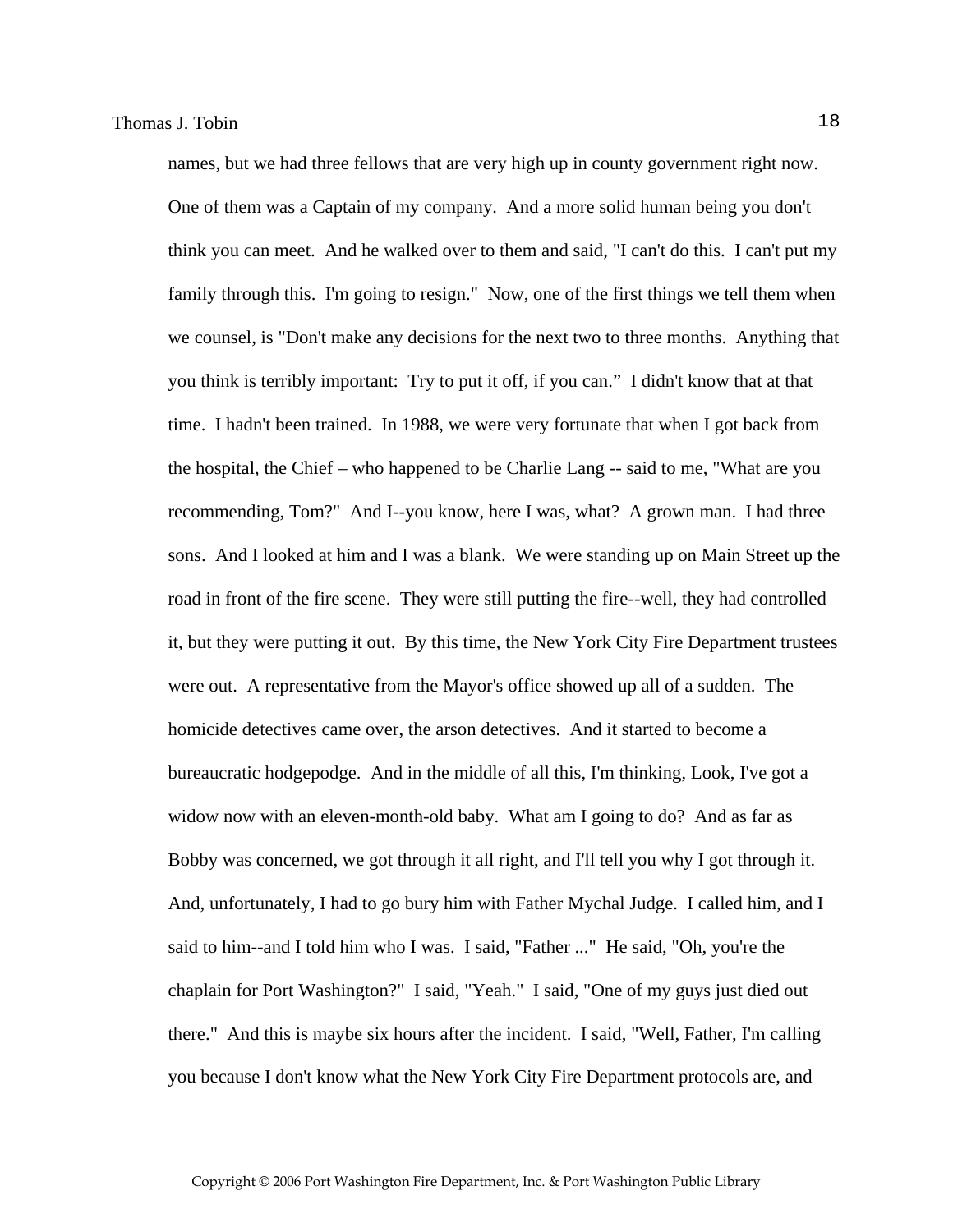we're trying to put together a funeral here, and we don't know what the City's going to want." You know what he said to me? He said, "What's the next train to Port Washington?" I said, "Father, I don't have a schedule in front of me." He said, "Wait a minute." And then he went to his desk, pulled out a schedule, found out what the next train was. He said, "Meet me at the railroad station." I picked him up, and he and I went to Jonathan's. I took him to dinner-- and it was Jonathan's in those days. And I said to him--he moved me through the entire protocol. And at the very end of it, I still--I'll remember this to the day I die. He put his arm around me, and he said, "Now, remember, when the guys from New York come out, you tell them to mind their business. This man died a Port Washington fireman, and you're running the show." (Laughs). I looked at him, I said, "Father, I can't ..." He said, "You'd better do it." He said, "They'll run all over you if you don't." And they did. It was--we had a little roughness there, but we got through it. Everybody cooperated. But he was--he was the guy I could go to, and he and I were together about a year before 9/11. And I happened to be in the City,. and he was- -his rectory was right across the street from Penn Station. So I called him, and I said, "Listen, are you free for dinner?" He said, "I'm always free for dinner. If I get a free meal, I'm always free" (laughs). He and I went to a restaurant, in the neighborhood there. And he said to me, "Okay, kid, what's on your mind?" And we talked. I think I got the two-thirty train out in the morning. But I could always go to Mike--and I'll tell you, when he died, I said to another friend of mine--Father John Delindek who was the borough chaplain from Brooklyn--I said to John, I said, "You know, if I do nothing else, my phone will always be open, because that's the way Mike was. And I mean it. He was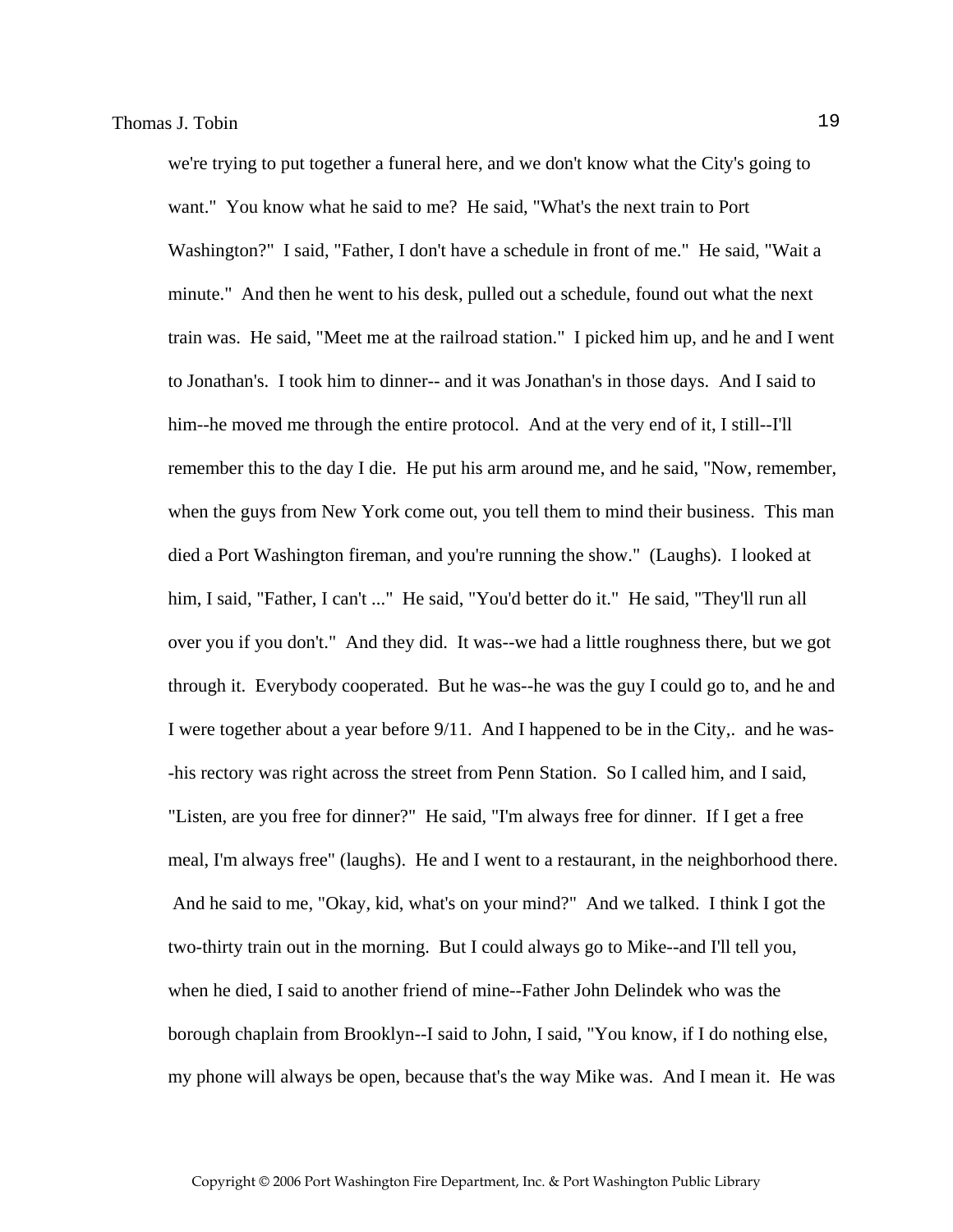such an inspiration. And I didn't see him on a constant basis. I saw him in 1988; he came out for the evening service. He had another funeral in the city on the day of Bobby's funeral. So, Father Julian came out. And it was just--he--I always looked to Mike if I had a problem, I would call him. And he never hung up, and he never did not take my call. And I made a vow to myself that I was going to--I could never imitate him, but I was going to try to get as close as I could.

- Q: Who can you go to now?
- TJT: There aren't too many of them left. A lot of them have died now. I have a very good relationship with the chaplain from Huntington Manor, Richie Holst. I have another-- Father Chris Keenan, who temporarily replaced Father Judge. But he's of the same order. And--but to be honest with you, the one I turn to the most is my wife. She's never away. You know, she's never too busy.
- Q: What is her name?
- TJT: Maureen--Maureen Connern. Her father was the banker of Port Washington. Jimmy Connern. He ran the branch up here for the old Port Washington National, Meadowbrook, NBNA [National Bank of North America]--whatever they turned out to be. Yeah. But Maureen and I, we're married forty years. No, what am I saying. My God. You know, I'm so used to pulling this stunt. She had an old Irish aunt, and people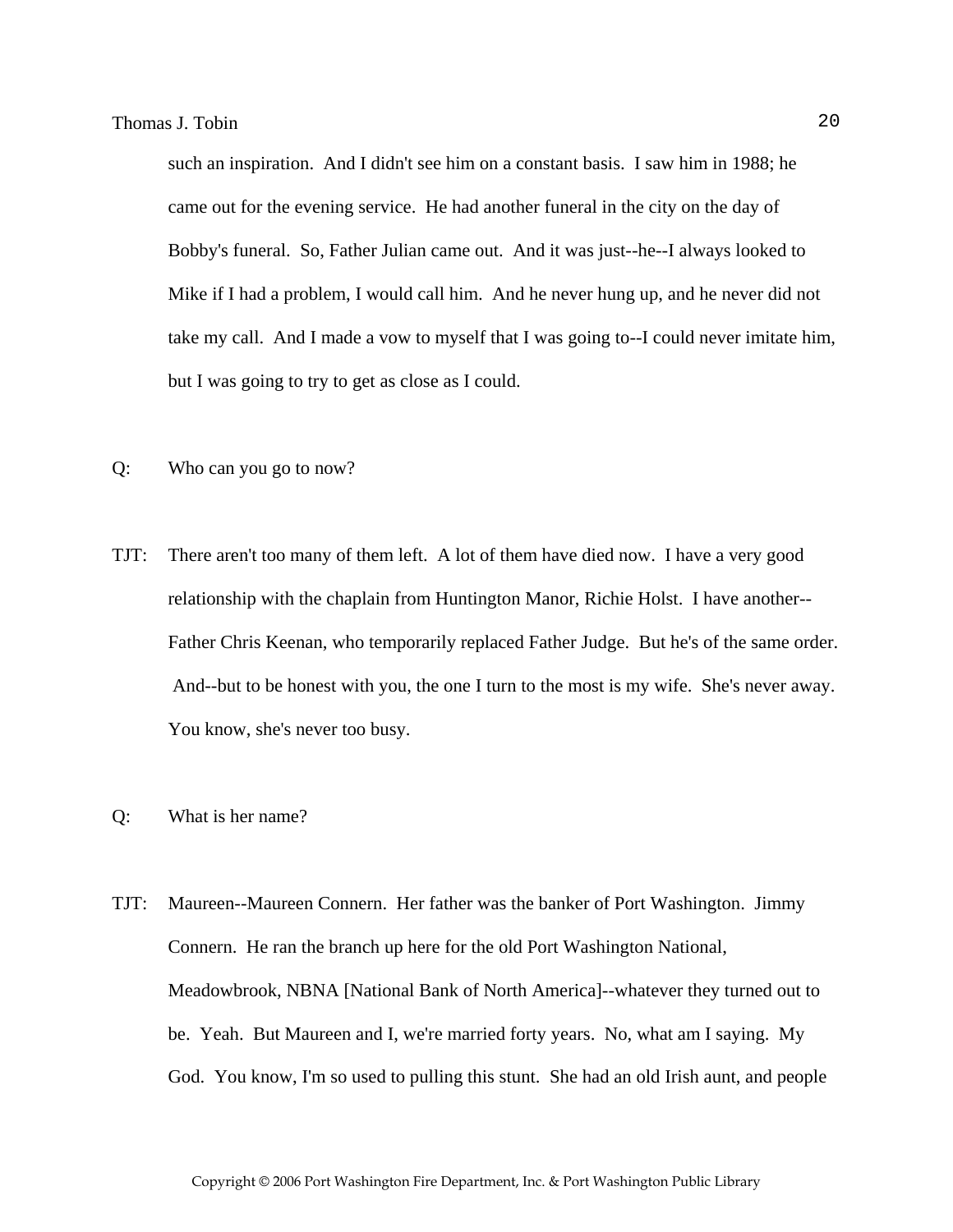would say to me, you know, "How long have you been married?" And, like my son was twenty (laughs), so we would say--I'd say, "Oh, twenty, thirty years." And her aunt used to get furious. She would (laughs) call me names that weren't so good. But she was Gaelic, and, you know, that was--you didn't say things like that. (Laughs). We've been married forty-two years, and she's never been away.

- Q: Did she help you start the Nassau County Critical Stress ...
- TJT: No, that was started by a Ph.D. by the name of Dr. Ray Shelton. And Ray's still the head of it. Still operates it. He's a county employee. He teaches. He has his own practice, but he also directs the Crisis Center for the Nassau County Police if one of their men has a problem. We go in on that. She came on board as a peer counselor. I got involved in it, and Ray turned to me--Ray had met Maureen. I'm trying to think of where we met. But Ray met Maureen, and he said to me, "You know, Tom, we're out of balance here." And I didn't pick up on it at first. He said, "We don't have any females here." He said, "We're going to be dealing with women." There were more women coming into the fire service, not as firefighters, but more as the medical people. And he said, "We're not providing anybody for them." He said, "I don't understand the emotions of a woman." So, sure enough, she--Maureen's always been, "Oh, no, I can't do that. I can't ..." Well, she came on board, and [we had an incident, Avianca.](http://www.pwfdhistory.com/trans/tobint_trans/pnews_avianca_pz.pdf) And Peter Zwerlein and myself went out-- Peter was with the original group of what we call CISM [critical incident stress management]. And Peter and I went out to do a debriefing out in Locust Valley for the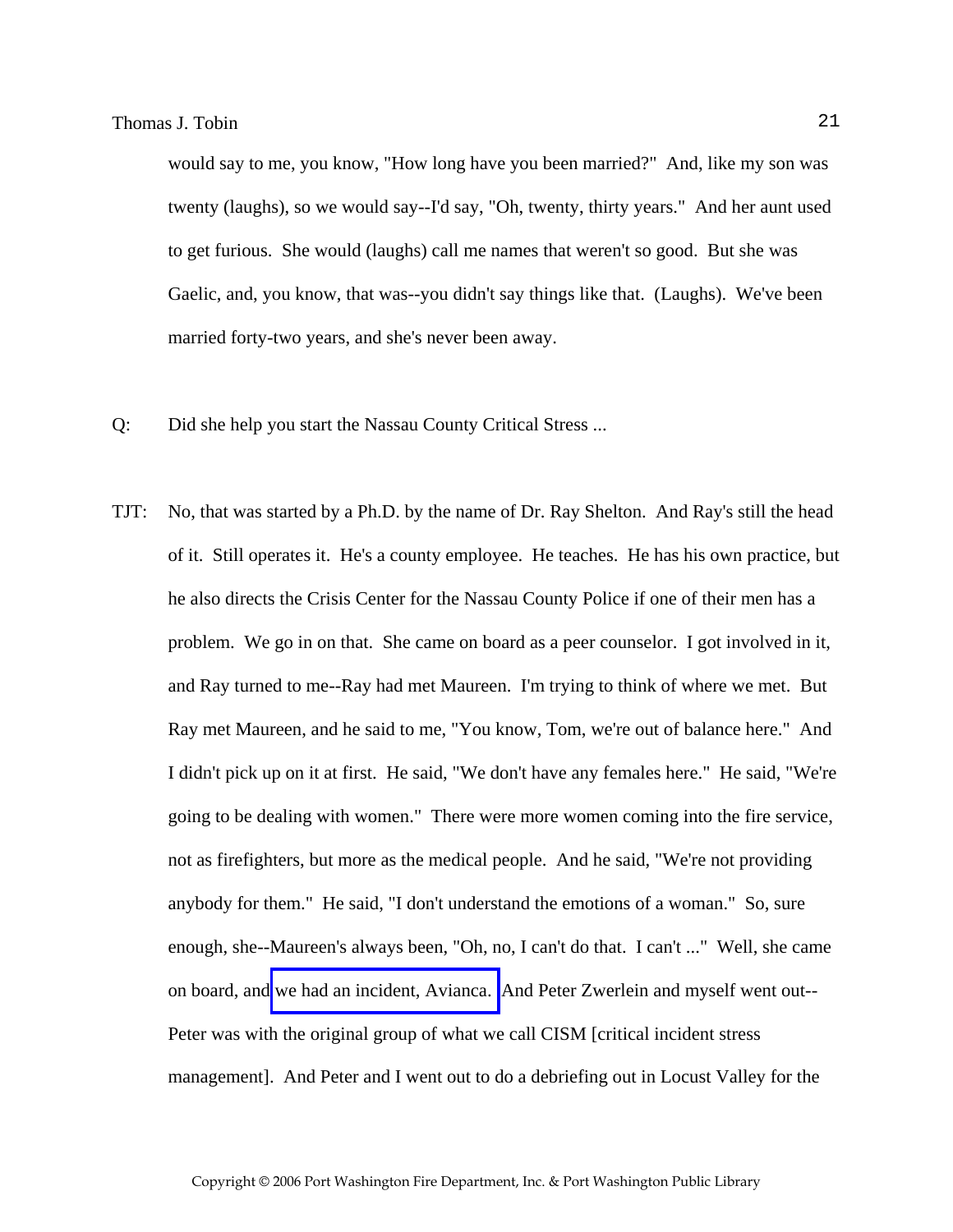firefighters from Glen Cove and Locust Valley that had participated in Avianca. That was funny, because Peter and I were coming back, and he called his wife Leslie on the phone. He says, "Listen, Tom and I are going to stop and have a cup of coffee. I'll be home about eleven, eleven-thirty." And Leslie says to him, "You will not. You'll come home right now." And I saw Peter's face went a little white like this. I said let me-- "What's she mad at? She knew I was coming out to do this." She said, "You get home right now!" Now I could hear her. He had the phone like this. But what she was telling [us was that Shields was on fire.](http://www.pwfdhistory.com/trans/tobint_trans/shieldshdw_pz.pdf) She said, "Your town is burning down. You are the Chief of the Department. You get home." And we pulled in, sure enough, the place is ablaze. But Peter and I had gone up to do that, and we ran into a situation we weren't prepared for, in that there were three women involved in that. I don't know whether we didn't relate to them, or they didn't relate to us that well. And Peter said to me in the car coming back, he said, "You know, we really need women in this organization." And it wasn't (laughs), oh, I don't know, probably two days later, that I was on a call with Ray, and he said the same thing. So, he called Maureen, and he said, "Maureen, would you consider it?" "Oh, I don't have any training, but ..." He said, "Don't worry about it. We'll train you." And I've got to tell you, Maureen and I did a lot of work with the firefighters from New York City who live on Long Island, after 9/11. And she is a mother to every one of these guys. We can go anywhere, and if we pass one of those young men, they'll always go and give her a hug. She has--you know, she's got the mother's instinct. And she's been trained. She's got formal training. But, she is so good at taking the formal training and just kind of mushing it in to being a mother for these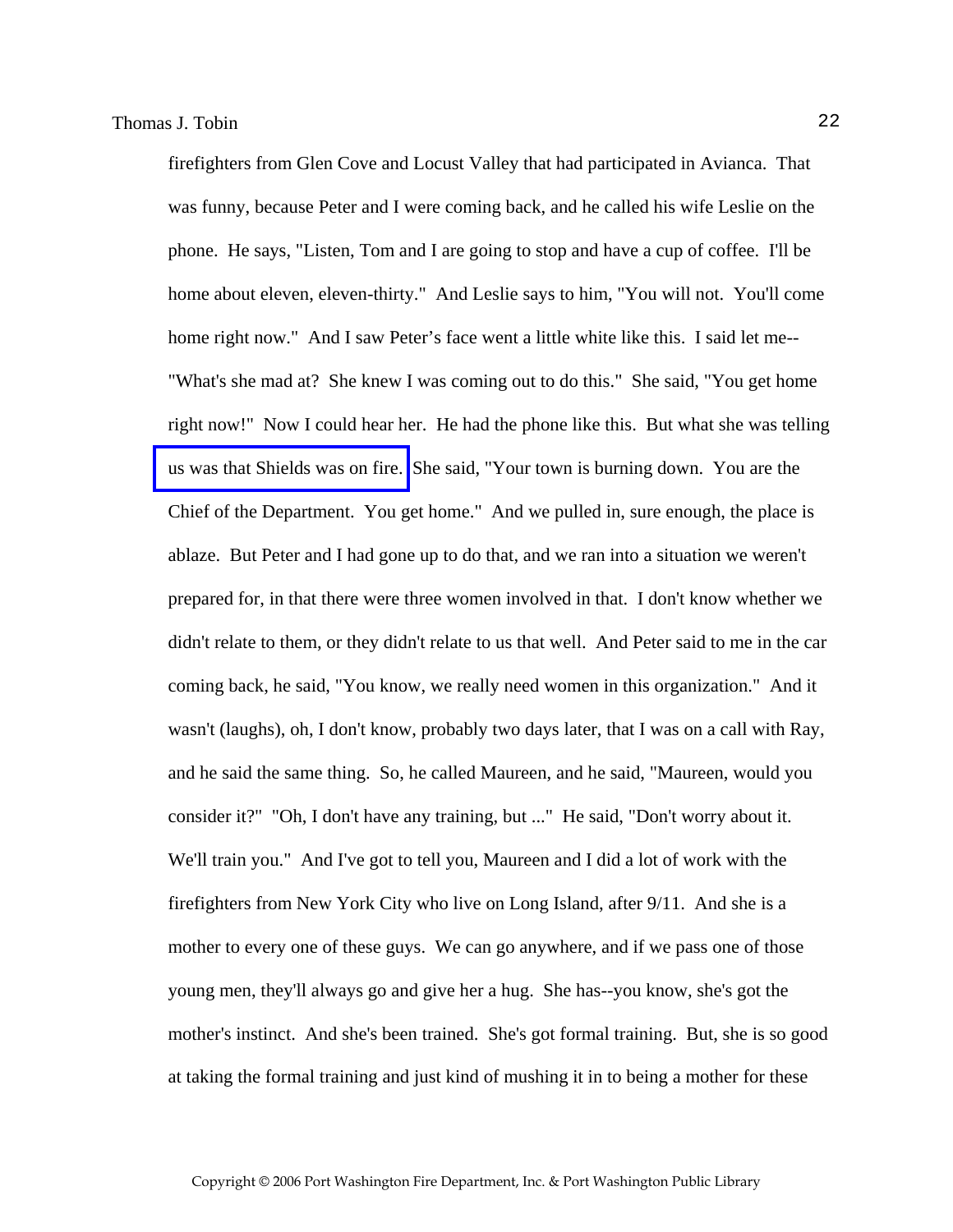guys. We have a Lieutenant. I can't give his name. He's a New York City fire Lieutenant. This man has been a Lieutenant in the New York City Fire Department for nineteen years. Terribly distraught over 9/11; he lost a lot of friends. We were in Freeport--I can still remember, we were in the Freeport firehouse during the defusing. And this man walked out--and without violating confidentiality that goes on--when we set these defusings up, we go in and we'll sit--or a debriefing--and we'll sit around in a circle. And there's usually four counselors. And one of the counselors sits by the door. So if somebody has to get up and go out, they go with them so that no one can talk to them at the time and interrupt their train of thought. So, Maureen said to me, "I'll take the door." I said, "Well, that's the easy job. You're going to get ... [?] ... " So she's--to show you who the boss of the family is, she took the door. Well, she went out with this Lieutenant. He had to excuse himself for a few minutes. He went outside, and I don't know what happened. I never ask her what's going on, or anything like that. At the end of that night, this man came over--I thought he was going to break her back. He hugged her so hard that she literally lost her wind. And then he (laughs) got all red-faced and very positive. And he said to her, "Young lady, I have never had anybody care for me the way you did tonight." And, you know, here's a man who had never met her, and she just brought him along to the point where he was basically just sitting there. He wasn't participating, and that doesn't do him any good, you know.

#### [END OF TAPE 1, SIDE A; BEGIN SIDE B]

TJT: First, I'm lucky to have my sons. We almost lost one in the first Gulf War. And Brian, the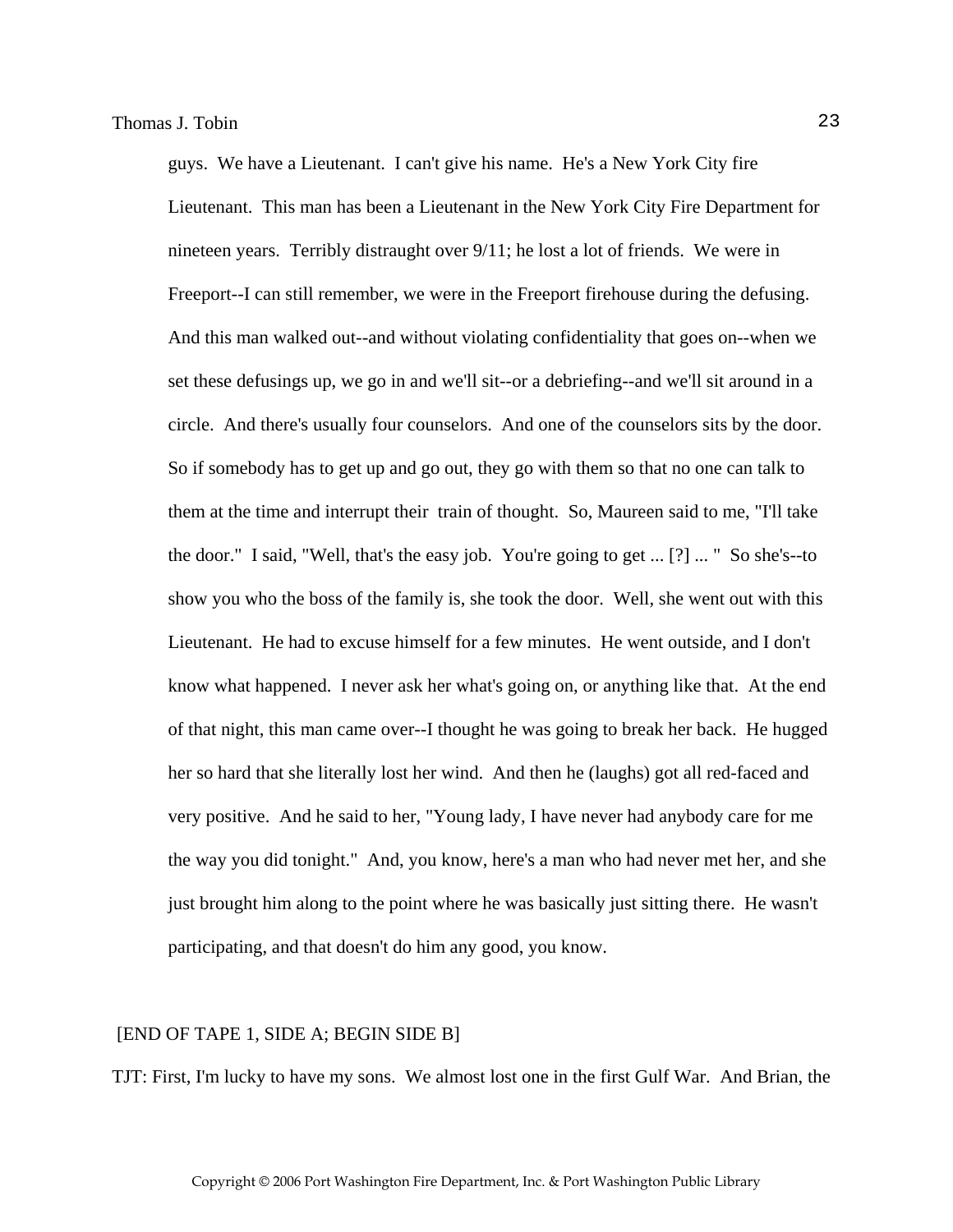### Thomas J. Tobin 24

city fireman, has had his share of injuries. But he loves it; he'd never come out.

- Q: What are the other boys' names?
- TJT: Tom Jr. He's with State Farm. He's director of bodily injury claims. Michael who is with Sultzer Metco. That's a fiber optic company, and that's (laughs) all I know about it. Because Michael doesn't talk that much. And he's not like his father. And Brian, and Brian's a New York City firefighter.
- Q: Well, how have you integrated the demands of the chaplaincy and the Fire Department in general with your paying work?
- TJT: I'm retired now. When I retired, it was Chase Manhattan Bank. That was Chemical Bank, and we took over Chase. We kept the Chase name, because it was more global recognition. But my involvement in the Fire Department, I was always fortunate. I worked for two people in Chemical, who were very pro-Fire Department. And whenever something big happened, I would call in and say to somebody, "I've got this going on." and "Not a problem. Take your time." They were very supportive. Chemical Bank, as a whole, is very supportive of the volunteer fire service out here, because they realized early on how much they were saving by not having paid firefighters. Now I know there's a big controversy going on, and, you know, if things keep going the way they are, I'm afraid Port Washington one day will have to go paid. Matter of fact, all of Nassau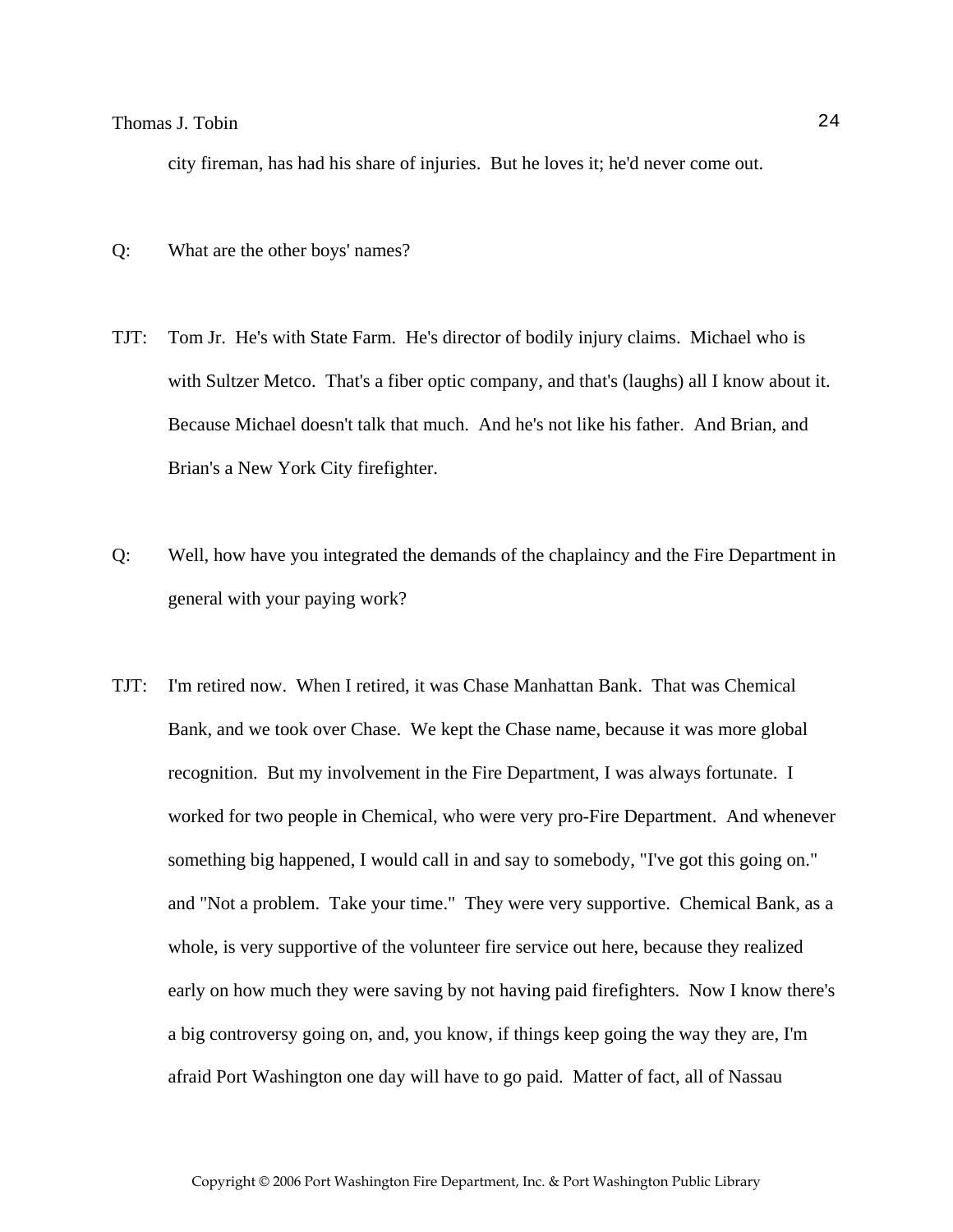County will. But I don't think that time is upon us as closely as some people would say now. But, again, I had to pull myself back and remember: Family, employment, and Fire Department. Again, my wife supported most of--oh, there were days when she said "That's enough," you know. "We've got a communion coming up. Get somebody else to cover." It wasn't always that easy to get coverage, because not many of the departments on Long Island had functional chaplains. They had the clergy. A few of them were very dedicated to it. Others were there when you needed them, but they didn't come around other than that. And that's not a criticism; that's an observation. I absolutely am amazed at the type of cooperation I get here in Port Washington. I can call Kurt Von Roeschlaub up across the street and tell him, "Listen, Kurt, somebody's--one of your parishioners, one of my firefighters got hurt. He's in St. Francis Hospital, North Shore Hospital. I know that within forty-eight hours, Kurt will be there. Reverend Charlie Vogeley is--I mean, there's a guy that, to me, is the epitome of clergy. I mean, you sit back and you say, well, wait a minute. He's a one-man band up there. Kurt, I believe, has an assistant, but I'm not sure of that. Somebody told me. Not being of his denomination, I don't know. John Horne up at the Methodist Church was just excellent. I mean, the guy went over the hill every time we needed him. Unfortunately, John has a better assignment up in Connecticut someplace now. Every one of the clergy, from Monsignor Simmons on down--Father Dobson was a little standoffish, but I served on his school board, so I got (laughs) through to him all right. But, every one of the clergy that I have had the pleasure to work with--and I don't consider myself a replacement for the clergy; I'm an extension of the clergy. I'm Roman Catholic. I run my chaplaincy as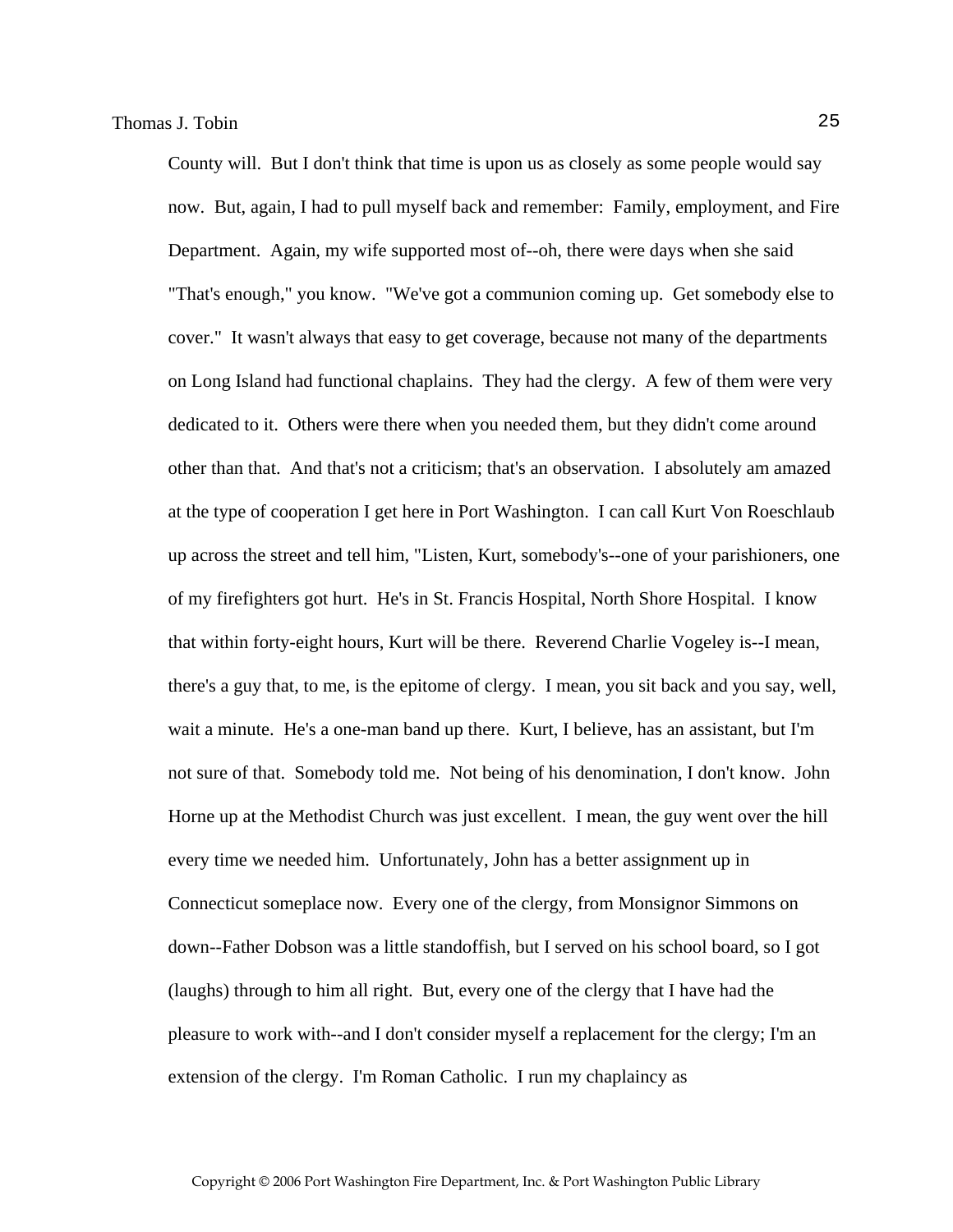nondenominational. I have to. And to show you how it picks up, I went on as chaplain in 1981, and about ten years ago, an ex-Chief, Joe Fico, came to me. And he said, "Tom, you know, I'd like to have some kind of a communion breakfast." And I said, "Well, all right." Atlantic's--that's Atlantic Hook and Ladder Company. He said, "We'll go to mass at Saint Peter's." I said, "Okay, Joe, but now do you want to limit it?" And he looked at me. And, you know, Joe's Catholic, and he was thinking --the firemen, the Holy Name Society--all that stuff. I said, "Joe, we're not a one-denominational department." I said, "Suppose we turn it around and we turn it into an interfaith breakfast. Would you be willing to do that?" "Yeah, not a problem." Well, I've got to tell you that the first year we did it, the big guy--John Salerno--that I talked about earlier, Joe Pennetti--Joe owns his own garage down on Valley Road. His partner is a fireman--Charlie Cella. These guys came up at five o'clock on Sunday morning itself to prepare the breakfast at Atlantic's. We had them--we--and the way we set it up was for two months prior to it- and we do it the Sunday before Thanksgiving every year--the way we set it up is I go to each company and I ask them to come to the breakfast. And I tell the Jewish members, "Go to Shabbas on Saturday, and you and your family join us for breakfast on Sunday." I've worked it out with Kurt. I've worked it out with Charlie Vogeley. I've worked it out with--I haven't met the new young lady up at the Methodist Church yet. But I explained- -I didn't explain it. I encouraged them: "Take your family to services, and then come to the firehouse for breakfast, and we'll gather there." It has worked. And, you know, surprisingly enough--and this was not my idea; I just jumped on the bandwagon and helped them out. We did it through the Chaplain's office. Surprisingly enough, the wives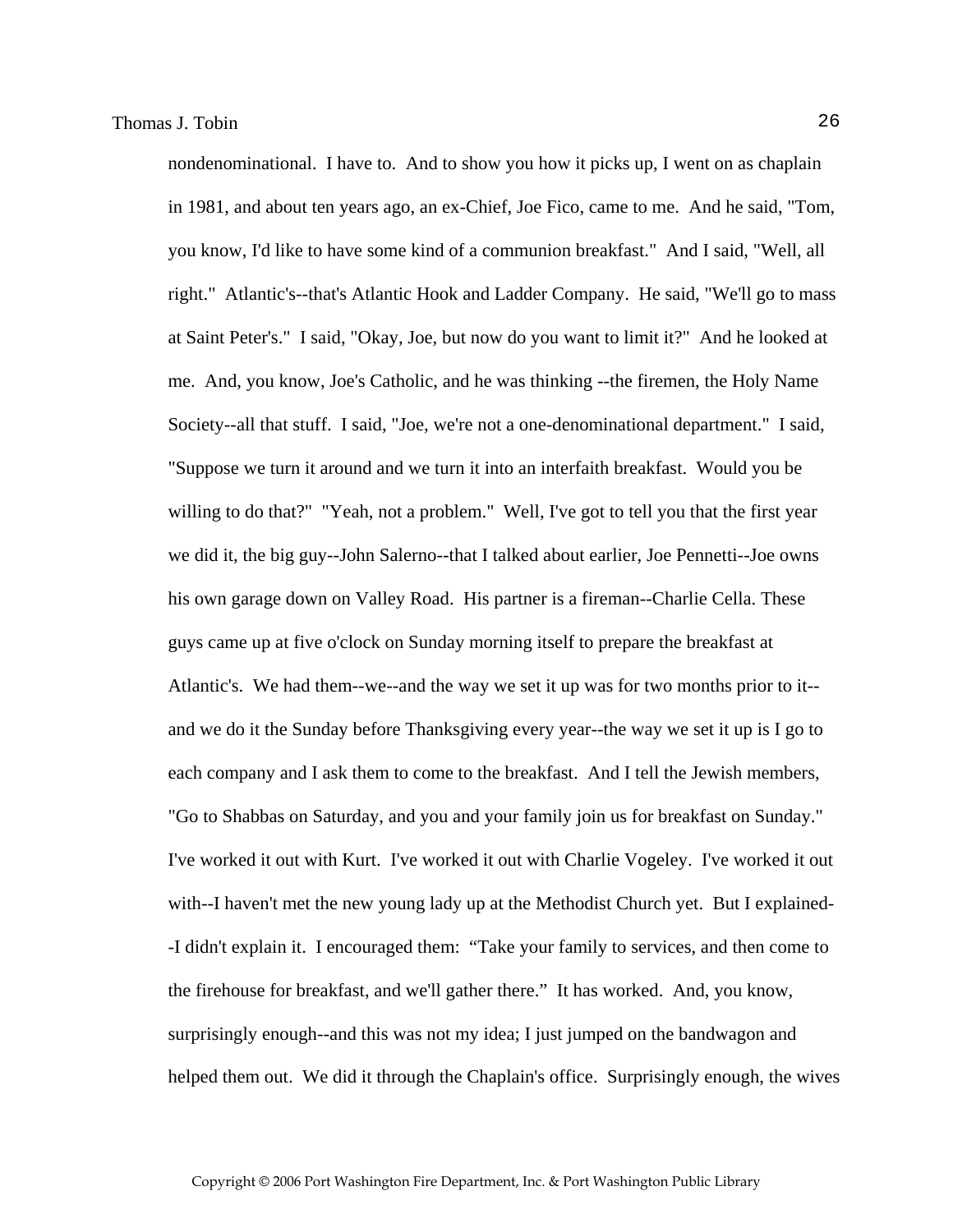are crazy about this thing. They love the idea of everybody--and we have the kids there, and the kids are running around and the mothers are yelling, "Don't do this," and "Don't do that." And I'm telling them, "Leave the kid alone," you know. But they're up there, we've got them corralled (laughs). And the fellows, they'll take the kids down to show them the apparatus in the truck room. It's a real family operation. And we do this, and, you know, I have yet--it hasn't come to me that anybody criticized us--I have yet to have any criticism of it.

- Q: You work with the local rabbis also?
- TJT: Rabbi Donna Berman who was on--and this year, I did not get to go to the Council of Churches meeting, because I happened to be away. One of the pitfalls, or one of the things I got myself messed up in is it's, I guess--well, I don't guess; I know--it's a combination of my teaching the role of a chaplain in the fire service has been accepted nationwide. And I'm--I won't say I'm in demand, but I'm often asked to go out to another section of the country and address these organizations. And my time at Ground Zero opened me up even further. I did forty-two days--I was assigned to the temporary morgue.
- Q: Can you tell me about your work there?
- TJT: My function was twofold. My function was to bless the bodies or the body parts, when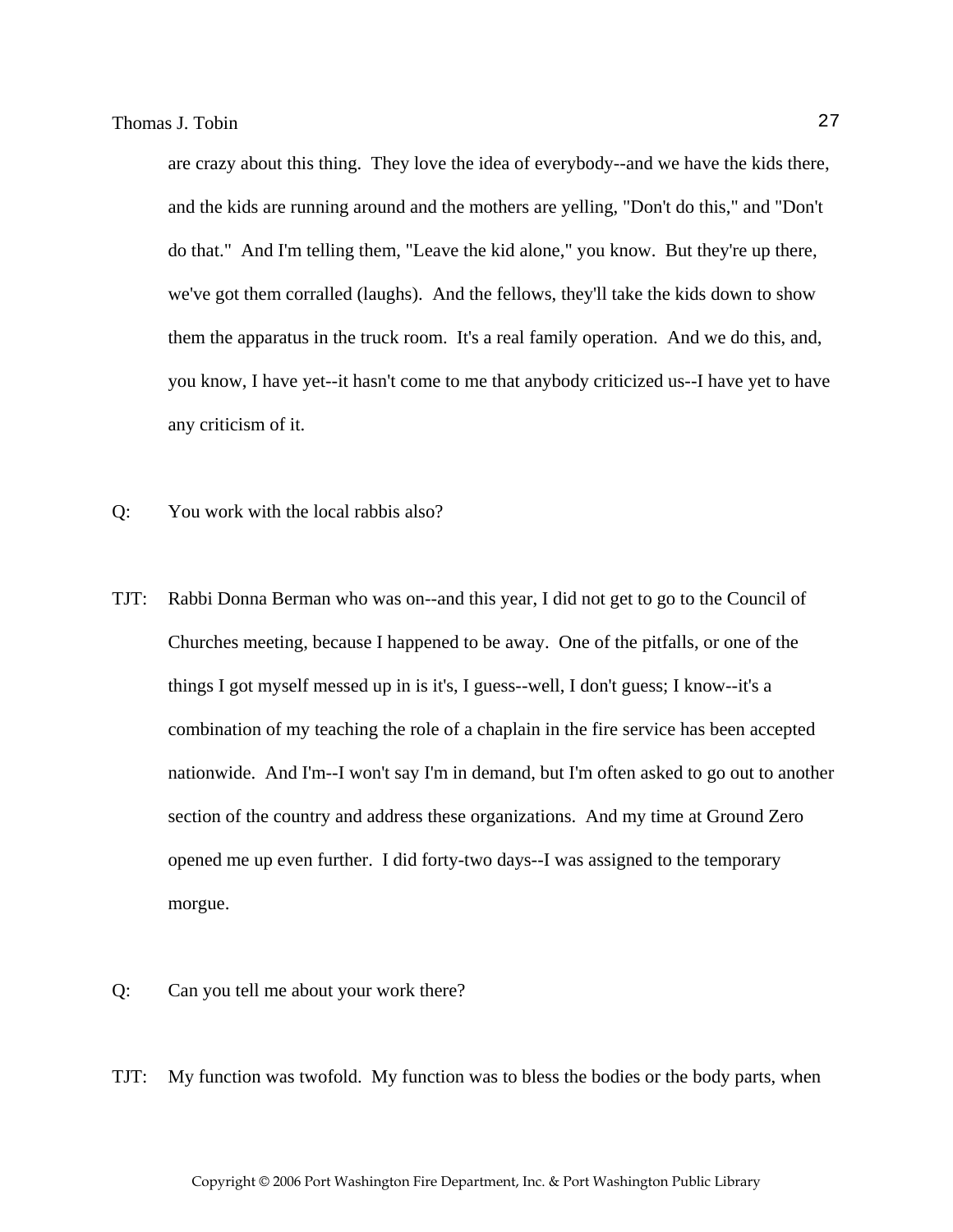they came out from the pit, and to work with the emergency service people. The pin I wear was given to me by the men that I worked with from the "Demort" Unit of FEMA [Federal Emergency Management Agency], and when I left, they gave me that pin; I wear it all the time. And I mean, they were just a great unit of people. I saw--I saw the American youth and in what I call--what I choose to call--their true light. They just churned out--I don't care whether they were getting you a cup of coffee or getting you a new mask to wear, or something like that. But don't criticize them to me. And I'll tell you a very funny story. I'm a little bit ashamed of it myself when I think of it. It was about three o'clock in the morning, and I was leaving. I had been on duty for about twenty-some-odd hours. My relief came in, and I had parked my vehicle on Warren Street. And I'm walking up West Broadway to get to my car, and I mean it was pitch black (laughs). It was black! And I was in "Na-Na Land" by this time. You get a numbness to you. And I had my turn-out coat over my shoulder. I didn't have it on; I threw it over my shoulder. I still had my boots and my bunker pants and my helmet on. And out of the darkness came this African American young bloke with the dreadlocks and I think--and I think, "God, I'm going to get mugged." But I think I had three dollars in my pocket; I don't know what I had. This kid came up, and he said, "You look awful tired. Can I get you a cup of coffee?" And I've got to tell you, I cried. I stood in that street and I cried, and I'm not ashamed of it. And he went and he got me a cup of coffee (laughs). He was with the Salvation Army, and I hadn't even seen the stand and their truck. I was so in Na-Na Land. He went and he got me a cup of coffee, and we sat on the curb, and it was about, oh, probably two or three in the morning. I didn't leave New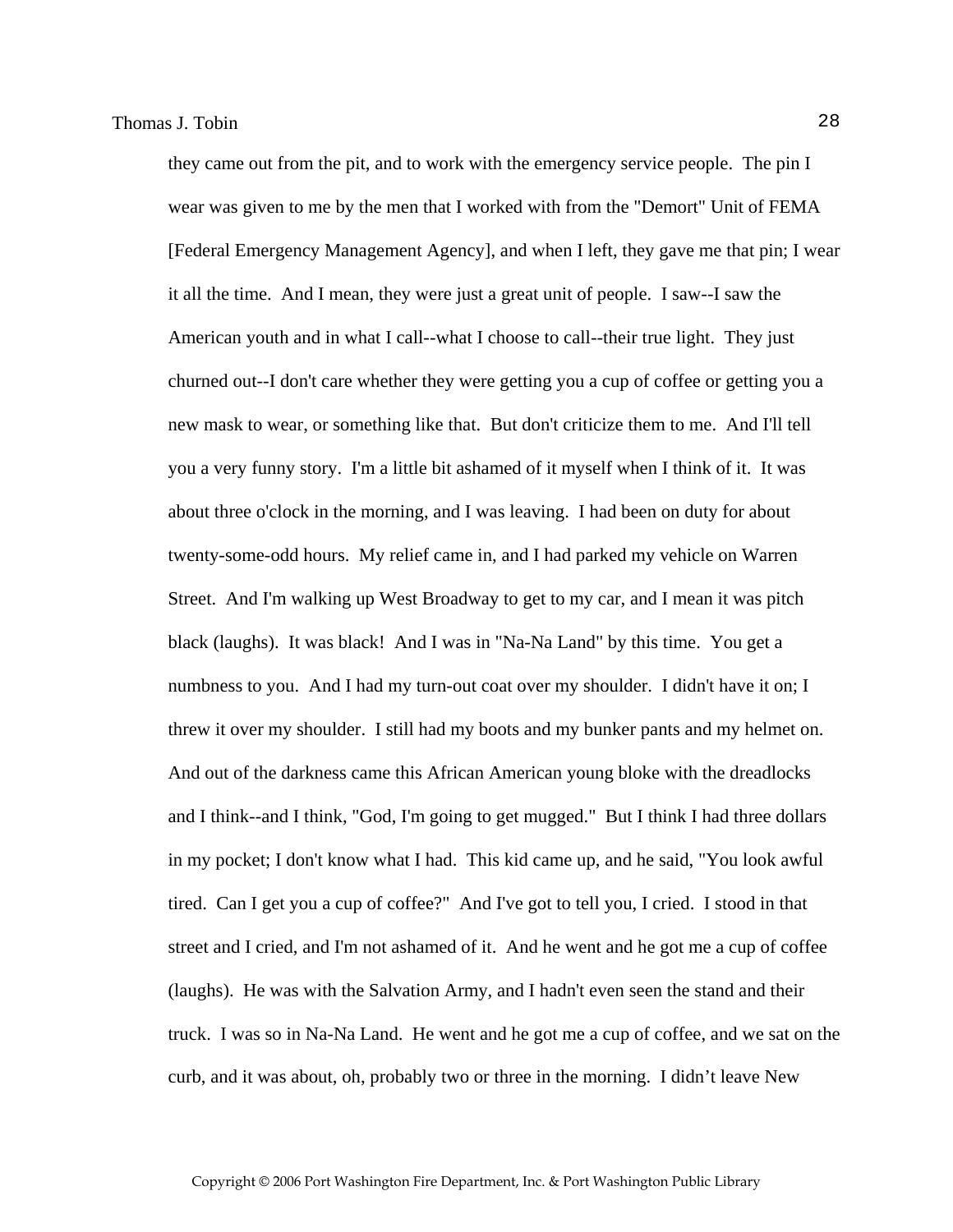York until five o'clock. He and I talked, and you know, and I saw so much, so much good down there. You know, people say--and I ran into this a couple of times. "Well, where was your God then?" My answer to them, is "My God was in those people that were bringing those bodies out." I saw people that, they didn't even know one another, and they were helping them. I didn't get down there till ten o'clock the night of the incident, because we mobilized out here about five or six o'clock. And the procedure was that our firefighter apparatus would go to Belmont Race Track and marshal there. And our medical units would go to Shea Stadium. So, as chaplain, my--and I'm referring to "my" people--I went to Belmont first to see how our kids were doing there. And they were all right. They were all prepared. We had all the equipment we needed. Everybody had the proper mask and everything--so I'm going to go over to Shea and check with the medical people. We had two ambulances down there, fully staffed. And I've got to say, as I recall now, I think we had three kids down there that were maybe just eighteen or nineteen, and they were prepared to go in. They went in in dribs and drabs. They called them in as they needed them, because they didn't want them to clog up the city.

Q: These were ...

TJT: Port Washington firefighters.

Q: ... fire medics?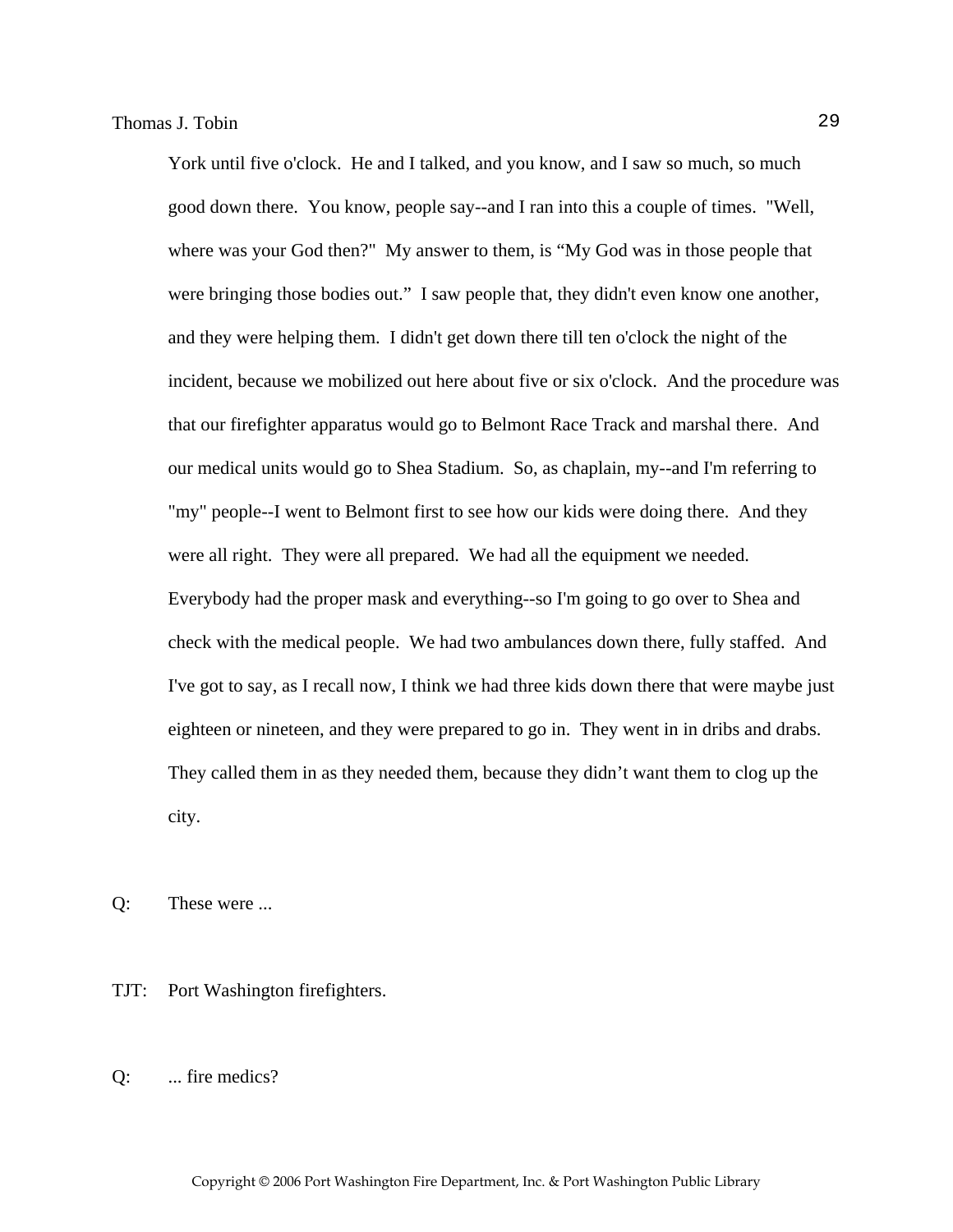TJT: Fire medics, and we had Port Washington firefighters at Belmont. And we're with other units from the county. The city called us for what apparatus they needed, you know, they needed a ladder truck or they needed a pumper, they would call for it. And, on my way to Shea Stadium, the Nassau County Fire Commission called me And they asked me my location. I told them where I was, and they said, "We're going to patch through a call to you." And it was my friend, Father John Delindek. And he said to me, "Tommy, can you come in and give me a hand?" I said, "John, I'd be happy to. I have to notify my command." He said, "All right. Give me a call back." So I called him back, and I said, "John, by the way, I'm in an unmarked car," I said. And they had sealed off the city. So, I said, I'm in my car. He said, "Well, what are you driving?" I said, "It's a light Buick." I said, "And it has my 8-5-0 license plate on the back of it," I said, "and a whip antenna on it. But other than that it has no markings." He said to me, "Well, I'll tell you what," he said, "We'll set that up with the police. Get out on the Belt Parkway." So, I'm riding along, and I see--he said, "Stay in the right lane and don't go too fast." I'm riding along, and all of a sudden, this car pulls up alongside me. The window goes down, and this cop- -the other--I mean, this cop was a big guy! He was highway patrol, and he said to me, "Are you Father Tobin?" and I said, well, I'm not going to explain that to him now. I said, "That's me." He said, "Well, follow me." And I have to tell you, I wasn't going to follow that man. I think he was doing a 190 miles an hour. And I got my car up to seventy-five, and I said, no, I'm not going to die out on the Belt Parkway (laughs). He took me through the Brooklyn Tunnel--the Battery Tunnel, which they had sealed off.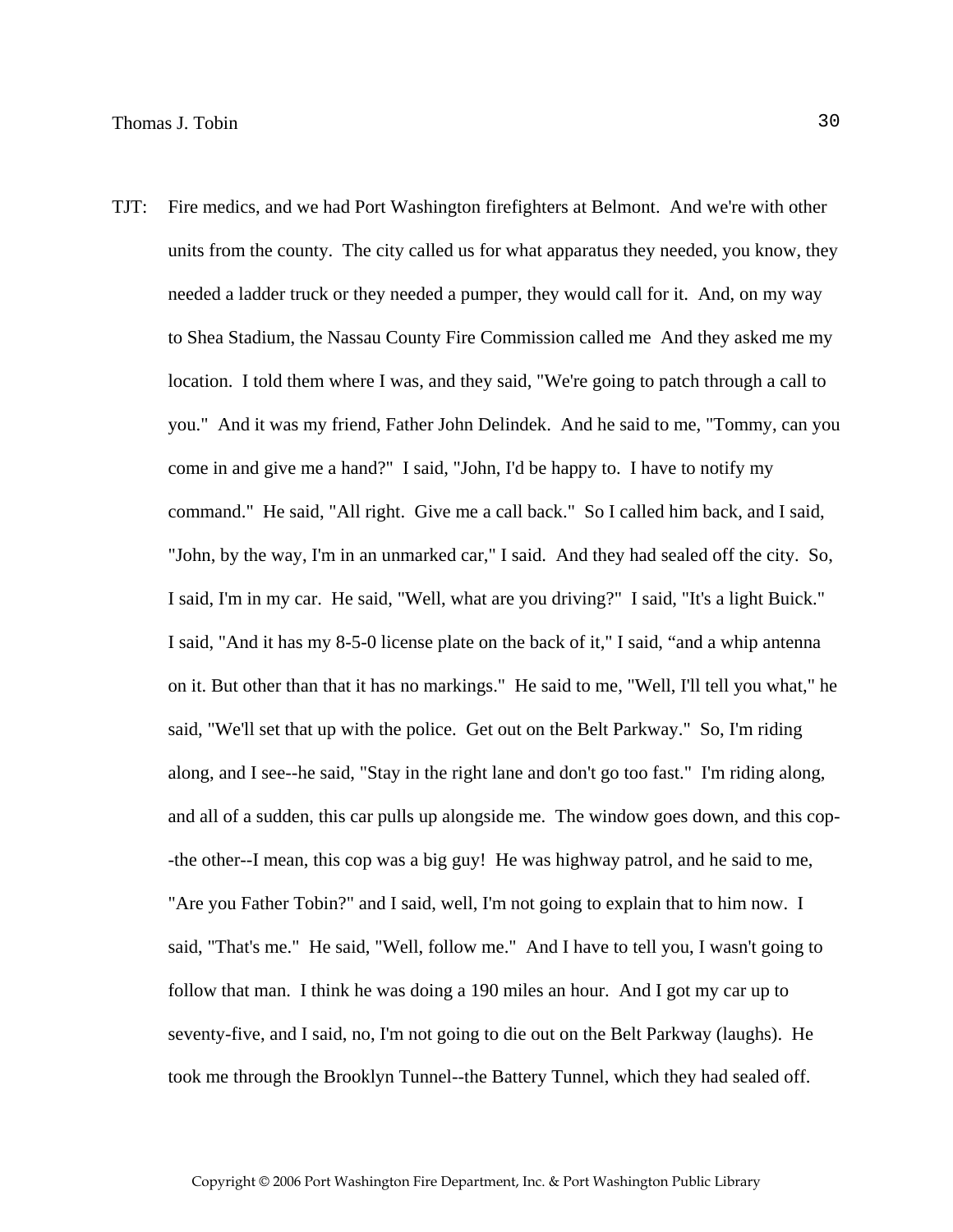And then he took me into--that's when I went to West Street. I got to the command post, and John was there. And I said to him, "How can I help you, Johnny? What's up?" He says, "Tom, I don't have anybody in the morgue." I said, "The morgue is up at 31st Street." I had already known that there were more above you[?]. He said, "No. The temporary morgue. Here." I said, "Well, if that's where you want me, that's where I go." Now, just to clarify the picture, as a Catholic, the Catholic religion teaches us that if the body has been pronounced dead, then a layman can bless it. I cannot administer a sacrament; that's not the last rites.

Q: The layman can do what?

TJT: I can bless a deceased body. So, I was prepared for that. I had my missal with me, and the holy water. So, I get up to the morgue and I'm walking up the street thinking that they've got some kind of tents set up. The morgue was a table like this on four chairs on the sidewalk. We had no protection whatsoever. There was a big refrigerated trailer truck there to--New York City Fire Department. And if the deceased was a uniformed person--police or fire--they were moved in the Fire Department, then they'd send a police escort. If it was a civilian, or if they couldn't identify -- which was the bulk of it, I have to tell you -- then they were put into the refrigerated truck until it got a certain number of bodies in it--the body bags. And they took them up to the permanent morgue. But I will tell you this story. There was again, I always say Mike Judge was there for me again. I worked my first tour, and I worked over thirty hours before we could get relief in there.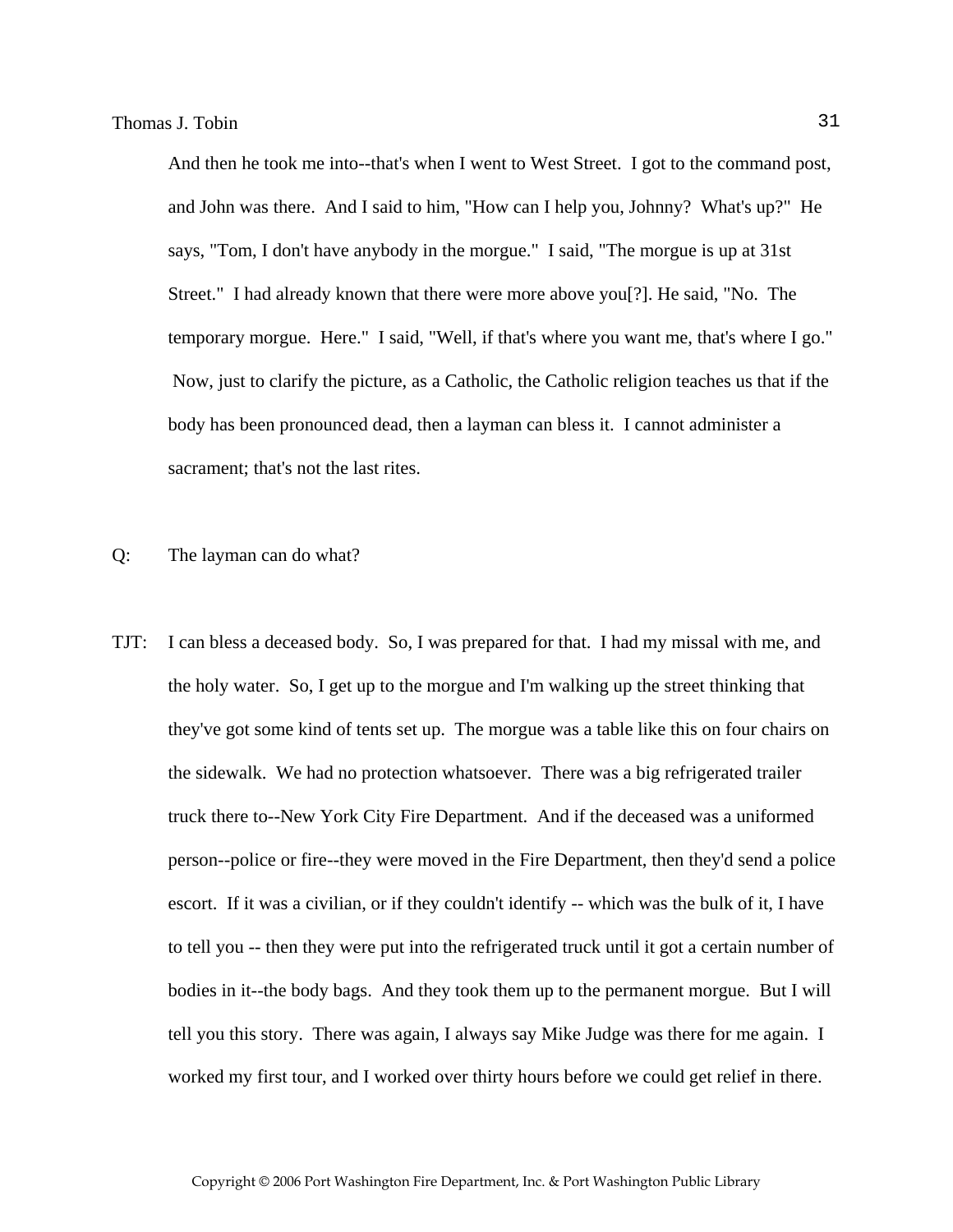It was chaotic. And I, you know, I had the strength. I wasn't going to fall down or anything like that. And I got relieved, went and got in my car, started to come home, and the first body part that I blessed was a foot. And it wasn't until I was on the Long Island Expressway, I had just cleared the tunnel through the toll booths, and I remember I was just coming up over that bridge, and that foot came up right in front of me. And it wasn't until that time, that I realized -- whoever this poor soul was, that foot was naked. It didn't have a sock or a shoe on it. And I thought to myself, Dear God, how vicious was this thing. How terrible that a body would be blown apart that way. But  $-1$  didn't get used to it. But, as I said before, I went back and I coped with it. I go away on retreat every so often. I talked to--there's a myriad of people to talk to, really. Nobody ever turns your back on you when you tell them or say, "You got a few minutes to talk?" But it was a again, it was an experience I hope never to see again. But it was an experience that, in a lot of ways, revived my faith in my fellow man. I mean, I saw one thing. I'm not trying to be facetious, but I saw a woman your age carrying a box loaded with underwear from a truck that had come into the harbor bringing us supplies. She carried that box up to the supply place, wherever it was. There were so many positive things that I saw down there. I'm not going to try to gild the lily and tell you that it wasn't very upsetting; it was. I saw--well, first of all, I saw the result of man's hatred for man, but then I saw man helping man. And it was just--I'm not sorry for what I do. I'll tell you that. Whether it's made me a better man, I don't know. I feel I'm a better person. I have a lot more understanding than I had before I became Chaplain. Before I became Chaplain, I was a tough nut. Ask my kids, they'll tell you.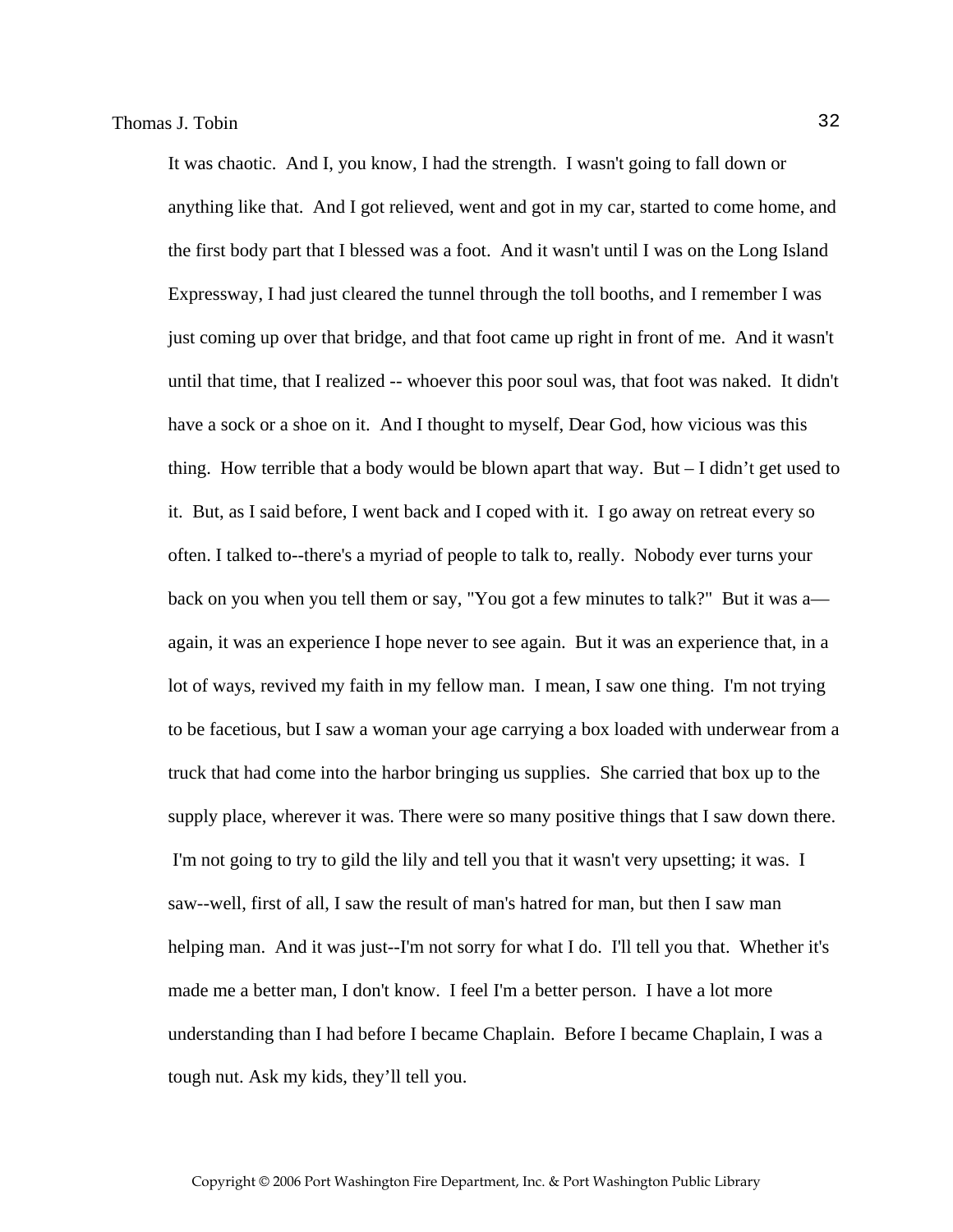- TJT: I'm very strict. I was an old Irish Catholic. And that--in some ways--well, my father was a tough bird, but he was an understanding father, too. So, I--hopefully, I got a lot of him. But I (laughs)--it's funny because I teach for Child Abuse Protective Services now. And (laughs) I thought to myself, my sons, when I called up and told my sons I was going to do that--that's a voluntary job, but I do it; I like it--and (laughs) my oldest son said, "A: what's he going to teach them--before or after?" My middle son says, "What are those people thinking?" and my youngest son said, "It's a joke. Right, Mom?" (laughs).
- Q: Well, what did you do to your kids?
- TJT: Well, I was strict. I was very strict. My children were--they grew up to be boys and men. Because I knew what they did. That's something that's always charmed me was that they didn't think I did that before they did it. So I (laughs) always had a step up on them; I knew what they were going to do. But, you know, there were times when I used my hand. As I used to say, "I'm applying justice." But (laughs) I will say this, that I'm very proud of my sons, and I think anybody that knows them will have a good word for them. They turned out to be--they haven't gone without problems, as everybody does. But, by and large, I think that they're pretty good. And I will say this. I don't know how much of that I can attribute to myself, but I attribute most of that to my wife. Because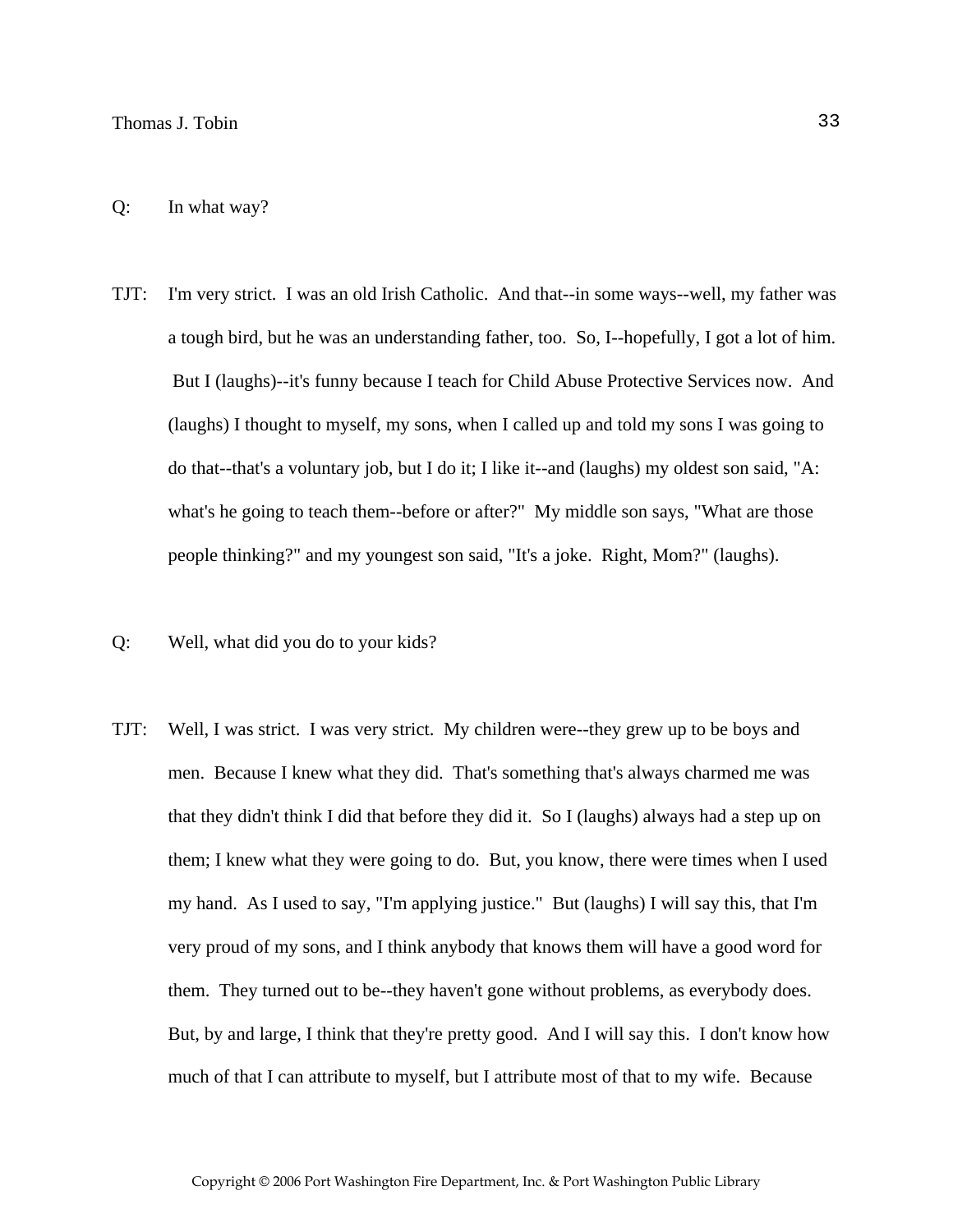when we first came back here, I worked three jobs so that we could hold the house. We made a concerteddecision that I would work and she would be home with the children. And we did that until Brian ended school and then Maureen became the physical education teacher at St. Peter's School. And it worked. It worked and it didn't work, really. There were a lot of times when I couldn't be home because I was working. And I missed certain things with the kids. But, by and large, I made an effort to be there for everything that was important for them. I coached the ...

- Q: What's been the hardest thing for you about the chaplaincy?
- TJT: The hardest thing for me, as far as that's concerned, is it's very--I mean, it's a little personal, but it's not secretive--is that I continue to wonder if I'm doing all that I can do. And let me just give you an example of that. I find that, more and more, my young people, they've stopped being active in the institutional religion. You know, that they don't go to their churches as much. —As a matter of fact, I had a [comment?] just last night , I was with them and I said to them, "Don't forget the ecumenical services this Wednesday, it's going to be down at Our Lady of Fatima. And they're, "Oh, I can't go into church, or the roof will fall down." And I said, "Well, when was the last time you went to your church?" And the youngster said to me, "I can't remember." And, you know, I don't walk around with a Bible in my hand. I don't get up and rant and rave about them going to church or not going to church, and things like that. I've always tried- -and Mike Judge and I had this conversation and so did Chris Keenan--and I've had this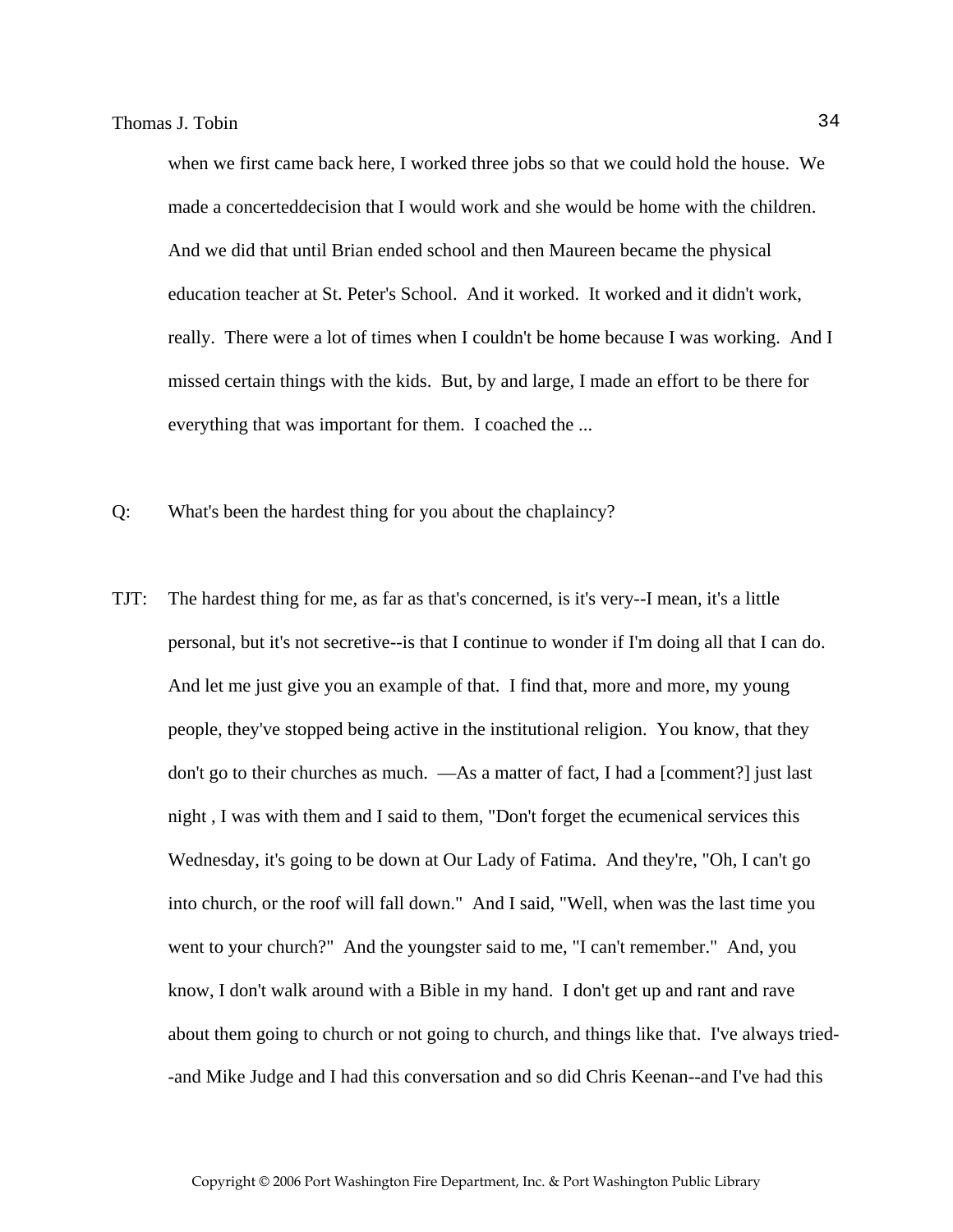conversation, matter of fact, with Reverend Vogeley who I really hold very close as a friend--I've always tried to get them to do it, by my example. Maureen and I are weekly attendees at Saint Peter's, and I don't wave a flag about it, but I'm at mass.

- Q: I'm sorry. You do what at Saint Peter's?
- TJT: Weekly attendees. We go to mass every Sunday.
- Q: Yeah.
- TJT: And you hope that they're going to see you doing that. Well, they see me. I mean, they'll see us going in and out of the church and they'll see us coming home from mass, but I often wonder am I doing enough. Can I--well, why can't I get through? Why won't they do what I'm doing? I don't have the answer; I really don't, you know. And I've prayed over it. I really have. And, you know, I've talked with all the chaplains. We're all faced with that same dilemma. Are we absolutely doing as much as we can? And right now, I don't feel I am. It's not that I'm not there for them. It's just I'm not getting through. Now, maybe ...
- Q: In that ...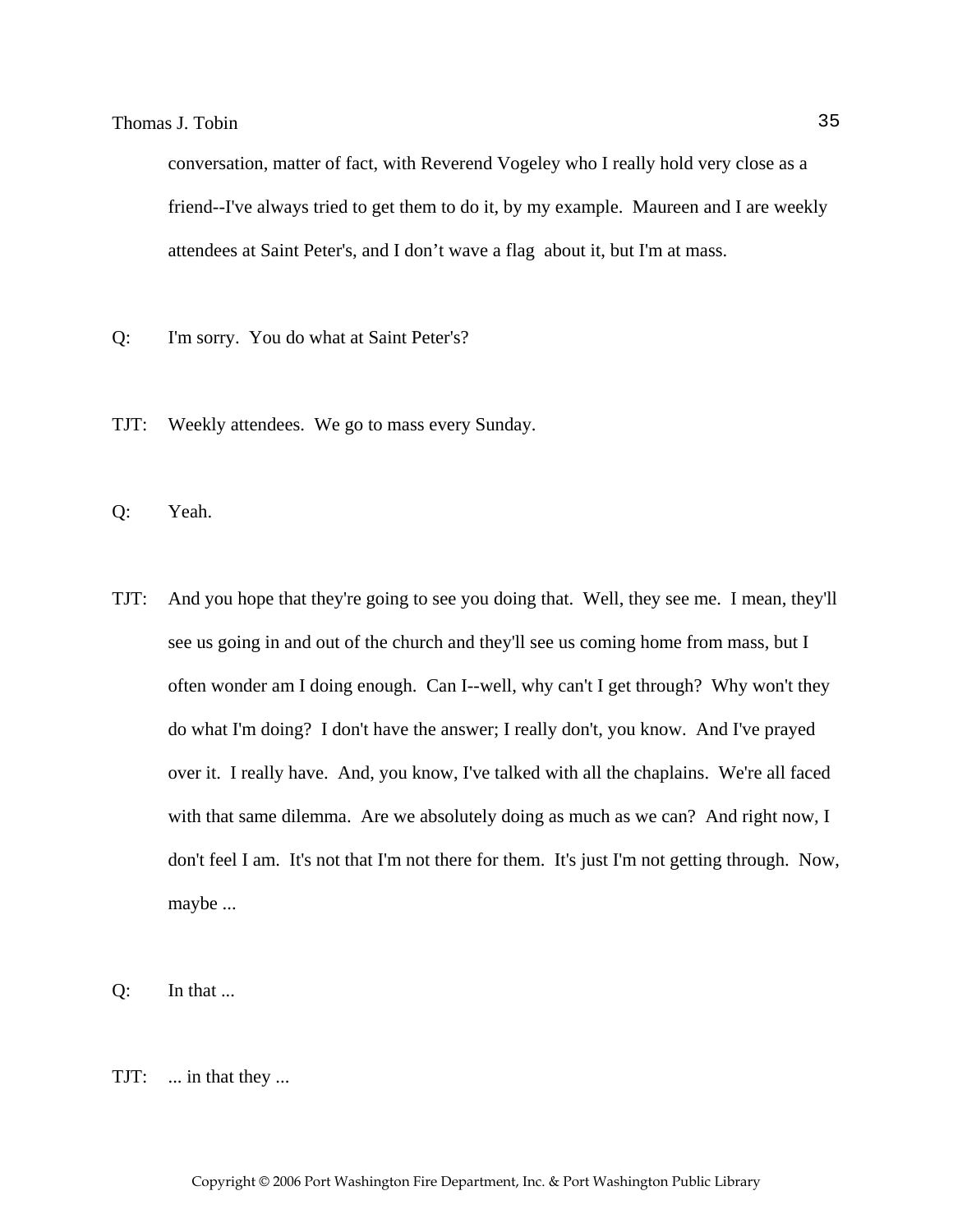Q: ... particular regard, in getting them ...

TJT: Yeah.

Q: ... more involved ...

TJT: Right.

Q: ... with church attendance.

TJT: And yet, they will come to me and say, "Padre, can you get us a priest to baptize the baby?" "Can you get me a priest; we want to get married?" "Can you talk to Reverend Vogeley?" "Can you talk to Reverend Von Roeschlaub?" So, they haven't turned their back on it, if you want to put it that way, but they just--they're just not active, and they just don't--I don't know how to--maybe if--Maureen said to me the other day, she said, "Maybe if you back off." She said, "maybe you're pushing it too hard." And honestly, I have not gone to them and said, "Look, why didn't you go to services on Sunday." "Why weren't you at St. Stephen's," or "Why weren't you at Lutheran ..." or at Savior. And, so it's not a question of me banging them on the head. But I--and, you know, as I say, it's common. Because the chaplains in Nassau/Suffolk meet every three months. We set that system up. And we all have the same dilemma, if you will.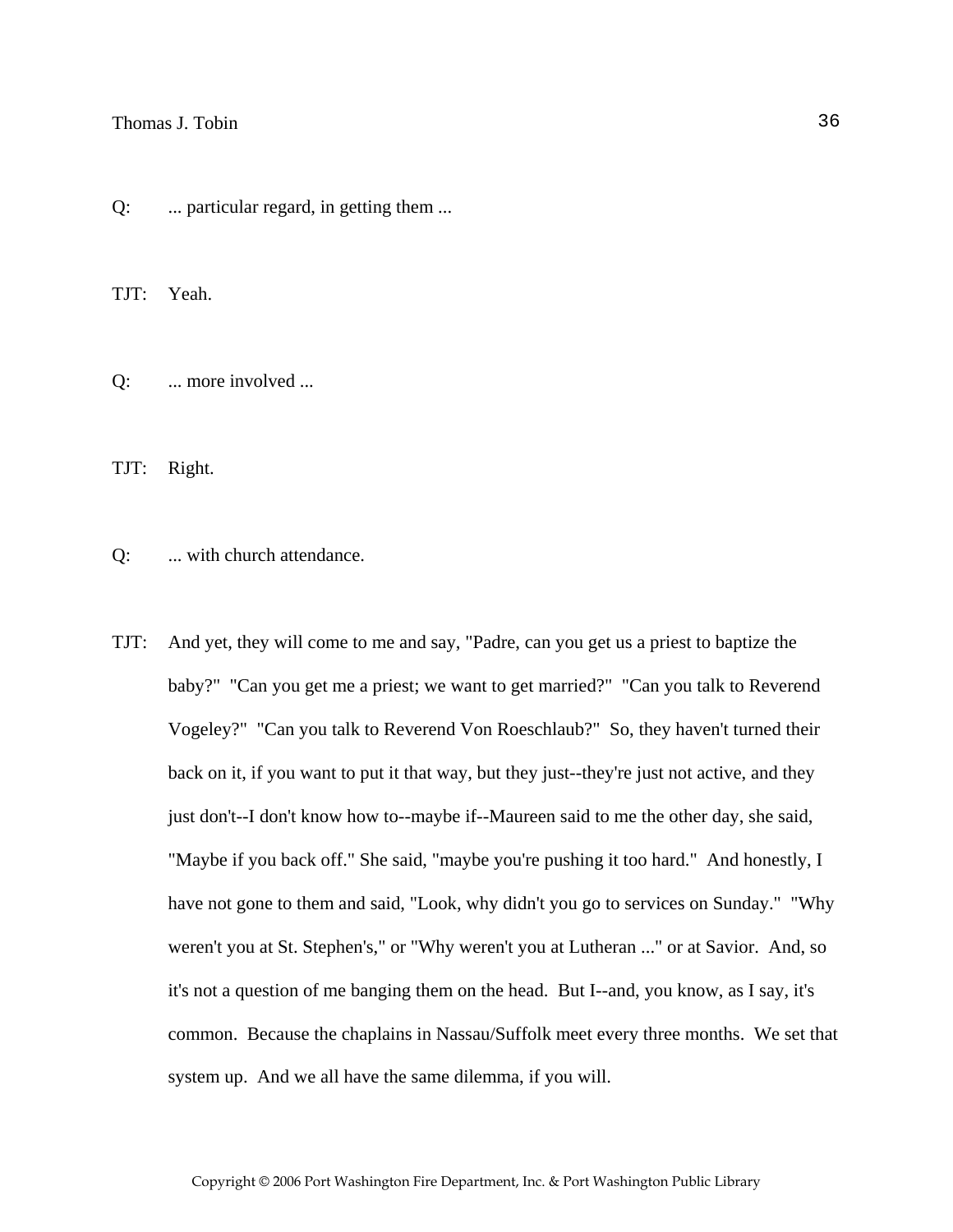- Q: Well, what about the specifically fire-related chaplaincy? What do you find the most challenging aspect of that?
- TJT: The most challenging there ...
- Q: Or the hardest?
- TJT: ... The hardest thing is to have enough time for them. You know, I found that once you have their respect, once they're confident that they can talk to you and not have it go beyond that room, it gets very busy. Now, I will tell them, now Maureen and I, we're not licensed marriage counselors. But we've been down the road. You know, my oldest son, when he was born, almost died on us, at birth. We know what it is to be upstate New York in the middle of a blizzard, have your son born, and have a doctor come out and say, "Well, he's a beautiful boy, but he's got a mass in his stomach, and he's got to go to Bellevue to be operated on." And you know he's not going to get twenty feet out of that building. He'll die in the ice because the truck won't move. We've been through all of that. And Maureen, she lost her sister at a very young age, to cancer. And we went through all of that. And her mother died eighteen months later, from cancer. She hasn't had an easy time of it, but she's never wavered. And she's had her tough nights; she's had her tough days. And, you know, that's what my shoulder's for. But her shoulder's always been there when I had mine. So, I have been blessed. I really have. There are days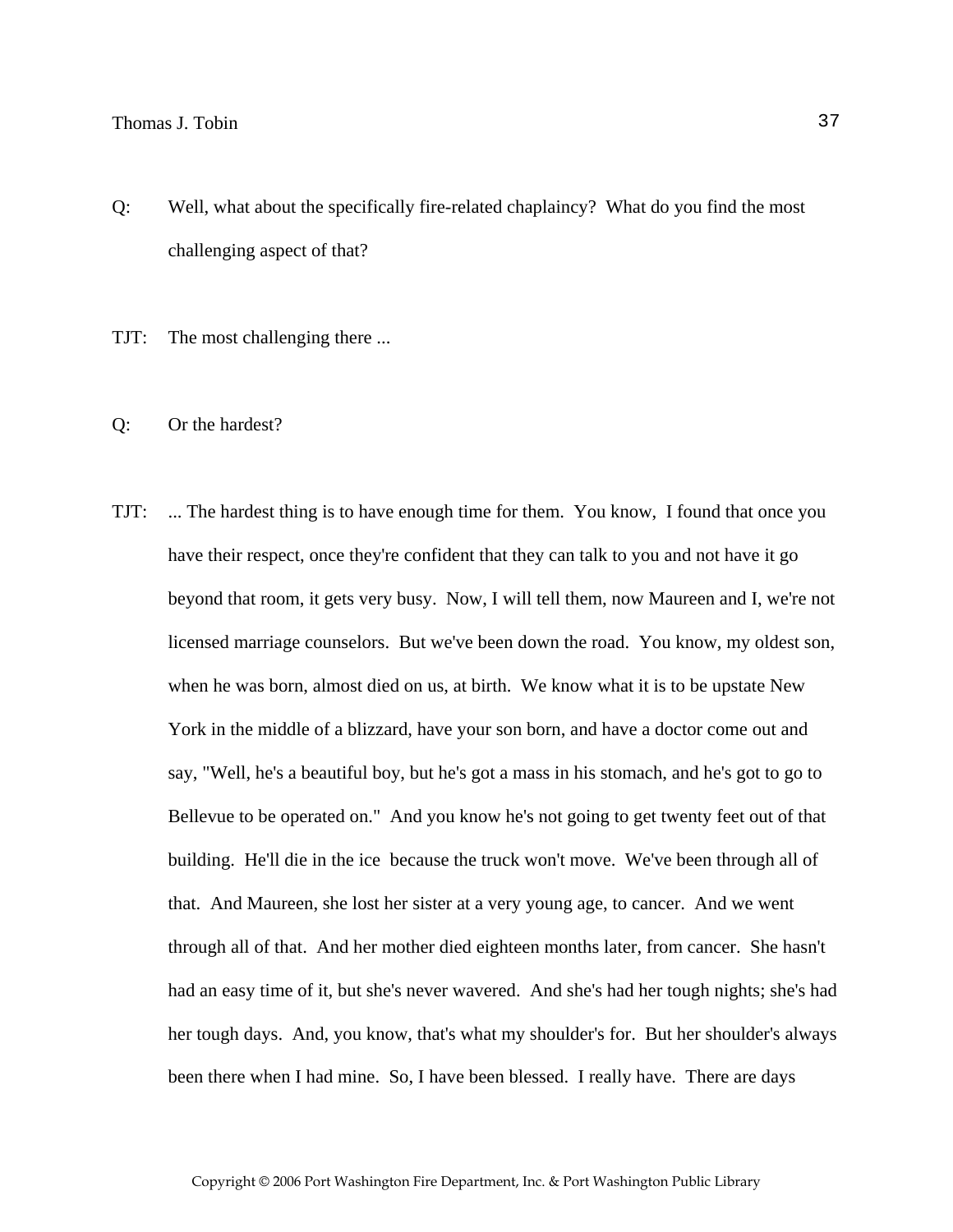when you say to yourself, "What are you, a jerk? What are you doing this for?" "Why do I keep going on?"

#### Q: And what's your answer?

TJT: Because I want to. I believe in what I'm doing. I really, I honestly do. I believe in it so deeply that I was approached--Father Thomas Sinnott, who I absolutely think was the best thing that ever happened in my life--he was the Chaplain at St. Francis. And, I mean, he was the epitome of a priest. And he--he wanted me--he was going to sponsor me--St. Francis Hospital was going to sponsor me into the diaconate of the Catholic church, which is--that's laymen who are specifically trained. They're called deacons. And you go through a rigorous four years of training--Bible study and homiletics, and other things like that. And I agreed to it. The deacon has powers that I can't exercise. Unless it's an absolute emergency, I can't baptize. I'm not permitted to perform a marriage service. I could, if I wanted to go through the town and become a marriage officer, but, to me, that's a little immaterial. There's no religious function involved there. I went to my first interview. I don't know if you remember Herman Dedemeyer. He used to be the principal down at Sousa school. He came to the house. He interviewed me with my wife. And he wanted me to go on. And I went for an interview with a nun. And she said to me, "Well, I think if you want to continue, you want to go into the diaconate, we're going to have to ask you to give up your chaplaincy, because it will interfere with your study." And at that time we had something around 340, 350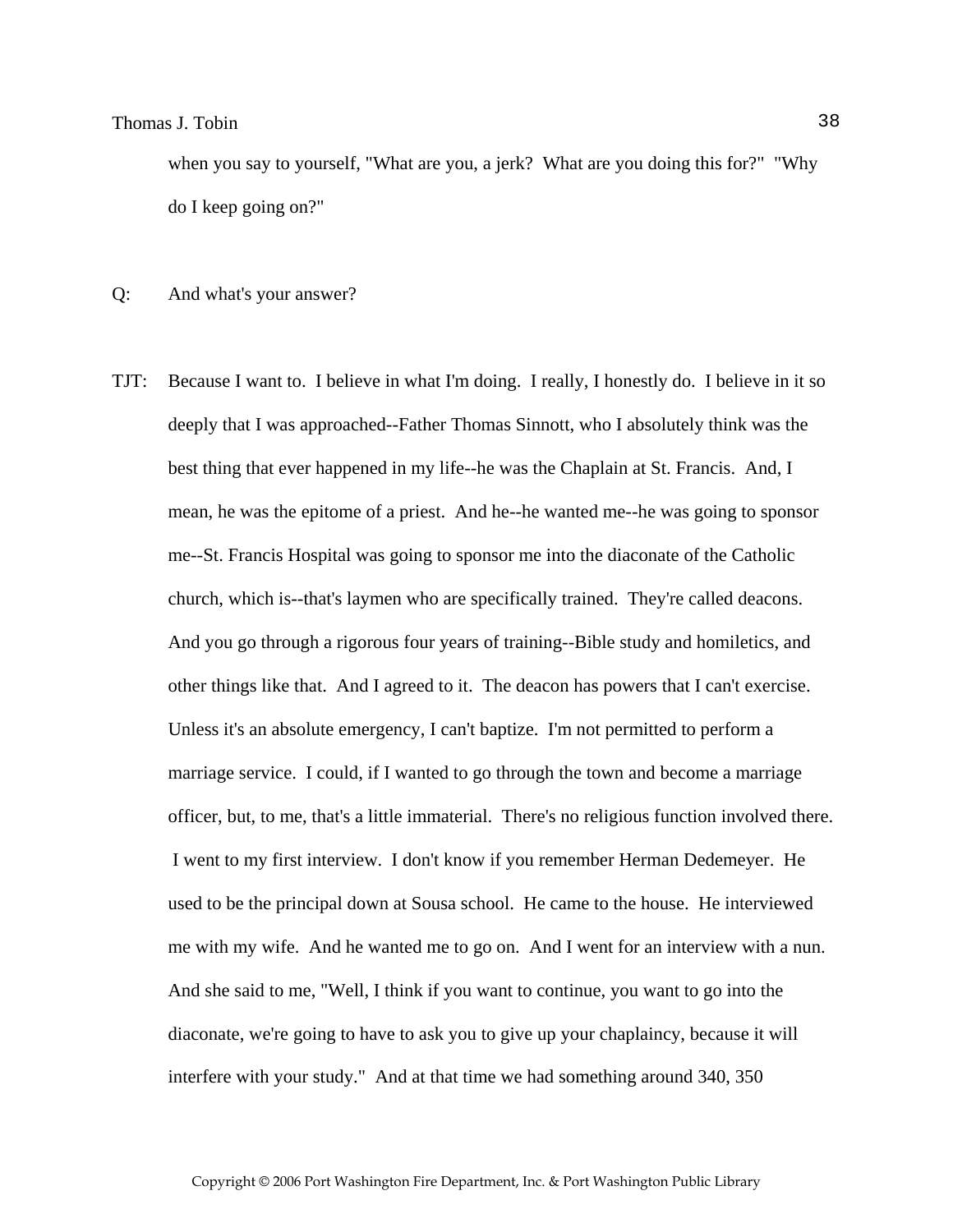firefighters. And I sat there. And, you know, I know it had to be -- Maureen said to me, it had to be God-inspired. She said--because I looked her dead in the eye and said, "I can't do that." I said, "I can't leave those people. They need a chaplain, and if I go there's nobody there." So, I will give up--and I always wanted to be able to baptize; I really did. But, that's the way it goes. You can't win them all, as they say. But as far as the hardest part of being a chaplain, it, to me, is--well, it's twofold. I just physically can't do everything that I want to do. I can't be there as much as I want to be. And the other is there are times when I, as I said before, I don't know if I'm doing it--I don't know if I'm accomplishing what I was sent to do.

Q: What would you say was your worst day in the Fire Department, either as a chaplain or a TJT: [The worst day was in 1988 when Bobby was killed.](http://www.pwfdhistory.com/trans/tobint_trans/nday881127_pz.pdf) And, unfortunately, thirteen months later, we had [Ingrid Sowle killed by a drunk driver.](http://www.pwfdhistory.com/trans/tobint_trans/sowle_pz.pdf) Well, maybe I ought to qualify it. It probably was my worst day, and as I look back on it--at the time, it was my worst day. But as I look back on all the help I got, it probably fortified me to stay there, because in the middle--what happened was after everything was done at the fire scene, we pulled everybody up into Flower Hill Hose Company, which is the firehouse up on Haven Avenue. And that's when Charlie Lang said to me, "What do I do?" And I had only, oh, maybe a month prior to that, I had only heard about this guy Dr. Ray Shelton. So I said, "Let me call FireCom and see if we can get this Dr. Shelton." And he came over. I've got to say, Ray was on top of this. He came over, and he conducted what we call a debriefing. And we put the entire Department out of service. We had Manhasset, Great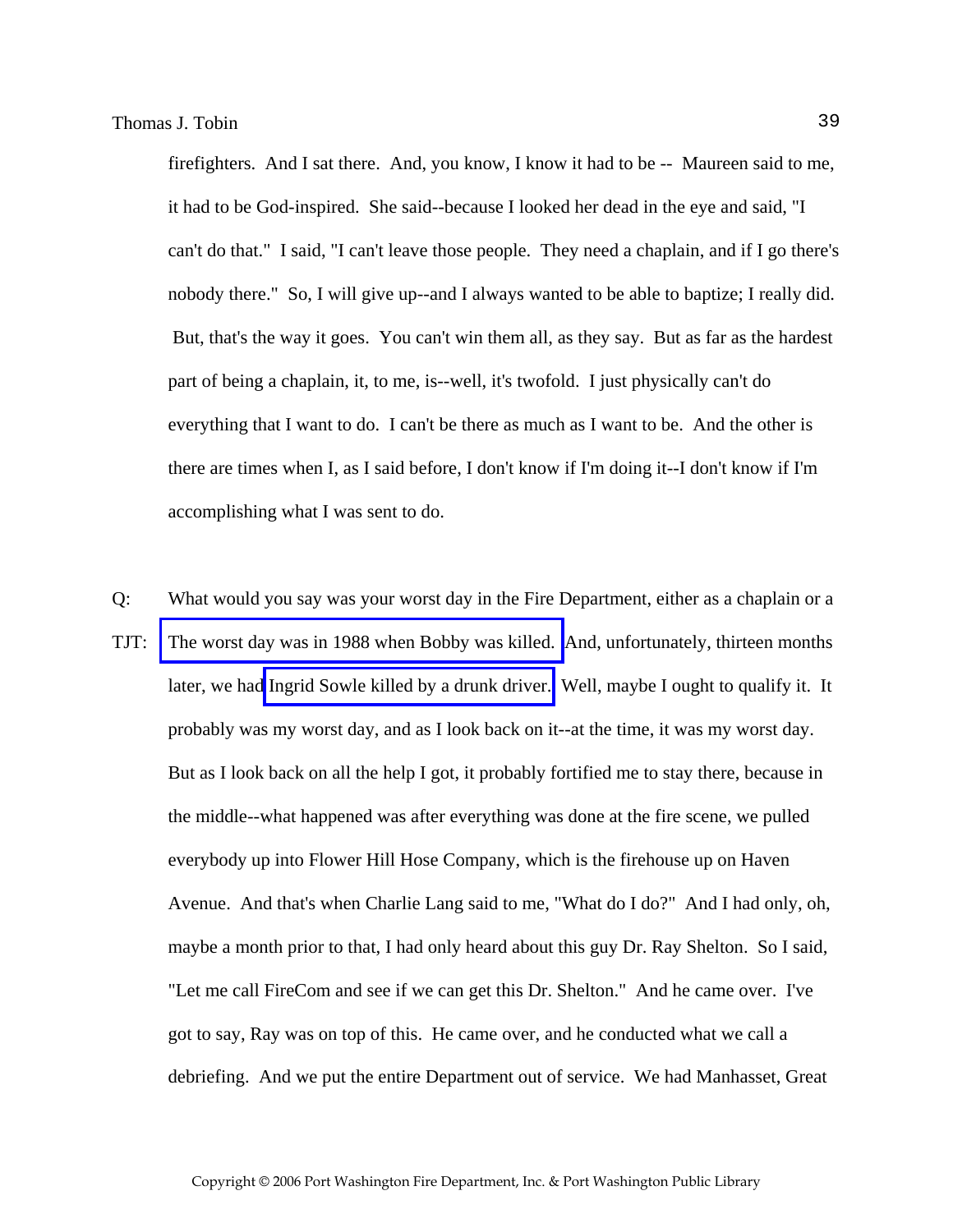Neck, and Roslyn, in our firehouses to fight the fires in Port Washington. And in the mix of what took place and having to deal with Pam, that's always going to bother me. She's a very gracious young lady. She's remarried and has a family. But she came to me at the end of it, and she said, "I have to thank you for getting us through this." And, to be honest with you, I don't think I did. I don't feel that I did. And, you know what it was? I didn't know how. I went from my gut, to be honest with you. I just did what, you know, what you would have done. We just walked along the path and, as things came up, we handled them. We addressed them. And I will say that-- that's another thing that makes me so proud of this Department. There wasn't an hour went by that somebody from the Department wasn't checking to see if there was anything they could do. And the merchants and the people in town, they just went--the outpouring of support that we got in Port Washington in those days, it can only--it could only be exceeded by 9/11.

- Q: Do you think you would get the same kind of support today?
- TJT: We just did. We just did. I'm sure you've heard of the Ashley Fund. Yeah, we did. Unfortunately, I had already been booked to teach out of town that weekend, so I wasn't here. But they tell me that the response from--not only from the people of Port Washington, but from people all over--we had fire departments from Suffolk County came in with a delegation. And the South Shore, Freeport, Merrick, Oceanside--you name it, they tell me they were there. And, yes, you know, it's really--to me, these things that, when you stack this up against what we hear in the media and what "This guy's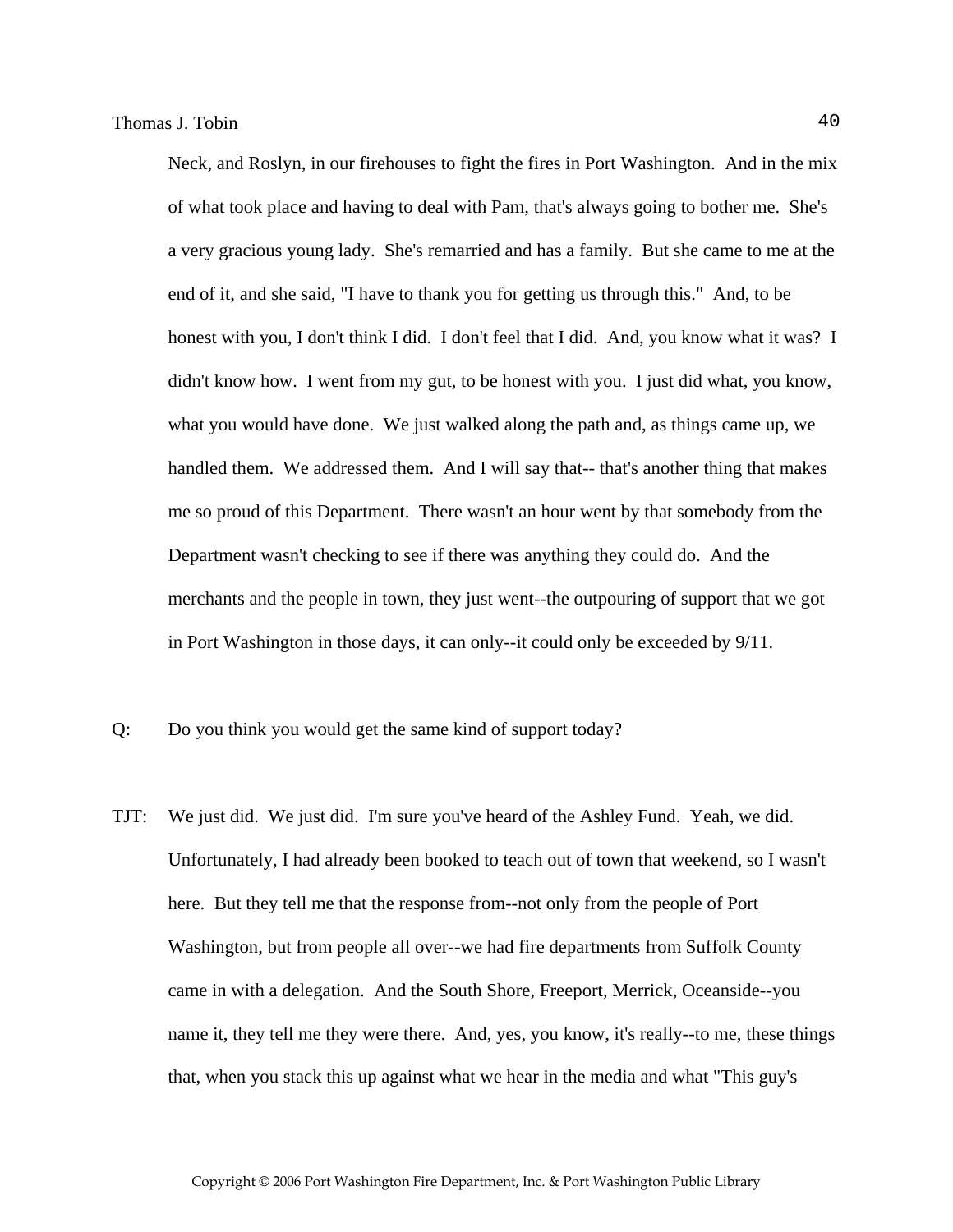that," and "The other guy's that." But when it hits the fan, as we call it, everybody comes together. We're still Americans, and we're still Port Washingtonians, and we're still Nassau County residents, and we're going to be there to help. It's a bugaboo I have with the media. I think the media does us a great disservice. They play up certain things, and they overlook all the good that's going on. But, as they tell me, that doesn't sell, so ...

- Q: Speaking of good, what was your best day in the Department?
- TJT: My best day in the Department? I've had so many of them; I really have. I guess I could refer to the night I went to--we had a Department dinner, and Peter Zwerlein was the Chief. I remember that. And John Salerno was his Deputy. And we had Tom Gulotta, the Nassau County Executive [Thomas S. Gulotta, former Nassau County Executive], come in, and they presented Medals of Honor to two of our men who had really distinguished themselves, and they went into a fire and, quite frankly, they shouldn't have, I don't think. But they did. They rescued the person. And, thank God, they survived. And well, I was sitting there, and there was a third Medal of Honor award. And it was awarded to me. My Department voted on it. They did it in secret. I knew nothing about it. Here I was in the Polish Hall, and we had about probably 800 people crammed in that place that night. And Tom Gulotta made a very, very nice presentation, and at the end of it he said that, "Of course, we all know that the person I'm referring to is your chaplain." And I was totally floored. And my wife just sat there. I mean, her grin was as wide as that wall. And Pete Zwerlein stood up there and it was a typical "gotcha!"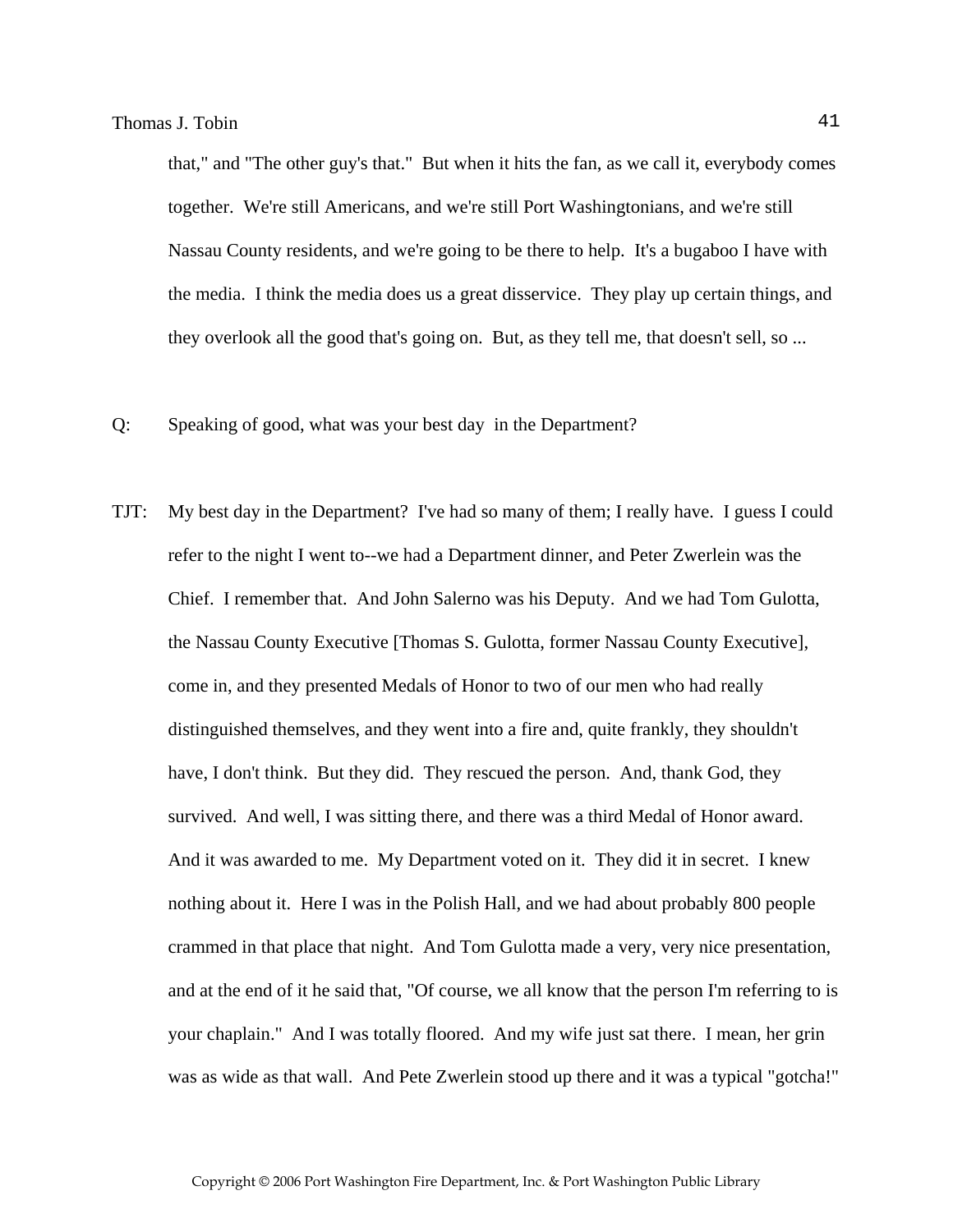You know, I mean, it was just ...

- Q: And was that for one specific thing that you'd done or for your service?
- TJT: No, it was for my total service, yeah. I got the Medal of Valor for service. And I cherish it; I really do. I have it; it's down at the house. I have it (laughs) wrapped in paper. I'm not putting it up so the grandchildren will knock it over. But it's a glass tray, and it's been very, very nicely inscribed. But I have to say, that was only one incident. The Department has been so good to me. I think, in the overall, if I were to sit back and look at my life as a Chaplain and member of the Department, I probably am one of the most fortunate chaplains in the United States. I don't know of any departments that do for their chaplain what this Department does for me.
- Q: What does it do for you?
- TJT: First of all, they support me in everything I do. I came into the job, we didn't have a funeral protocol. I wrote a funeral protocol. The Board of Directors accepted it. It's still in existence. I established the--and I hate to--this sounds like it's all me. But it's not. Because every one of these actions that I took had to be approved, and I never had anybody contest it. I established a welfare system where if your husband's a firefighter, or if you're a firefighter and you get hurt, or you go to the hospital, we send you flowers. Or the ladies, we would send them flowers; the guys, we would send them a basket of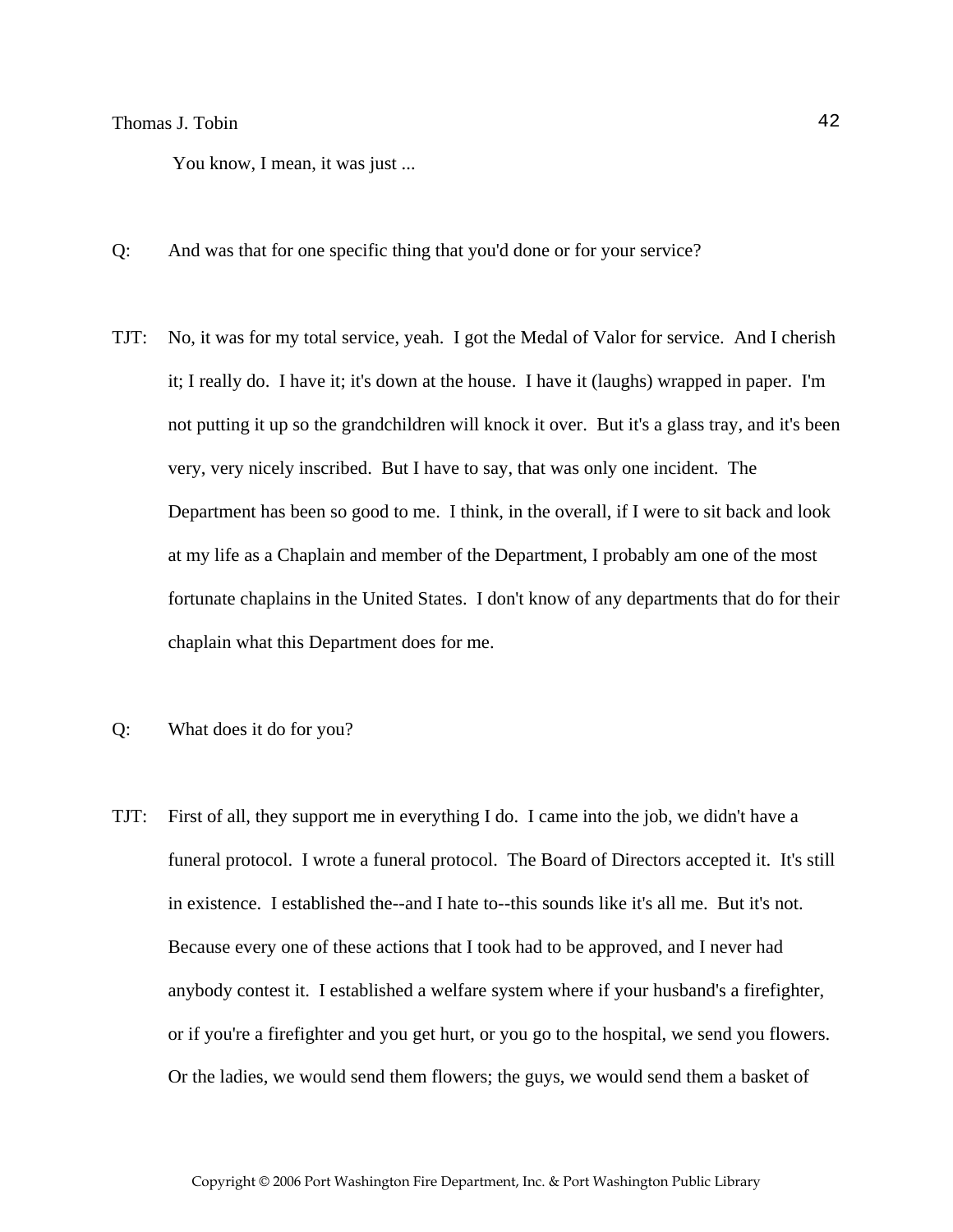fruit. Before that, if we didn't pass the hat and do it, you didn't get anything. Nobody cared. And I thought that was wrong. And I thought those were reasons why people left the Department. I happened to be at the University of Maryland at a course. And in the course, I picked this up from the course. They had done a study, and why do people join volunteer fire departments. And one of the reasons listed was that the fire departments had chaplains. And, at that time, I was relatively new--maybe five years as Chaplain. And I said to myself, that's quite a thing to say about the chaplaincy program, itself. And I just determined that I was going to build on that in Port Washington. And, again, I can't stress enough the support I got. Not only from the men and the women in the Department, but from the management of the Department--the chiefs and the boards of directors. But I wouldn't do it any other way. Have I had rough moments? Yeah, there were times when we knocked heads.

- Q: About what kinds of issues?
- TJT: I don't believe we should have training on Sundays. Sundays should be a day when the men and the women are home with their families. And yet, from a firematic standpoint, there's only just so many hours you're going to have for training. So it's kind of a Catch-22. Do you want them trained so that they can come back from the call, or, you know, and I have no problems with putting their life in God's hands, either. But, from a practical standpoint, or a worldly standpoint, if you will, they've got to be trained. And the hazards we face today, we never faced before. And I've been overcome. I've done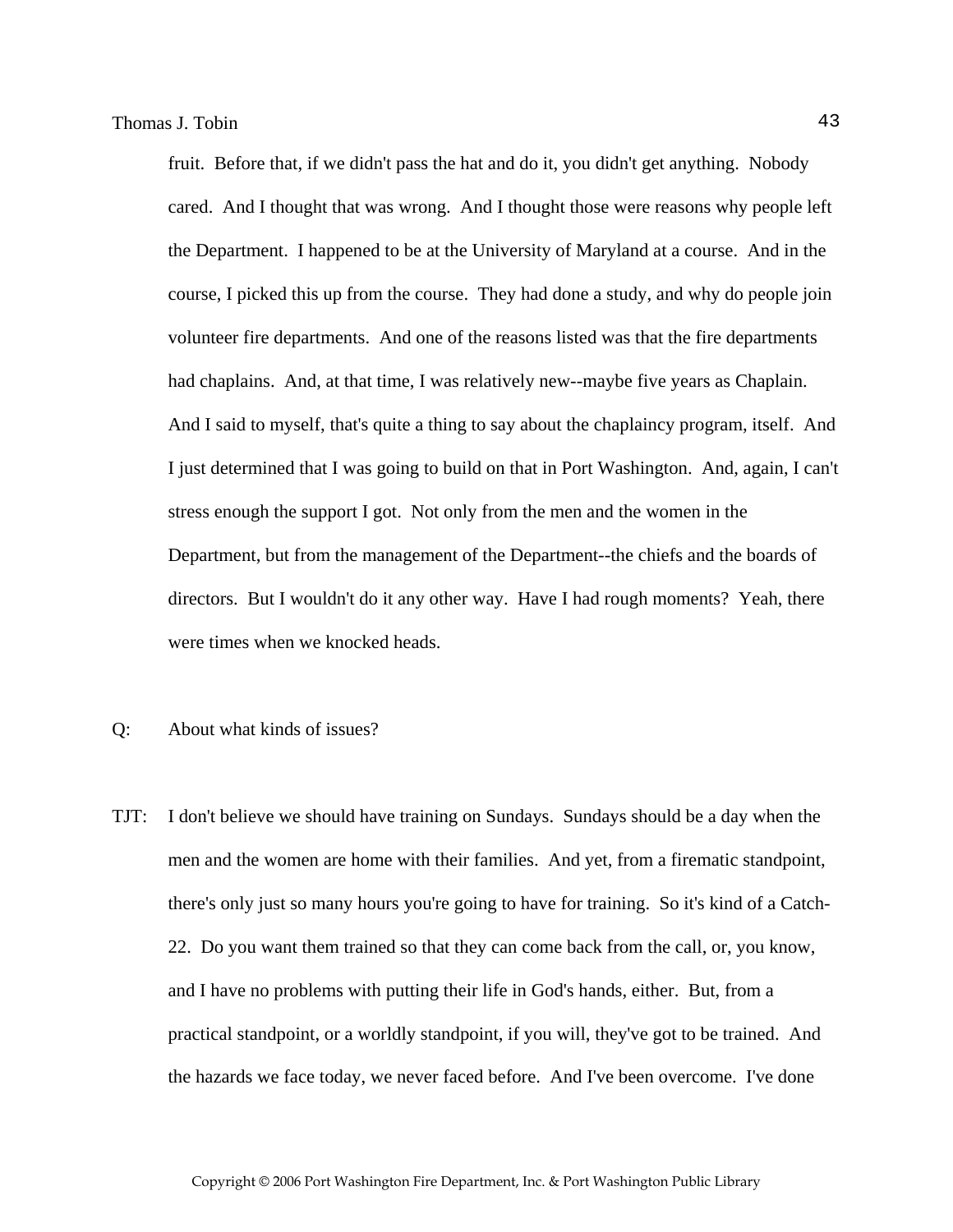my time at St. Francis.

#### Q: Yes? What happened?

TJT: The fire at the old King Kullen, and they had a cement-block building where they used to keep their cardboard. They had a fire, and the thing was blazing. And I went in on the line; I had the nozzle of the hose--that's called "going in on the line." If the guys ever say they had the noz--that's the hose. That's the nozzle. And I went in with another firefighter, who went in the doorway, and the fire flashed over, which meant it went up behind us. And I woke up--I was laying in Soundview Drive and two guys were pumping on my chest, and I'm saying, "You trying to break my ribs?" So, they took me up to St. Francis, and at that time my wife was pregnant with our third child. And they put me in intensive care for a couple of days up there. But I came out. I've seen a lot ...

Q: Was that your only injury?

TJT: Oh, no.

Q: I mean, with the Fire Department?

TJT: No, no. No.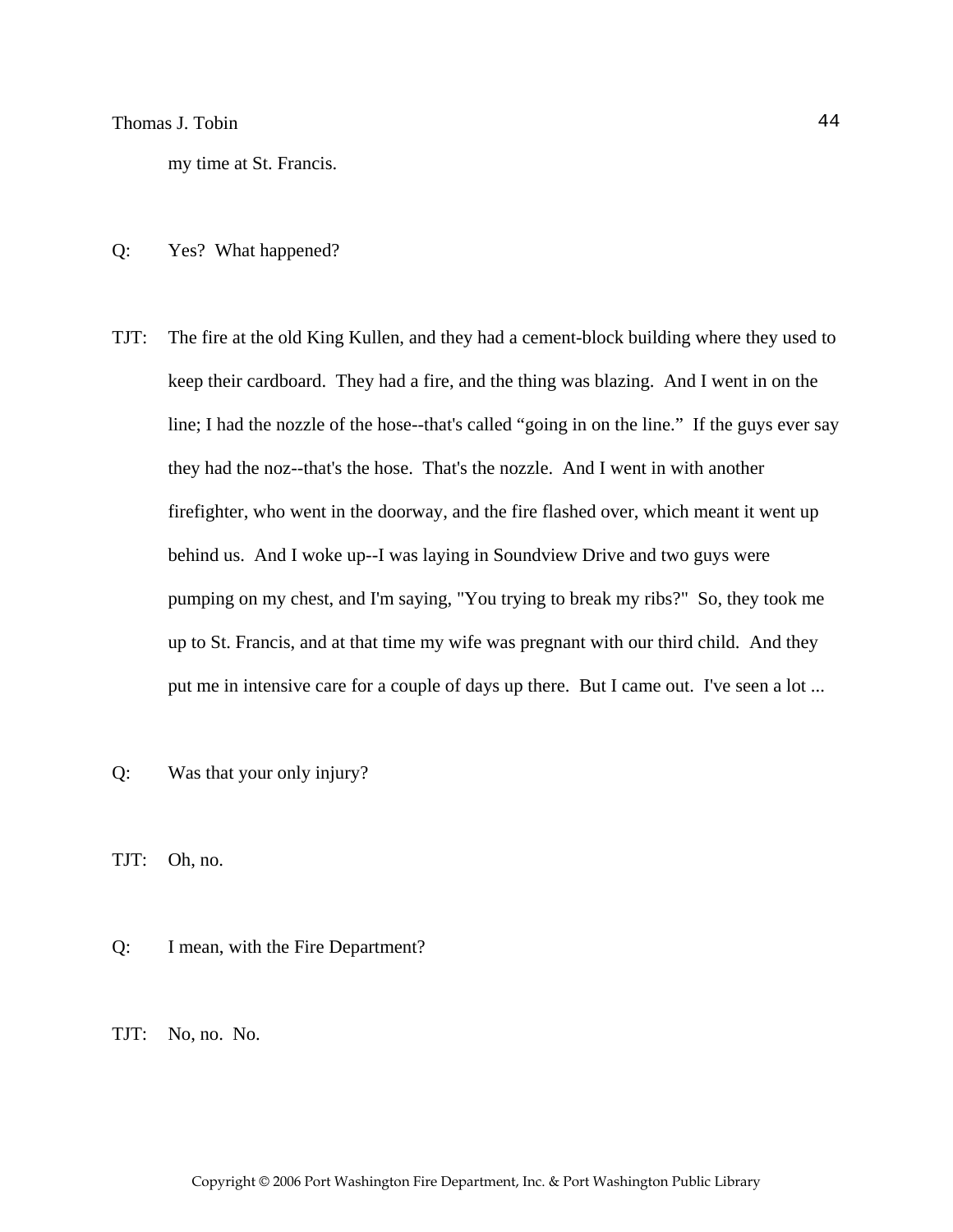- TJT: I had a (laughs) beam drop on my head. I mean, it came down this way, and how does a beam hit a guy this short (laughs). And that was my answer to the doctor. And the doctor just said to my wife, "He's all right. Take him home." And I've been overcome twice and ...
- Q: By smoke?
- TJT: Smoke. Yeah, smoke and heat. Thank God, I've never been really burned. I got singed in the back of the head--one day when the cinders came down off a building. But God's been good to me. He's protected me, and I have no real aversion to saying that I wouldn't do it another way. First of all, it's helped me to help my fellow man. But I've met people that I wouldn't have met otherwise, you know. Good people.
- Q: How would you like to be remembered?
- TJT: I don't want to be remembered. I was just a fireman. Because that's all I am. I'm just doing my job. My job is a little more involved with the personal aspect of these people, but I honestly believe it's a job that has to be done. Right now, I don't know what to do, because I don't have a back-up. The minute you mention chaplain, next you hear the word God, pops up and then, for some reason--and I really don't know--I can't explain it.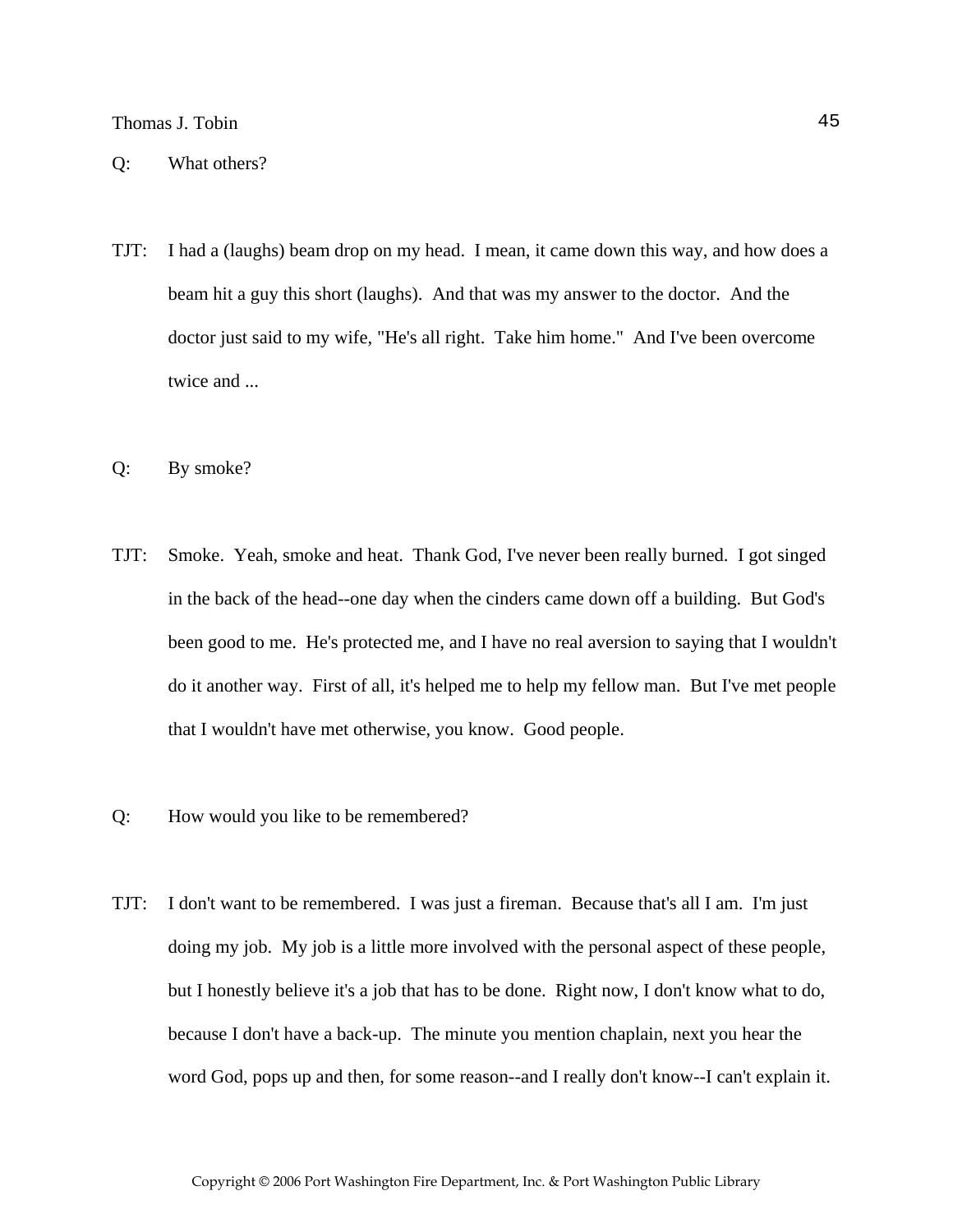But people today,—-- I won't say they're anti-religious, or anything like that. But they're not that prone to showing their belief in God. I'm not saying they're not God-fearing and that they're not God-loving. But they like to keep it very personal. But that's my opinion. Because it's very difficult to get somebody who is going to do the job. Of course, here again, I'm predicating everything on myself. There's somebody out there. I know they are. God wouldn't leave these kids in the lurch.

- Q: Are you actively looking around?
- TJT: I'm looking around, but they have so many things going today, and I didn't. I made a conscious decision to be the Chaplain, and I was going to be the best that I could be, that God would allow me to be. And He didn't leave me in the lurch. He's been with me all the time, and, you know, even for the times where I may have gone off half-cocked, as they say. He jerked me up short and said, "Hey, I didn't put you down there to do that." You know, I get the message. But, first of all, I don't know men well enough to know if they have wives as good as mine. And I do know that if you're going to do this job right, you've got to make sacrifices. You and your family are going to sacrifice ... [END OF TAPE 1; BEGIN TAPE 2] ...
- Q: ... the interview with Thomas Tobin on November 19, 2004. My name is Sally Olds. Now, you mentioned something about Father O'Rourke.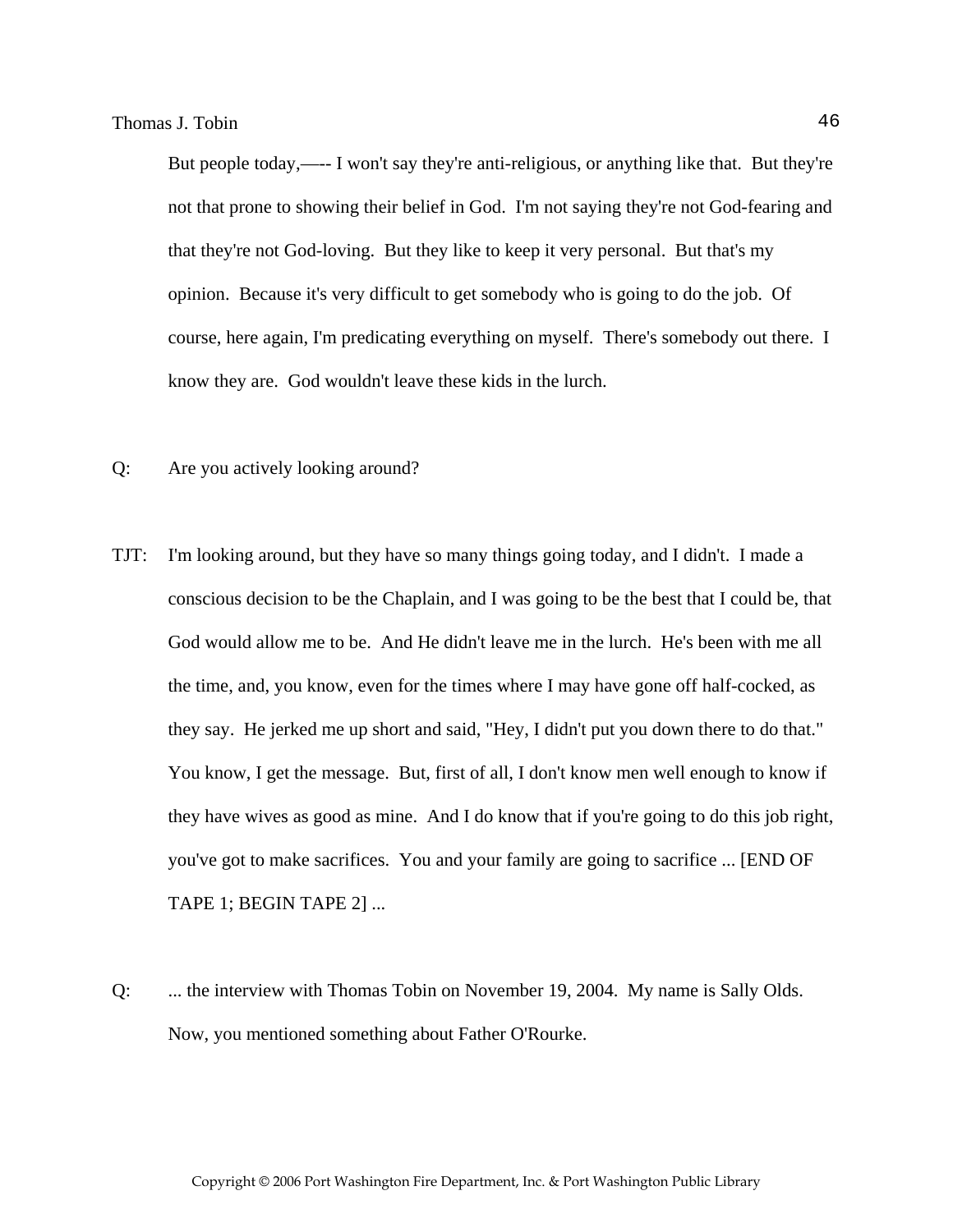- TJT: Father [Bill] O'Rourke was a curate up at Saint Peter's, and again, another man that was always there when we needed him, you know. As I say, the clergy in the town is spread so thin that we don't go to them unless we have something very--really serious to deal with. And it made no difference, time of day, if called and Father O'Rourke was in the rectory, he'd come out to see what happened.
- Q: Now, I've heard you referred to as a Eucharistic minister.
- TJT: Yes. That ...
- Q: What is that?
- TJT: ... that's a commission that the Catholic church gives to members of the laity that entitles us to distribute the Eucharist to members of the church.
- Q: And what exactly is the Eucharist?
- TJT: Eucharist is the body and blood of Christ.
- Q: Okay. Can you tell me how you got involved with the New York State Association of Fire Chaplains?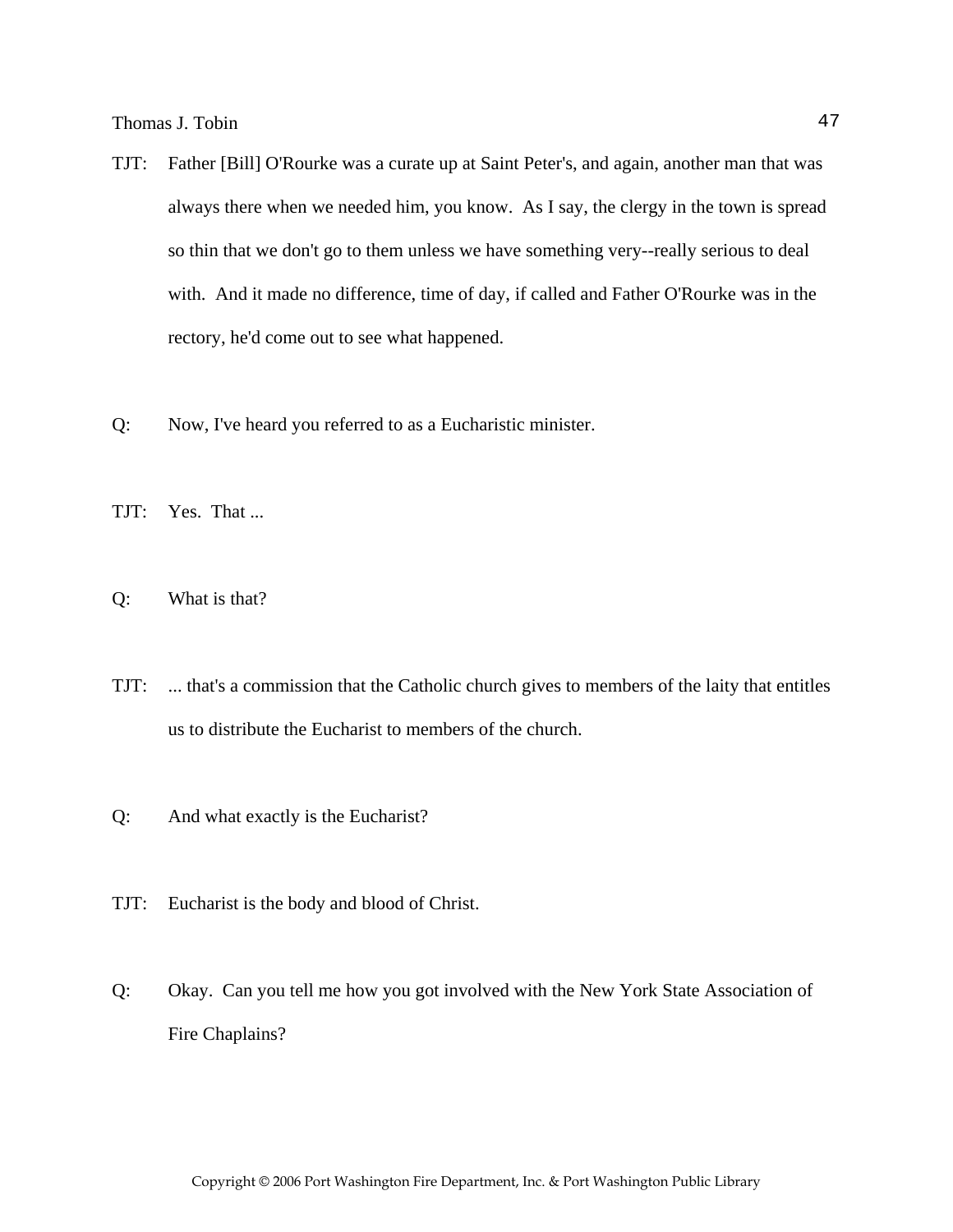TJT: Well, when I first when I first accepted the position as Chaplain in Port Washington, I was fortunate--it probably was about, I don't know, maybe a year--six months to a year- and I'm very fortunate. I had gone to the hospital to visit one of our people, and I ran into a couple--Bob and Ruth Vaughan--and they were majors in the Salvation Army. And they were visiting. And then somehow we ran across one another, and we got to talking, and he was the Chaplain for the Franklin Square Fire Department, and he was a member of the state association, which at that time I think we numbered about a hundred chaplains throughout the state of New York. And he encouraged me to join, and he introduced me to the secretary of the association, a fellow by the name of Hal Robbie from Plainview Fire Department. And I went to one of their meetings. And I could see that this was something that was going to grow, because these people, they were not only dedicated, but they were intent on getting the chaplains organized. And they had, at the time, there was a Father Vincent Kennedy from over in Garden City. And, as I say, I went to the meeting and I liked what I saw, and it was a regional meeting; it wasn't the state. And I got interested, and I joined the association. I've always been somebody who, if I join an organization, it's to be active. I don't join that many organizations. If I can't be active, I don't join. So, I started with them, and I went to my first meeting. And, at that time, I was working for Chemical Bank, and they had a budget. They had a bank account, but they were not what you would call financially--in financial order (laughs). Let's put it that way. Everything was helter-skelter. And I happened to say, well--I asked a couple of questions at one of the meetings, and: Mistake Number One, you know. And the then Chief of the organization came to me, and he said would I be willing act as the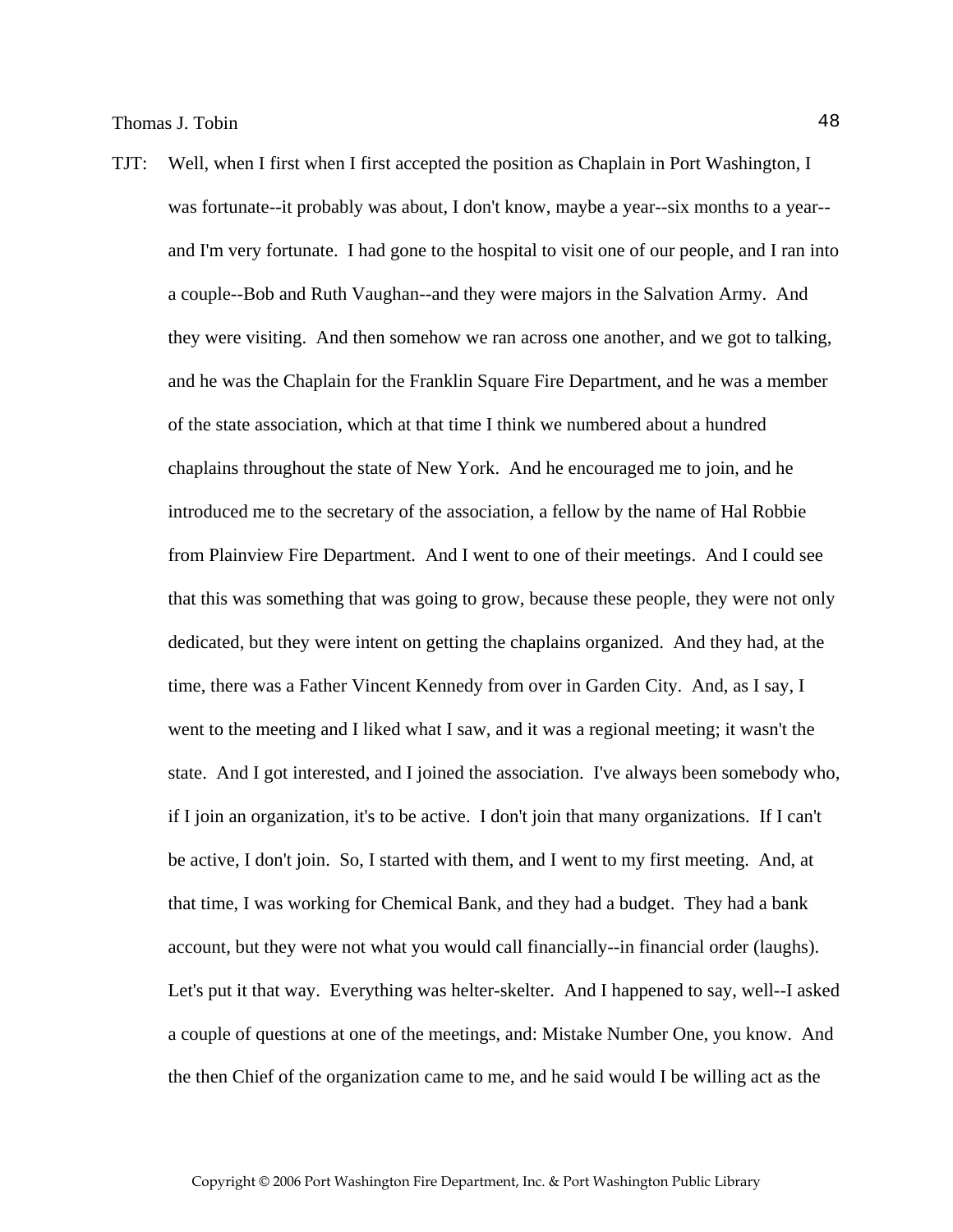financial advisor, which was not an office in the organization. They were creating it. I said, "What do you mean?" He said, "Well, the guy that's the treasurer doesn't seem to know what's going on, and somebody's got to teach him how to do this." So I said "fine." And I figured, it may cost me maybe a day or something and that'll be that. And then, it wasn't too cumbersome. I took all the books, put everything in accounting order, and we got ourselves kind of on the straight and narrow. And, as time went on, I became a little more active and a little more active, and-- I think it was 1994-- they asked me would I be willing to take over the organization as the Chief. And I readily told them, I said, "You know, there's going to be opposition to this, because I'm not ordained to clergy." And it was very funny, because there was a Methodist minister by the name of Reverend Bob Thomas from up in upstate New York came to me, and he said, "What can I do that you don't do?" And I said, "Well, I don't preach." And I said, "And I'm not trained the way you are, and definitely I'm not ordained." He said, "Well, that's very nice, but you haven't answered my question." He said, "Why can't you run this association?" I said, "Because your bylaws call for the Chief and first and second Assistant Chiefs to be ordained clergy." He said, "Well, change the bylaw." I said, "Well, I don't think that's going to go over too big," but it did. Long story short: I became second assistant first, then I worked my way up to the Chief's office. And I made there, again, a conscious decision that we were going to grow. And I went all over the state. You know, I would ask these guys, "Get me invited to an area." And I spoke to fire department chiefs, because there were not that many chaplains. And we did. The New York organization now is about five hundred and--I don't know, 517, or some number like that. But with a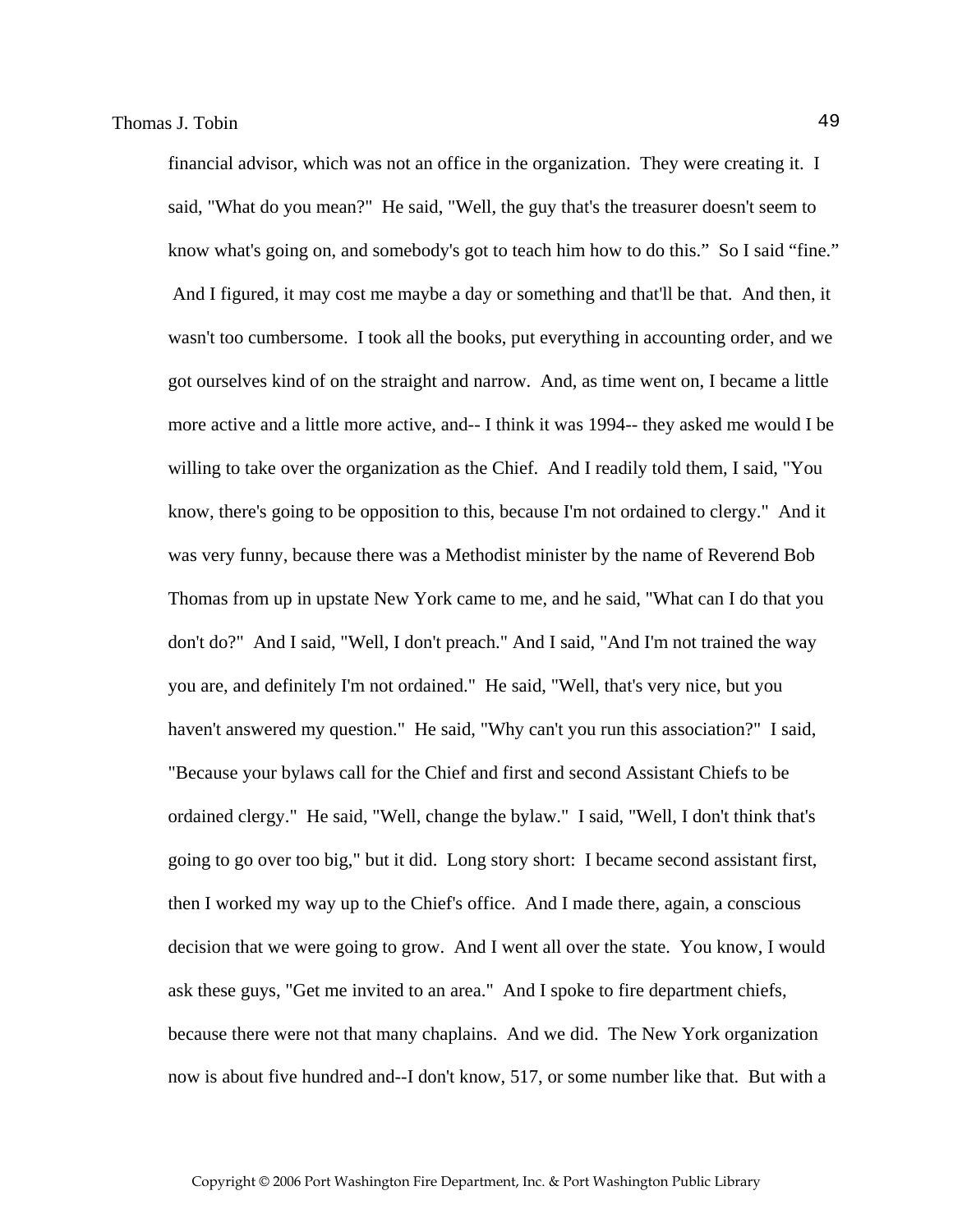real push by the members, we have grown the organization. And, for the most part, as I understand it, the chaplains are active in their various areas. The only area of the state where we are lacking, and I don't know why we can't get a foothold up there, is between Albany--north or Albany, Saratoga Springs and the border. We just can't seem to get enough interest within the departments. But then again, you know, those are rural areas. And a department up there could be fifteen people, twenty people. Whereas down here, you know, a department, you're talking 400, 300 people. So, we don't--we don't have anybody in there. But and I continue to try. But, you know, sooner or later, that'll open up.

- Q: And what motivated you to write the various training manuals?
- TJT: We didn't have any. We really didn't. And I sat down, and, again, I was blessed because I had chaplains who felt the same as I did. And they said that I would write the manual and then copy and send it out for comment. I wouldn't say I wrote the manual. I put it together; they corrected it. And then we took the final copy, and, yeah, I put it on the computer and spewed it out, to the point where now, our manual--New York State manual-- is being used all over the world. We've got chaplains from fire departments in Germany that asked us for it. It was kind of funny, because when we got the letter, it was in German. And we took it to the high school (laughs), and they didn't have a German teacher out there. And lo and behold, we found somebody who had a connection with the German consul. And we went in there, and they interpreted it for us. But that was funny.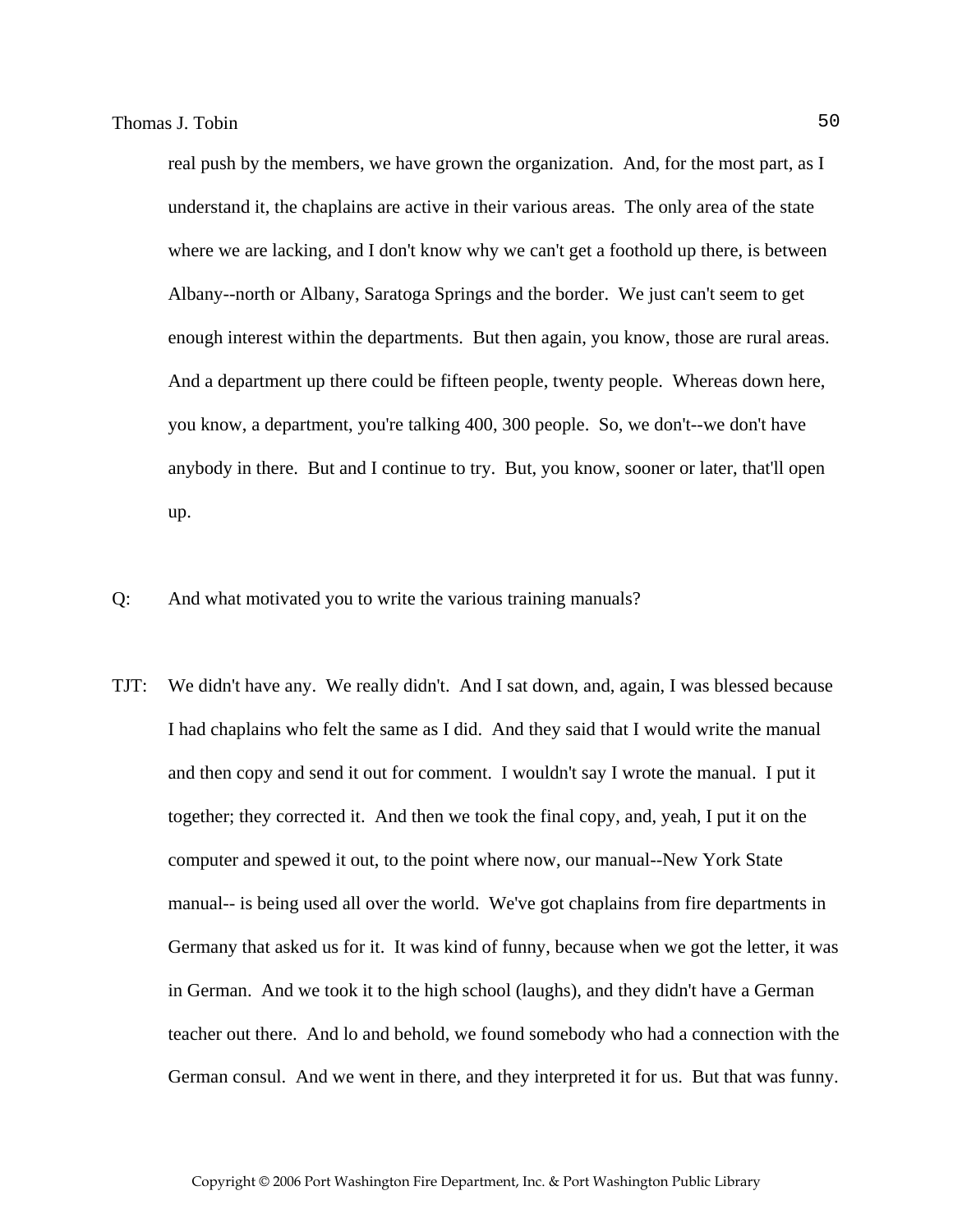And I said to the consul at that time, I said, "Well, it's in English. We can't--what are they going to do with it over there?" "Don't worry about it. They'll transcribe it in their own language over there." "Fine." So we sent it. We did have two of them in last year, they came for our annual conference. They came in from Germany. They were in the United States for something else, but they did show up at our conference, which was very interesting.

- Q: Where in Germany are the guys from?
- TJT: One was in a town outside of Dusseldorf, and the other one, I think, was up outside of Bad Wertheim, I think it was. You spell that--I'd have to look: W-E-R-T-H-E-I-M. Bad Wertheim, which is in Southern Bavaria.
- Q: Do we have copies of these various manuals for the archives in that department?
- TJT: Oh, I can give them to you, yeah.
- Q: That'll be great.
- TJT: I have all of them.
- Q: Okay, good.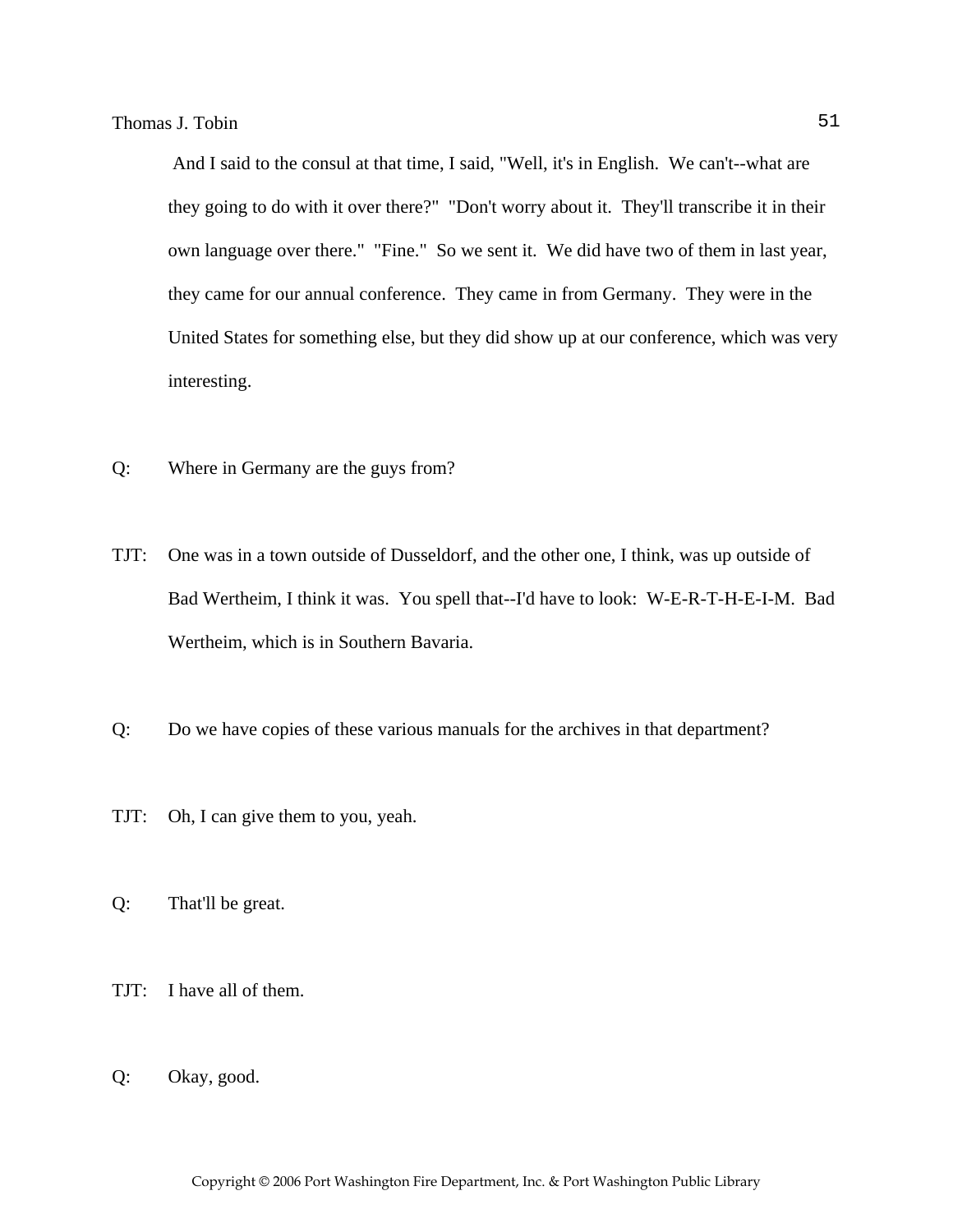- TJT: Well, see, part of my training that I do is on the--it's not DVD, because I haven't been able to get that pushed through yet. But it's slides. Especially the training on death notification, it's all on slides. I teach them how, where, to be sincere. There's a whole program. Every chaplain in the State of New York, when they come to the first convention, their first seminar, they must take that class. That's a full-day class. And that's another thing about the chaplaincy. When we go to a seminar, we're in class all day. There are no, you know, tours, or anything like that. We may take them to the local fire academy to show them the academies. But, because one of our beliefs statewide is that if we're going to serve with these people, we have to know what they're doing.
- Q: Would you say that's the hardest thing you have to do is notify a family?
- TJT: Oh, definitely. Definitely. It's--it's--it never--it's never going to be easy to do. You're never going to get used to doing it. I've done thirty of them, and I have not--I've learned how to cope with it, as I said earlier in the conversation. It's never easy. I never have a good day when I do that. What I have learned to do--and again, Father Bill O'Rourke helped me with this--was to get a hold of myself and be absolutely sincere. Don't beat around the bush. Don't say things that you know aren't going to happen or don't promise- -you know, when I was raising my children, my father told me, "Don't ever say anything to the children that you're not going to deliver." You know, "Don't promise them a bicycle and don't get it." And by the same token, don't sit in your chair and say, "If I get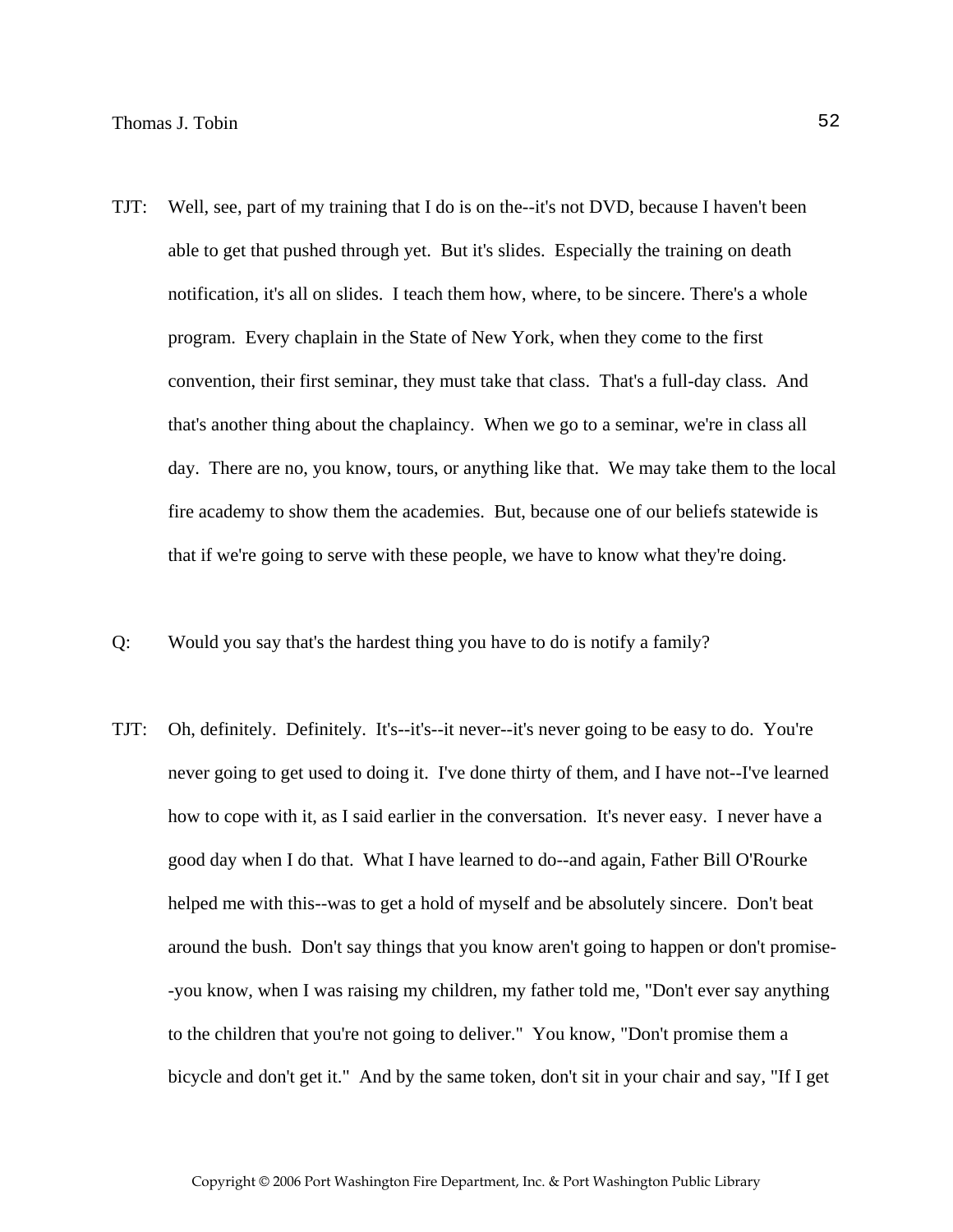out of this chair, I'm going to whack you, and then don't do that either." But that was the old Irish (laughs) way of doing things. But I've always kept that in my mind. When I'm going to do something, when I'm going to say something, I'm going to say it with the intent that I will carry through on it, and that's the way I train the chaplains. Don't go in there and be a phony. Because, if anything, a grieving person will spot a phony- somebody who is just in there to--and I'm not proud to say it, but we have chaplains that go in; as soon as the television cameras disappear, they do, too. But they are few and far between--very few and far between. For the most part, all of the chaplains I know throughout the state are, as the kids would say today, they're into it. They really are. And it really--I'm very proud to be in association with these men and women.

- Q: [Excuse me ... \[INTERRUPTION\] ... Okay. Can you tell me about your involvement with](http://www.pwfdhistory.com/trans/tobint_trans/pwfd_monumenta.pdf)  erecting the monument at the cemetery.
- TJT: Well, actually, the monument itself, was erected by the people at the cemetery. They started that. Their board of directors started that drive. And with the help of people like Frank Scobbo and--they put that whole thing together. And then they came to the fire departments and police department and said, "Listen, would you like to be involved?" And certainly we did. They were the first people there showing a real interest in those who had given their lives. And so we got involved in that because of, A) my father-inlaw was on the board of the cemetery, and ...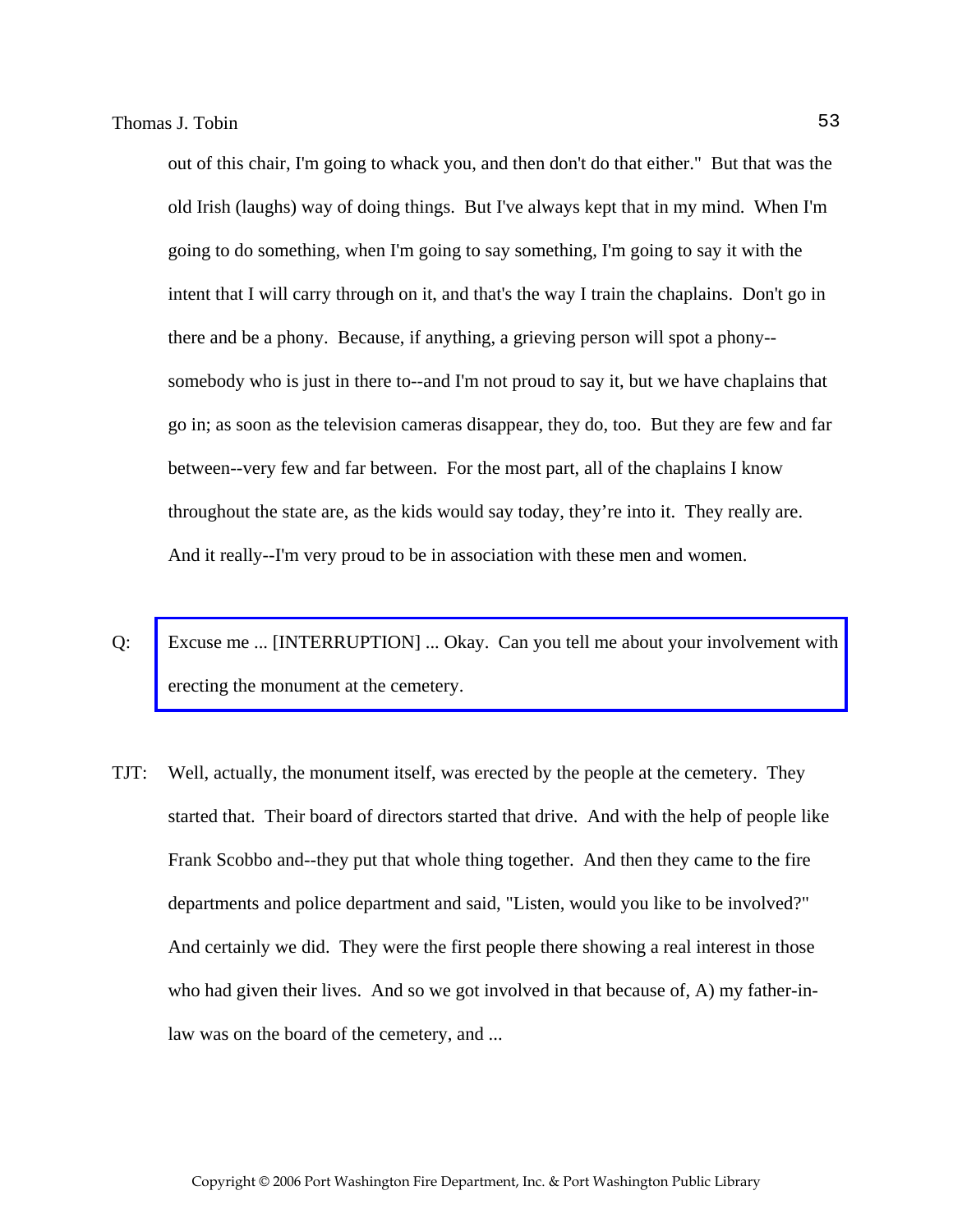#### Q: And the name of the cemetery?

- TJT: Nassau Knolls Cemetery Association. And the Fire Department kind of took it over. The PBA [Police Benevolent Association] did not have the funding. We have an association of firemen, it's called the Port Washington Exempt Benevolent Association. And we picked up the ball, to the point where we paid for the installation of lighting around the stone so that you can see it at night. And we have maintained it. I mean, the cemetery physically maintains it for us. But, for Memorial Day and other days, we have a contract with the gardeners to go up there and they keep it beautified.
- Q: What about the Exempt Association? What was your role in that?
- TJT: Well, I'm past President of the Exempts, and I'm a trustee right now. And the Exempt Benevolent Association is not a fire department function. It happens the only bond is that we are made up of members of the [Department.] You must be a firefighter for five years to join the association. And the association is funded by what they call two percent money. And that two percent money is money that is a tax that is applied to the insurance companies who are not headquartered in the State of New York, but write policies in New York. And as a result, the State of New York takes two percent--I think they actually take four percent annually from those companies. And two percent of that four percent is used to fund the Firemen's Home up at Hudson. And the other two percent is distributed among the fire departments, and it's done by zip code. In other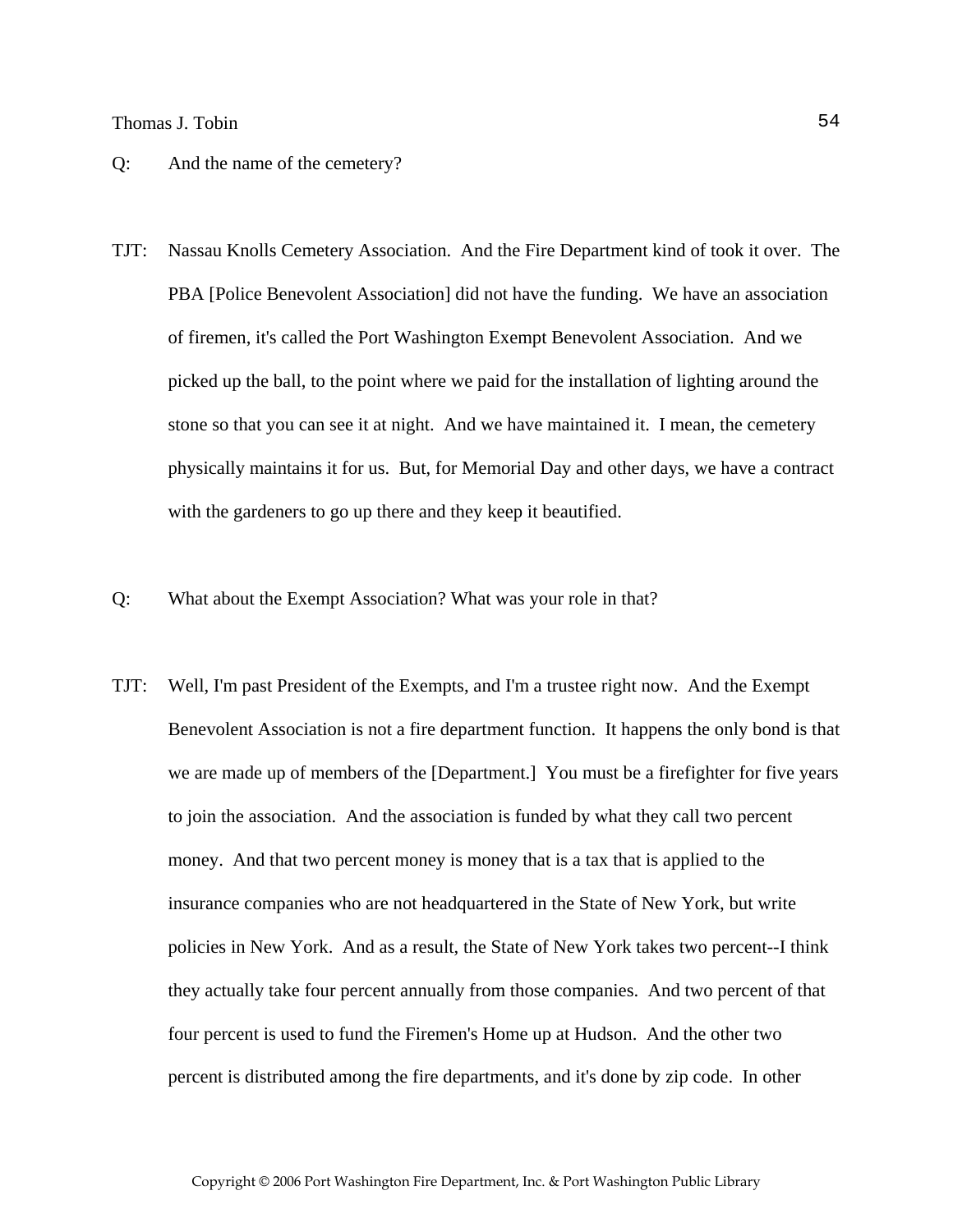words, for discussion--and I'm not sure that State Farm is a great indicator. I don't know where their headquarters is. But if State Farm writes two million dollars here in Port Washington, then we get two percent of the premium money allocated to us. We get that money here in Port Washington from the unincorporated area of Port Washington and the villages that we cover. It's all done by zip code, and we--and that's how--now, our purpose, and the only reason we do function, is to render assistance to indigent firemen and their families, and that's all we do. So if a fireman is down and out, they can come to us. And they have to fill out an application and do an interview, and then we help them out.

- Q: And you meet regularly?
- TJT: We meet quarterly. Unless, as we call it, a "case" comes up, and then we'll go into session.
- Q: Okay. So if a firefighter applies for assistance, and it's right after the previous meeting,

he doesn't have to wait.

TJT: No. No, no, no. And that's another great thing. The camaraderie on that board and the feeling--the understanding of every member of that board, is that we're here to serve, and we don't do it on a clock, and we don't do it on a calendar basis. If they need help, get the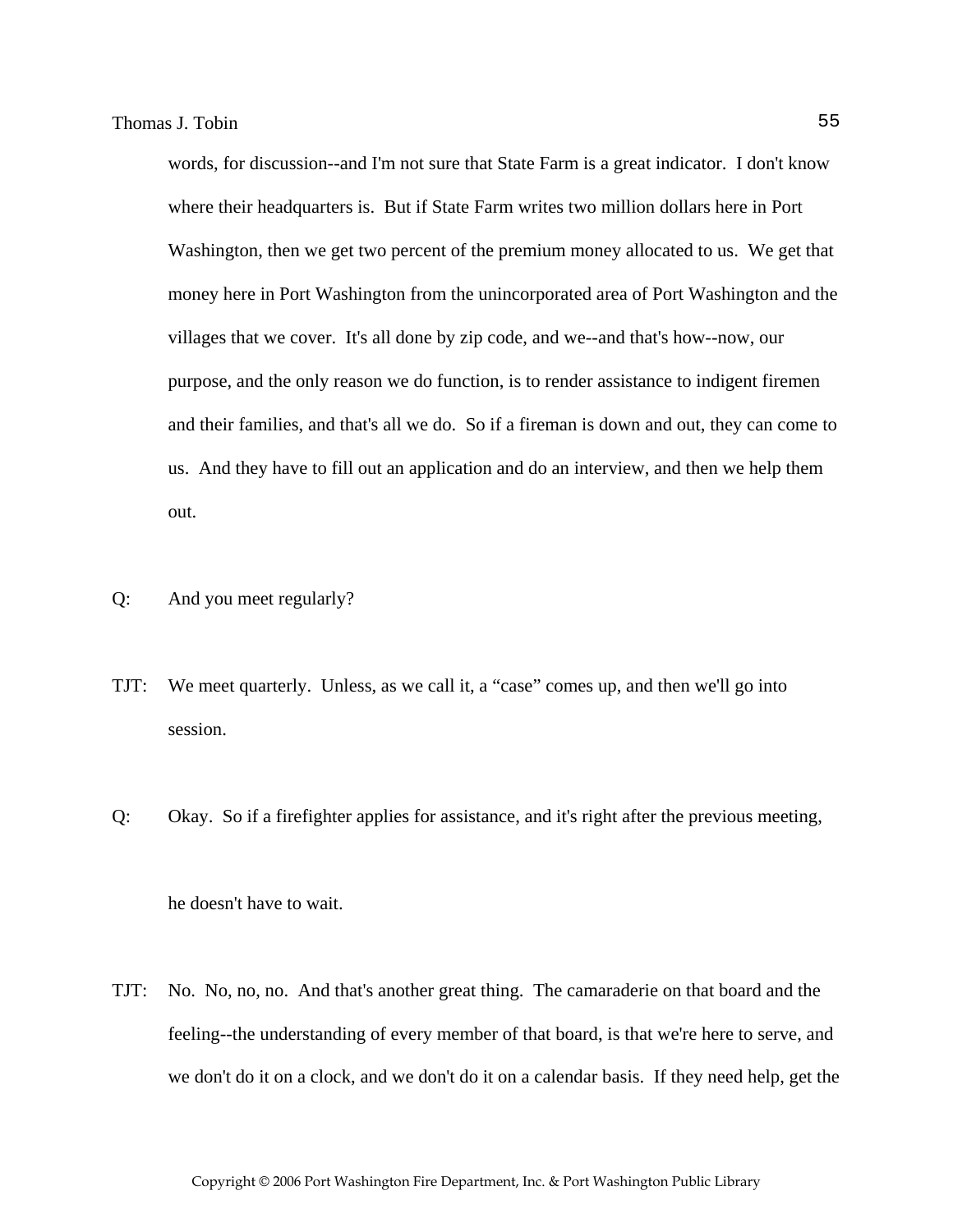application completed, get the back-up paperwork assembled, and we'll meet. We'll meet on a phone call's notice, which goes back to--it's funny because as I was speaking, I was thinking about, I told you when I first came in, they made me secretary. And in those days, we didn't have the paging systems we have today. Everything was done by mail. And the first thing (laughs) I learned about the secretary's job was that Lewis Oil had donated an old addressograph plate maker to them. And (laughs), the machine broke more times than it worked. But I would go up there and, at that time we had--we only had three companies. And we were chartered for 325 members, and we had 325 members. And I would have to send out a postcard to tell them that, you know, so-andso died. We're going to have the funeral services here, at what time, and (laughs) it probably would take me--today, they kick it into the computer, and it's out in a matter of minutes. It would probably take me a couple of hours. But you'd get the plate--we had those steel plates. Are you familiar with an addressograph? We'd have that steel plate, and you'd be sitting there, and you'd be on the keypunch and that, and you'd be deaf by the time you finished making the plate (laughs) from the noise. And then you had to put them into the addressograph machine and hope it didn't tie up in the ribbon. Oh, God! We had such good times. These kids don't know what they're missing--what they missed (laughs). We're too modernized.

Q: So, but now, to get a message quickly to the membership.

TJT: I pick up the telephone, I give the office manager the message, and out it goes. We carry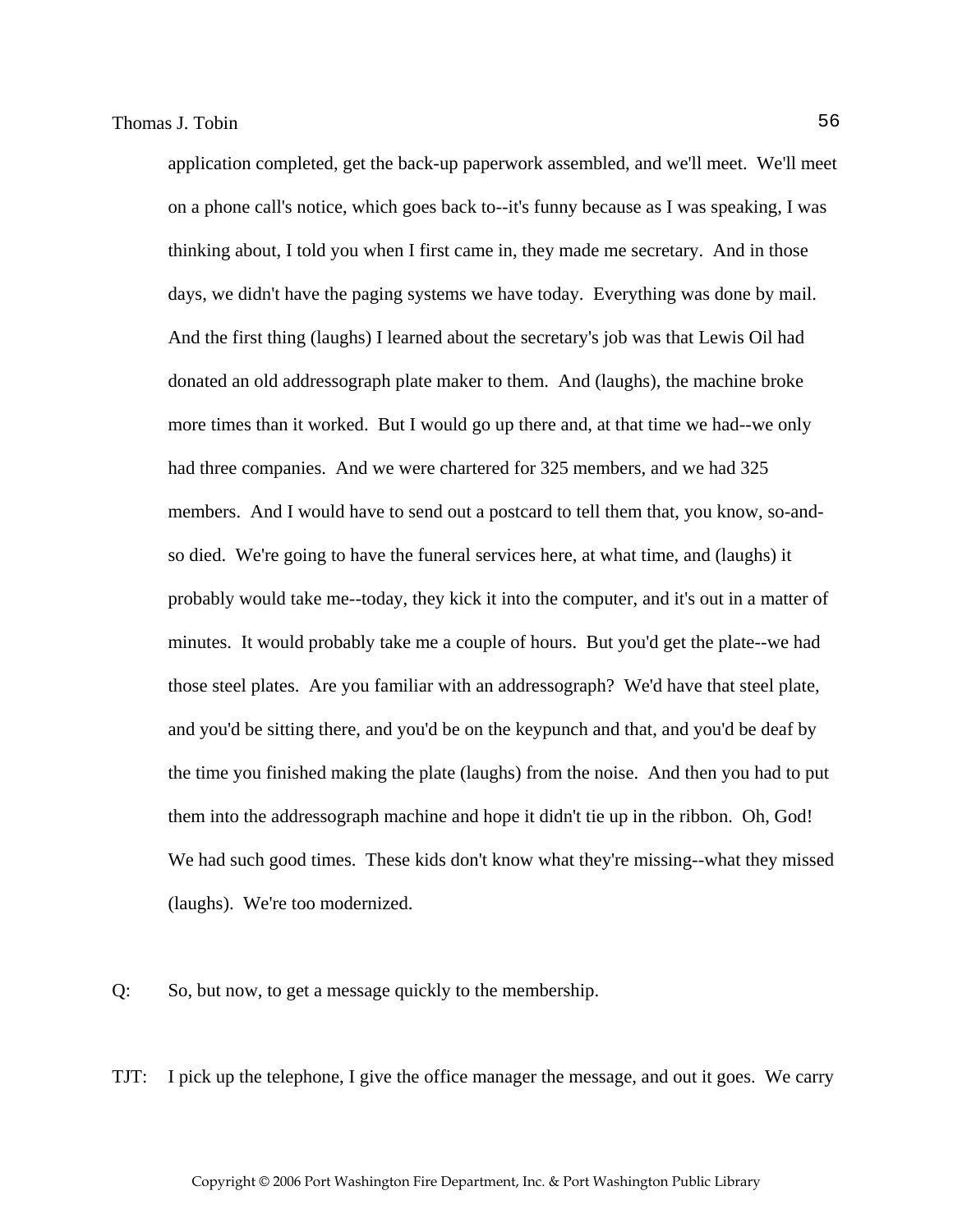this pager, which gives us the alphanumerical information. This dispatches us to the fires. And this phone that I have hanging to my hip, is a pain in the neck. But that's a must; I have to have that. That's their idea, not mine. I don't have to have it, but I have to have it as far as the Chiefs are concerned.

- Q: Can we talk about some of your other ...
- TJT: Sure.
- Q: ... honors and awards.
- TJT: Well, I don't think there were that many.
- Q: Well, the Nassau County Meritorious Service Award. Is that the one that you talked about?
- TJT: That's the one we talked about.
- Q: Okay. And the Town of North Hempstead Citizen of the Month.
- TJT: Yeah. That was sprung on me by May Newburger. I had been doing some work with the town people, and I got--I can't remember who called. I think maybe Tommy ...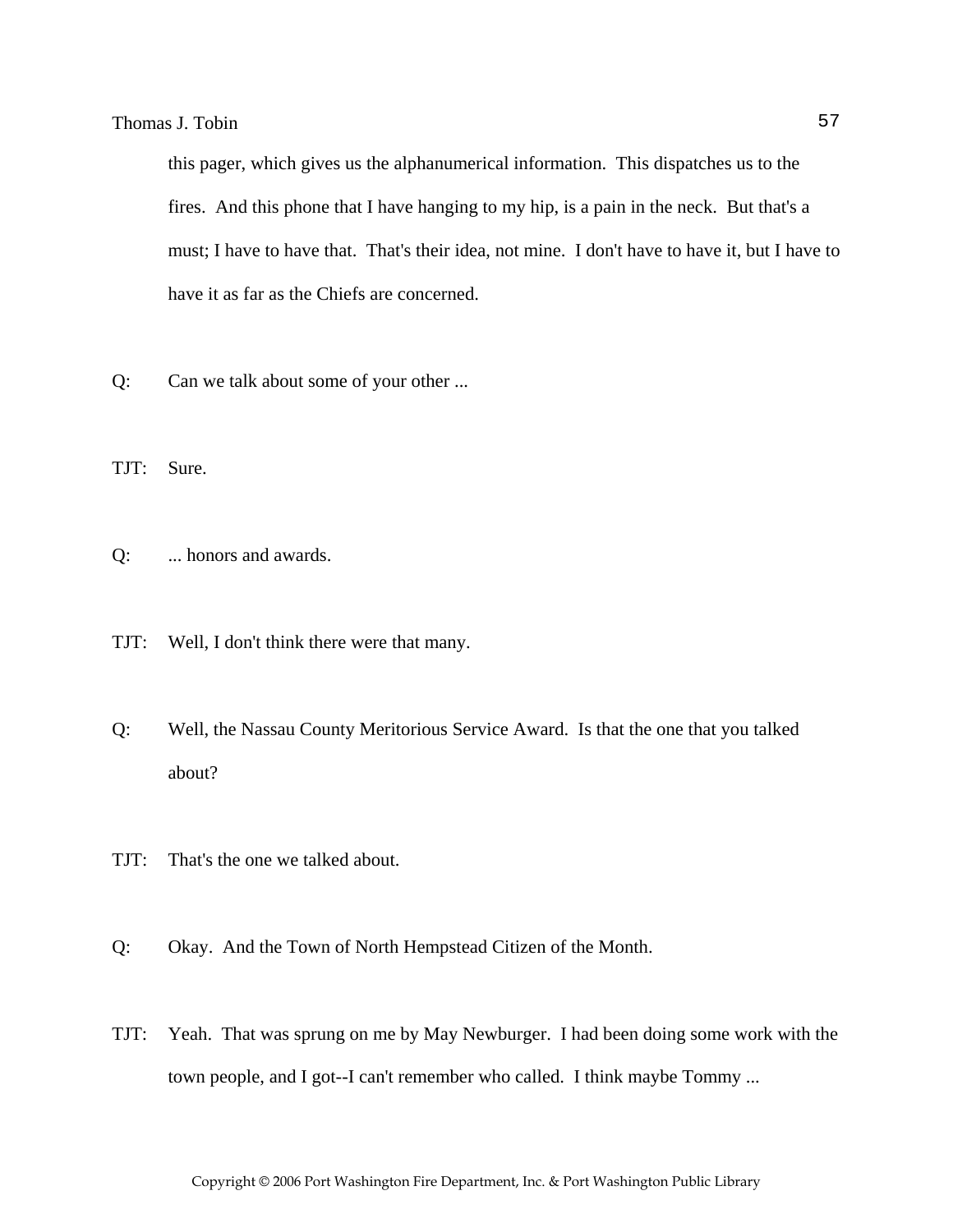McDonough called me. He says, "Boy, you're a big shot. You get your picture in Town Hall." And I said, "What are you talking about?" He says, "You're in the lobby of Town Hall." I said, "I don't know what you're talking about." He says, "Come over." So, I went over, and sure enough, there was my picture in the Town Hall. And it was right after the Blessing of the Fleet. And May and I had been down there on the dais or the reviewing stand. And we were talking, and she said she wanted to initiate this Citizen of the Month award. And I said, " I think that would be a good idea." I said, "You have an awful lot of people that are doing well." I said, "The PYA [Port Youth Activities] and the PAL [Police Athletic League], George Mahoney, and all these people." So, what she did was she had--when you go in as a staff officer of the Port Washington Fire Department, you sit for a portrait, okay. So, I had had my picture taken and it was up in Headquarters. And, all of a sudden, she had Headquarters--again, unbeknownst to me- my picture was forwarded to Town Hall. They put their wrapping around it, and she put a little saying underneath, it was "Our Leader; Our Counselor." And I said, "Dear God! If the Chief sees this, he's going to have a heart attack," because that particular Chief and I, we were coexisting. He wasn't really all that crazy about me doing everything that I was doing. But we got along. He never interfered with it. But I said, "If he sees `Our Leader,' he's going to go through the roof!" (laughs). But that's what that was. And I went up to Town Hall that day, and I saw the picture. They had it on an easel in the lobby. And I said, "Oh, my God. What did they do that for?" And as I was leaving, she was coming back from some kind of a meeting, and I said to her, "I think you and I have to talk." And she's the most gracious woman. I like May. You know, we're not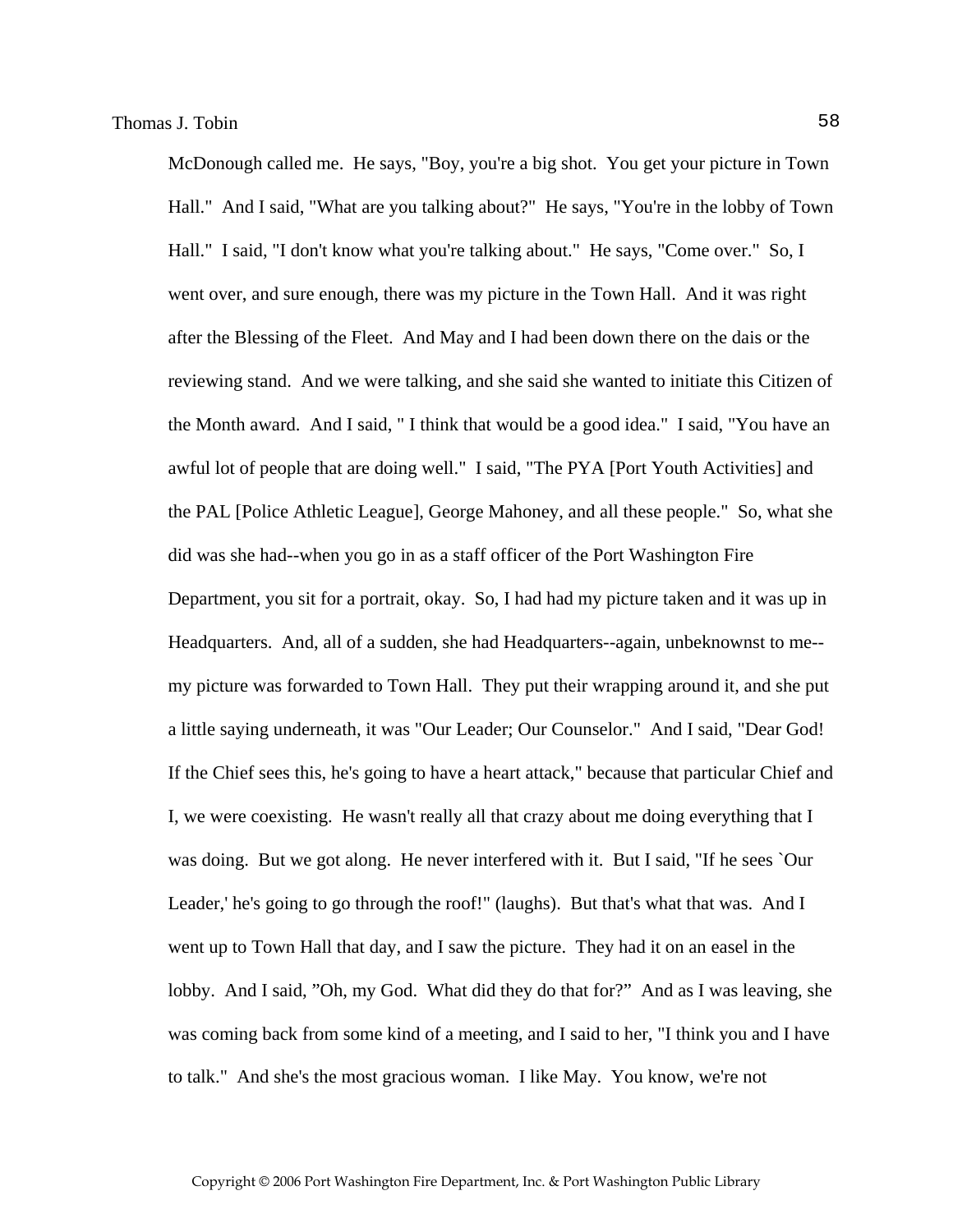politically connected, but I like her. She's a good gal. And she said to me, "I gotcha." I said, "That wasn't nice" (laughs). She said, "No, but that's the power of the Supervisor's office."

- Q: Okay. What about the Roslyn Highlands Department Meritorious Service.
- TJT: Well, that, again, goes back to a firefighter got killed. That was recently. That was about three years ago. Captain Allan Frey. They were conducting a training exercise, and they had shut off part of Glen Cove Road for it. And unfortunately, a young lady who was on prescription drugs and had had a couple glass of wine was at the wheel of a car and went through the barricades and killed Al. I heard the call come over the county monitor in my home, and I called into the desk and said "I'm on my way," because I knew they were coming. I was chaplain on call anyhow. And I started for the scene, and they called me and they said, "Listen, can you meet us instead at the North Shore Hospital." So I met the ambulance at North Shore, and then I met the wife and family. And then the firefighters were just--I mean, that's a scene that I can't--you can't do justice to it verbally. You have to see how--how these guys turn out. I mean, we had--with firefighters. Allan was still alive when they brought him in. And the call went out for blood. They do that automatically; there's always a call for blood. And we didn't even know what type he was, to be honest with you. And we must have had, I'm going to guess —I view between a hundred and a hundred and fifty firemen from all over the county of Nassau in the parking lot at North Shore. And, of course, we had to tell them that Allan had died, and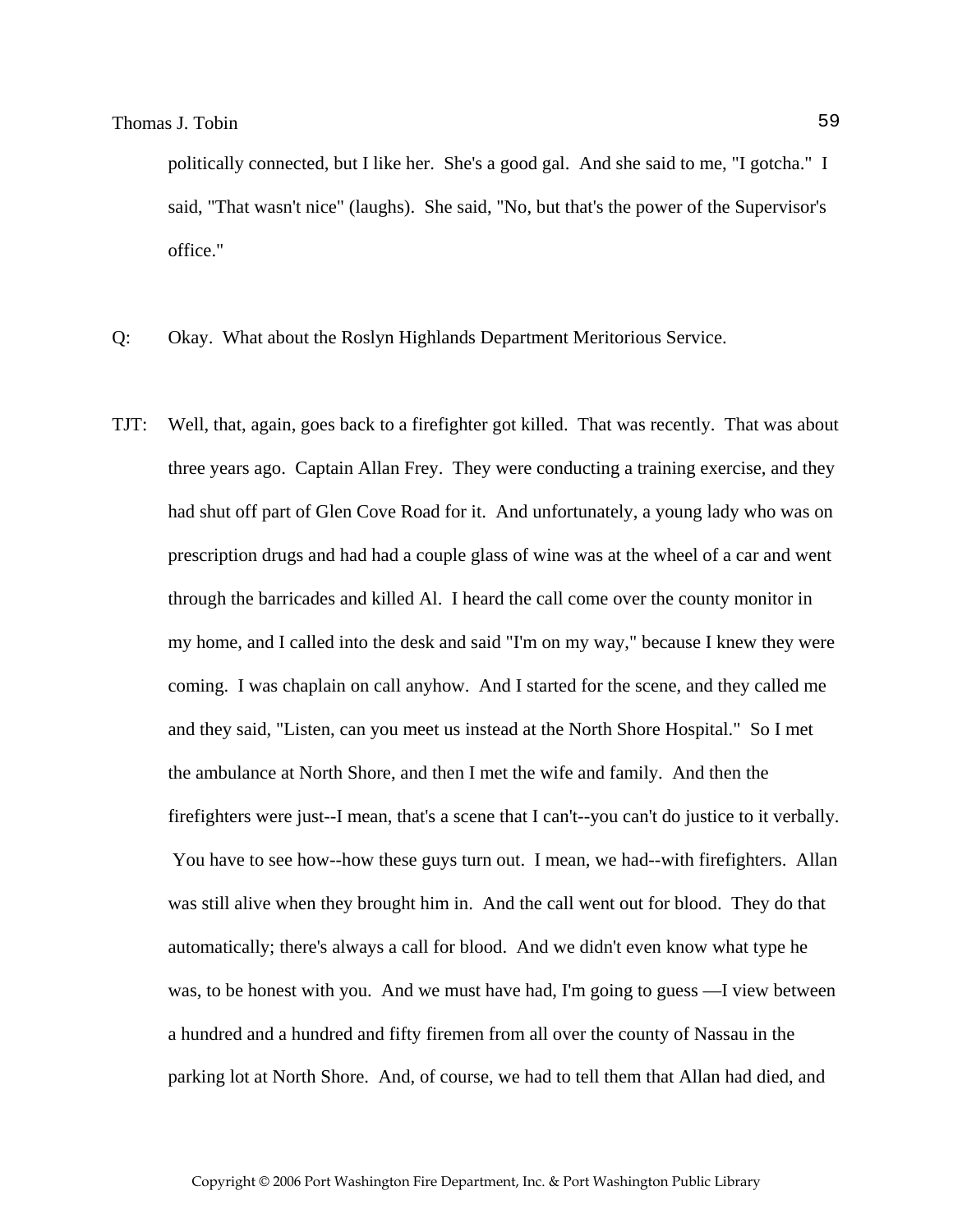that was real tough. And then I went back with them to the firehouse that night, and I stayed with them until, oh, five or six in the morning. And we--I just listened and we did a defusing. And that was given to me in appreciation, I totally never expected that. Because, to me, I did what I was supposed to do. And I called my wife, and I said, "Maureen, this is going to be a bad one. So I won't be home till I get home." And again, you know, this woman puts up with that. She, "All right. Do you want me to wait up for you?" I said, "No, I don't think so, honey. Get some sleep." Because she works. She's with St. Francis Hospital. And I got home. The tea was on. We had a cup of tea together, and I ate a piece of toast, and I unloaded. And she was there (laughs). It was so funny, now that I think of it--you can put humor into these things. She got all finished. She says, "You done?" I said, "Yeah, yeah. I'm up." "You going to be all right?" I said, "Yeah, I'm going to be all right." "I've got to take my shower; I'm going to work" (laughs). Yeah, boom, boom. And life went on. That's just the way it should be. But, you know, when you're feeling like, did I do it all right? I mean, are those people going to be all right? But one of the things I believe in as a chaplain, and most of my chaplains--most of the chaplains I'm affiliated with--they practice it. It's not okay. Allan died, and I sat with the family for a while, and that's it. That's the end of my job. We go back. I've spoken to Mrs. Frey a couple of times since this has happened. "How're things going with you?" and "How are the children?" and--but I have to tell you, there were a couple of instances that, what this situation was-- she got to the hospital with the children. And the little girl, Susan, is eight. And Jennifer is six or five. Or she was back then. And Jennifer said to me, "Is Daddy going to be all right?" And fortunately for me,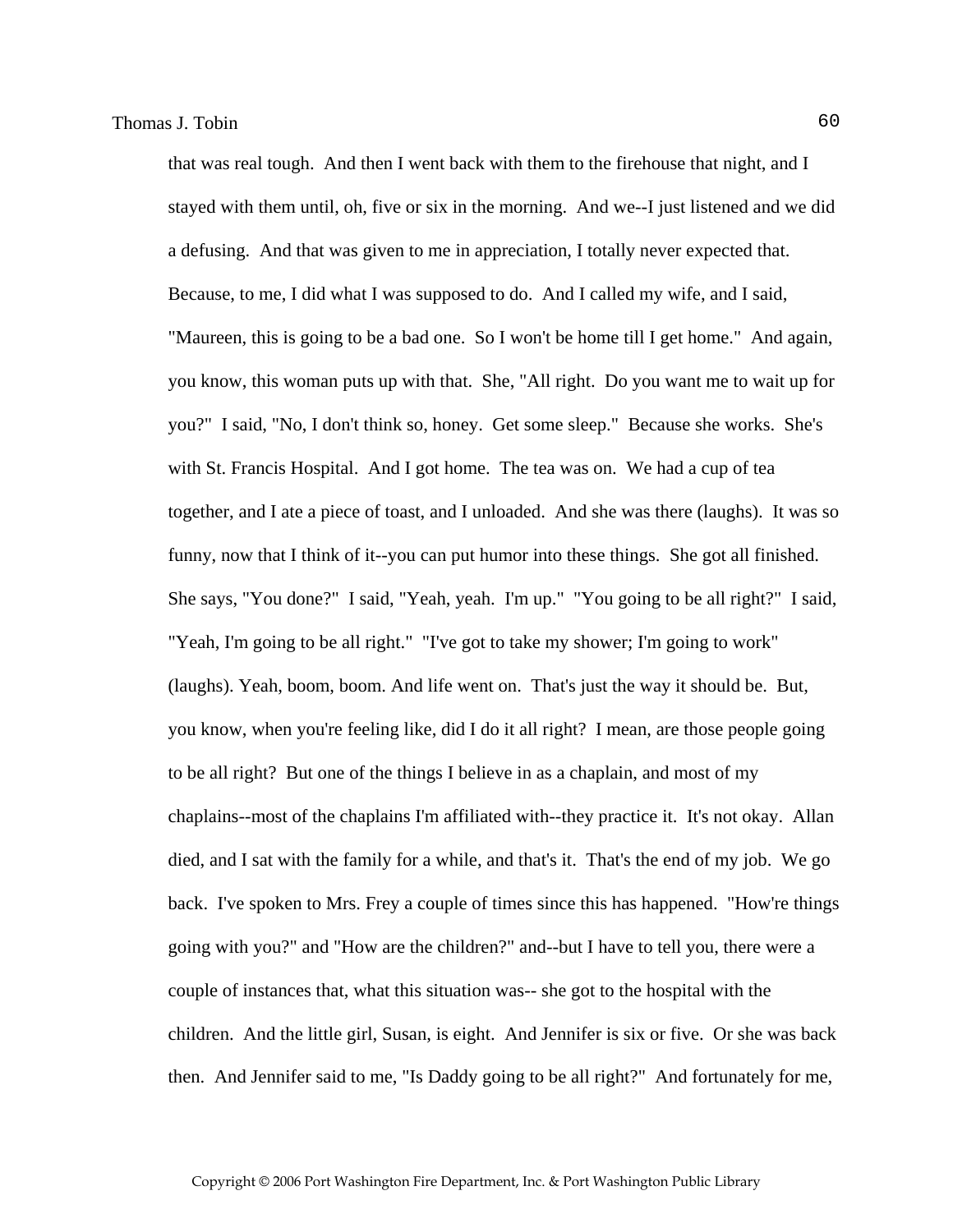I had been through the training on how to deal with children. And, contrary to popular belief, I think, those who don't do this--at age four, you don't lie to the children. They probably handle things better than anybody does. They hurt. There's always that. But their young minds are moldable, and they get to go on. And I said to her, I said, "Now, Daddy is having a ..." what had happened is the doctor had come in and advised Mrs. Frey that Allan had died. And I was with them, and that's another thing. The hospitals around there are great. They work with us. And I was with them, and then he told them, he said, "We did everything we could." He said, "The impact was just too much." And she cried, you know. I don't know, I put my arm around her, and I said, "Carol, we're going to leave you here in the room alone now. I'll go outside. I have to deal with the men." I said, "But I'm not leaving you. I just have to do that, and I'll give you a little time to yourself." And Jennifer said to me, "Is Daddy going to be all right?" She didn't understand what the doctor was telling them. So I said, "No, Jennifer, Daddy is gone to God. God has taken Daddy home." And she was so cute. She said to me, "Oh, I learned that today at Church School." And I wanted to die. I just wanted--I had a lump in my throat bigger than my head. And I said--so I, you know--I've never been one to show my emotions at the time. I feel--that's the old Irish in me. You know, you've got to be strong. But I've learned through my chaplaincy that showing people in pain that you are in pain with them--you don't experience--you don't try to tell them "I know what you feel." I don't know what you feel. I didn't lose my wife; I didn't lose my husband. But I understand that you're in pain, and I'm here for you, if you want me. And with children especially, I think that that's a valid thing to do. And I said, "Well, do you want to come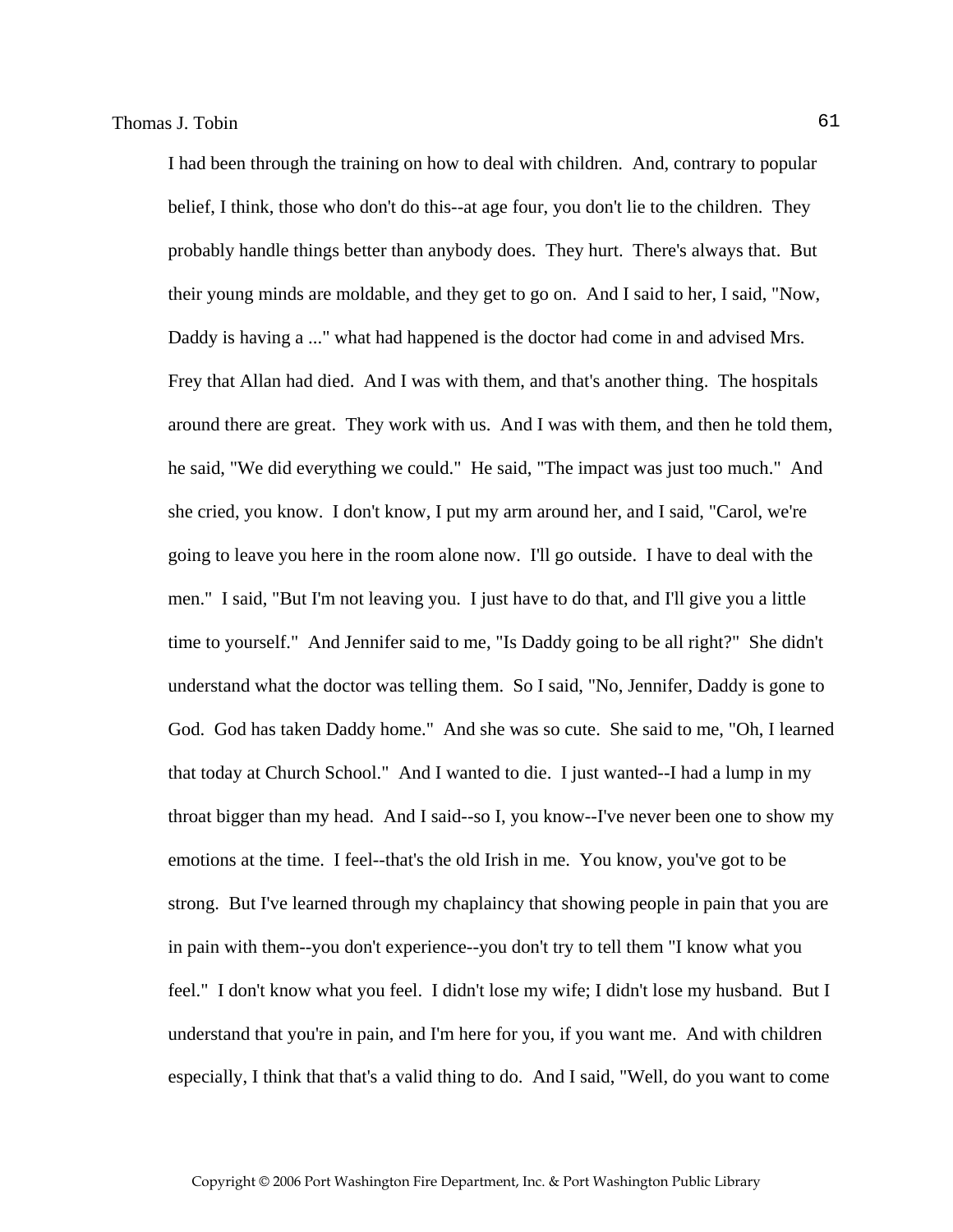with me, Jennifer?" And she said, "Okay." And I said, "Carol, is it all right? Do you want the children with you?" She said, "No, if she wants to go, it's all right." So I took her out. And she was with me when I advised the firefighters. And I don't know if that was the right thing to do. I'll tell you. I had second thoughts about that later on. I never saw three hundred and some-odd firefighters crying in one parking lot the way they did. I mean, it was--it was bad, all right. Then, I thought to myself, "Gee, did I do the right thing here? Maybe I shouldn't have done it the way we did it." But I had already committed to Jennifer, and as they say, you don't tell them something and don't do it. So, I took her with me, and we had a--this was post-9/11. And I will say this. We had a delegation of 200 New York City firefighters at his funeral.

- Q: Was he a New York City firefighter also?
- TJT: No. No, he was not. He--these guys came out, and they sent their ceremonial unit. And I went to the Lieutenant at the church where he was buried, from St. Hyacinth's over in Glen Cove. And I said to him, "You know, Lieutenant, on behalf of the family, I want to really thank you." And this man looked at me, and he said, "Chaplain, this is the least we could have done." He said, "You guys have bent all over for us." And that's the way it works. There is a brotherhood. It really is a brotherhood. And, as I said earlier, you know, it's family. And like any other family, you're going to have your disagreements, your internal squabbles. But when the chips are down, it's a brotherhood. They're there for one another, and they stay there. And it's really--I haven't regretted a day. I really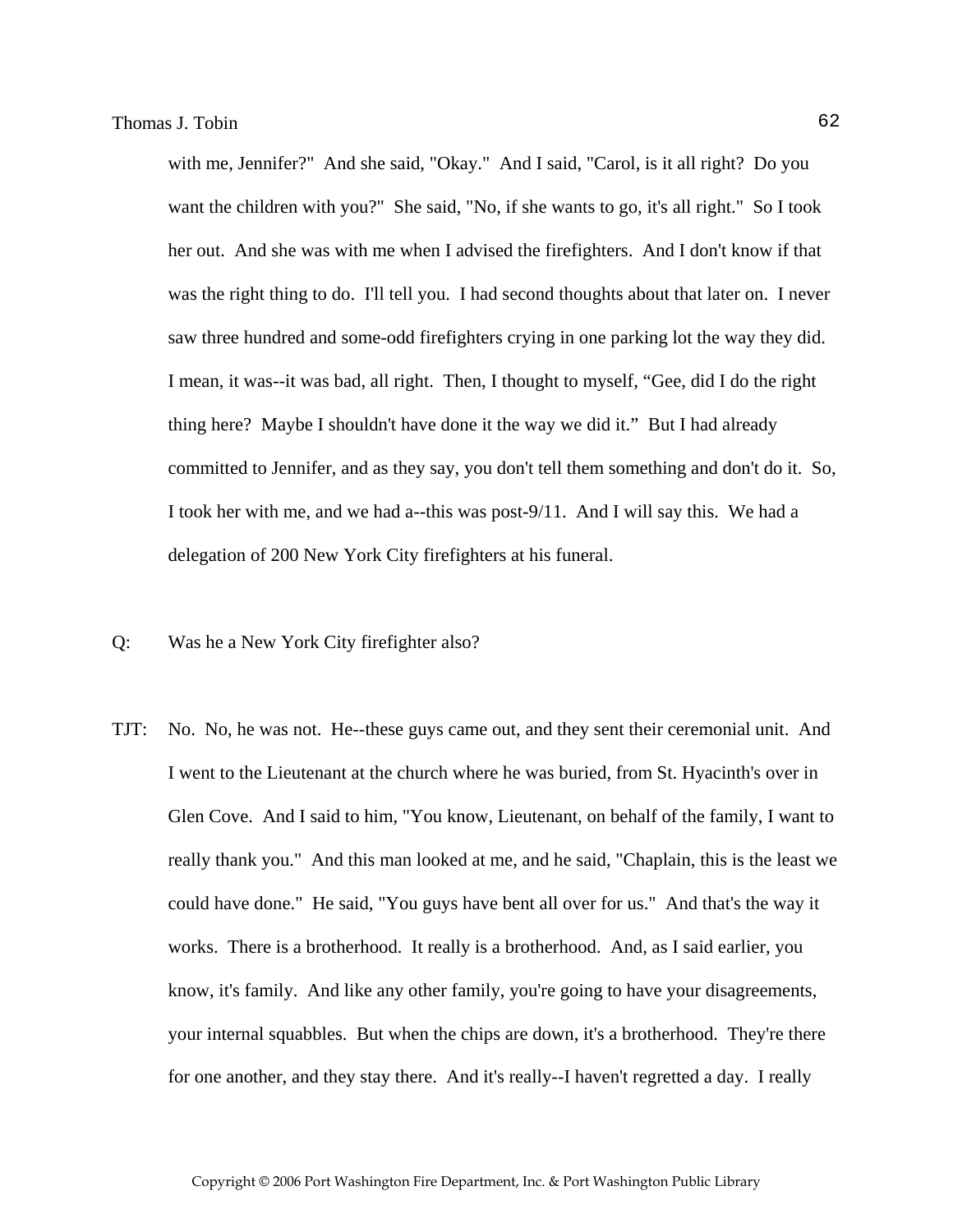haven't. And when I look back on my time, I thank God first for my wife and my family, but I wouldn't be--I wouldn't be a member of another organization. I really wouldn't. And ... [that would be enough?] ... but I helped start the Elks Lodge here, and then I moved away and I dropped out, and I never went back. But, I've never seen --and, again, it happened right here last weekend--I wasn't here for it, but the guys were telling me that, you know, guys who have argued as a matter of course (laughs) over the years as firemen —everything was just swept aside. John Salerno told me, he said,"Yyou know, we got to the point where we were telling firefighters, 'Look, the kid--somebody at the table dumped something or something, Get the vacuum out.' It wasn't, 'I don't vacuum!' You know, 'Get the ladies to do it.' Guys went up, got the vacuum, cleaned up. Second wave of people came in, sat down and ate." John said he hadn't seen--he never--he said, "If I wasn't there, I never would have thought that it could happen the way it did." And it's--you know, I don't know if it's unfortunate or it's just the way life works, but only in time of disaster do we pull together the way we do. And these kids do. They really do. I couldn't be more proud of the organization.

Q: In the funeral services that you deliver, I know a lot of time you use humor

in talking about the person who died.

TJT: Yes.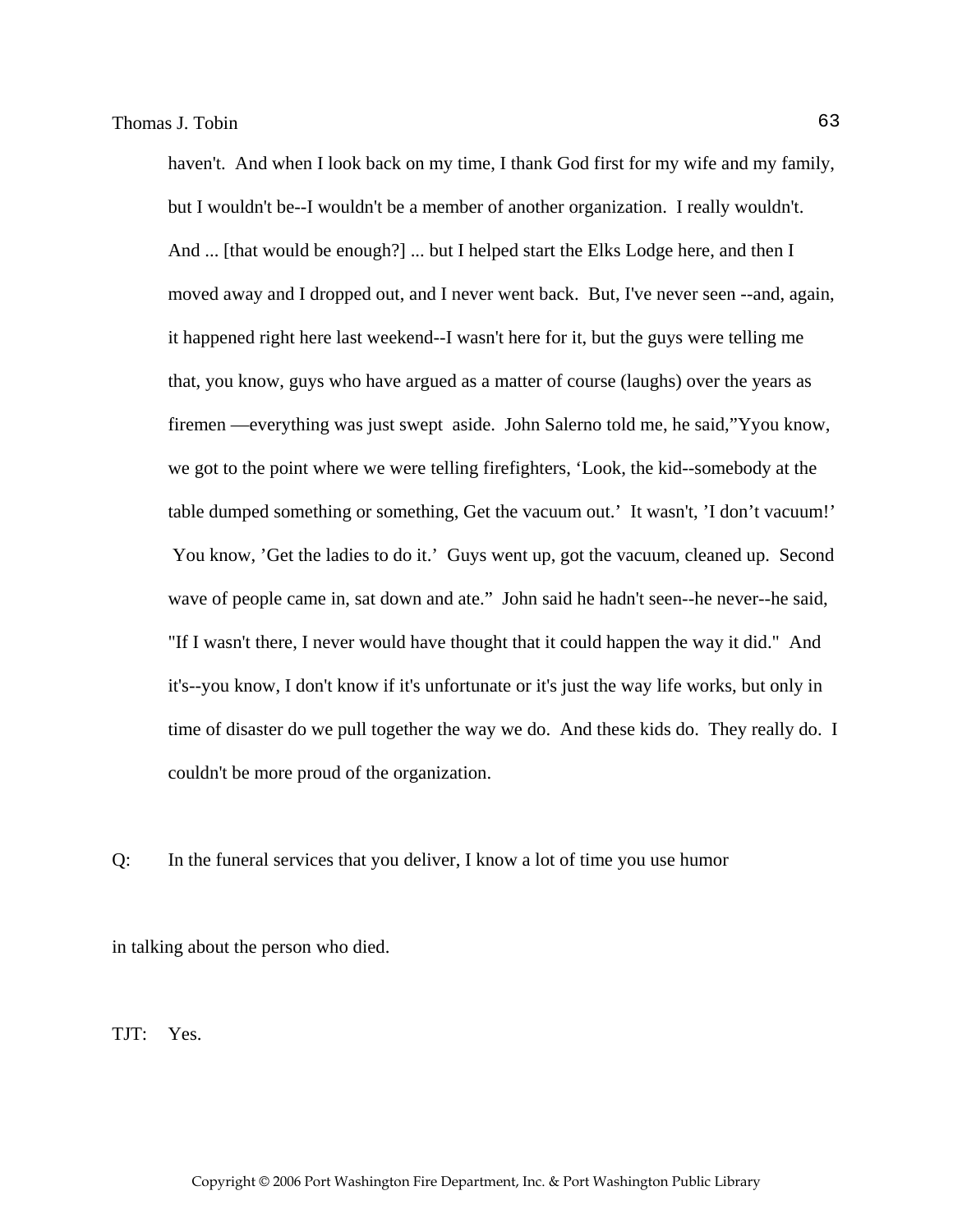- Q: How does that develop? And how is it received?
- TJT: Well, first of all, I never do the eulogy that I don't sit with the family, and I tell them, "I am not here to morn your husband. I'm here to celebrate his life." And if you don't want me to do it that way, I certainly will not. First of all, my first rule is: We do what the family wants us to do. And the Department does it that way. I mean, they always have. We don't walk in and tell them we're going to do this, that, and the other thing. We go in. We offer our services. We tell them, if you would like, we will allow your husband to repose in the firehouse, if you would like. If you don't, fine, we'll use a funeral home. If you would like, we'll have a fire service. Not all families want them. But, if you would like, we'll do that. And then I sit down with them and I basically compose the eulogy right there with them. And I have found that in most cases, there are some ethnic groups that don't like that. And so I don't.

### Q: That don't like what?

TJT: They don't like humor. You know, it's a very solemn--and it is. I can understand that. To the Irish it's not quite as solemn as it is with everybody else. We joke about, you know, put booze on the bottom of the casket and make it a bar. We do all of that thing. But I have found that, in most cases, because I'm there to celebrate the life of the person- am I there to mourn? Yes. I'm there to mourn. I'm there to be sympathetic. But if I believe what I believe, and I do, I don't believe this is all there is to it. If I didn't believe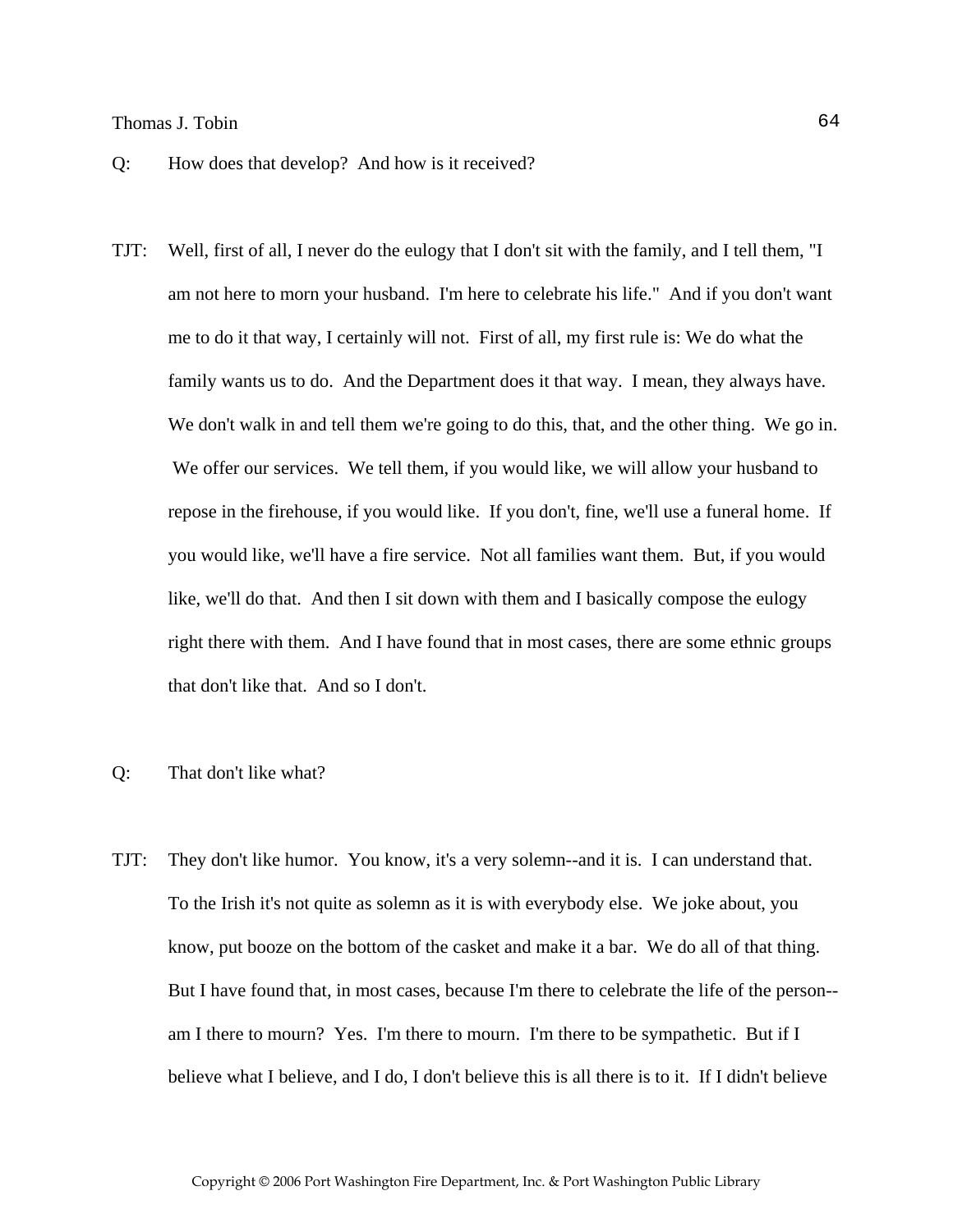in the afterlife and I didn't believe in my God, I wouldn't do this. And I do--but I don't try to force that down your throat. I go in, I sit with the family. I tell them what I have in mind. And as a matter of fact, a lot of the stories I get, I get from the family. I had an incident with George Mahoney where I witnessed it as a child. George was a police officer, and he came up to the--George's brother lived next door to us. He was a Sands Point police officer. And George was a big strapping guy, and he had just come home from the war. And he was on the Port Washington police force, and in those days they didn't blacktop the roads out here. They put tar down, and then they dumped gravel on it. And I can still remember as a child, it was a summer's evening, and George was driving a motorcycle. In those days, motorcycle cops worked until midnight. And George, being the big guy that he was (laughs), he came up to visit Kitty and check on the children while Tom was working at Sands Point. And I guess he forgot (laughs) to turn the motorcycle off, because he stood up, and it kept going. Didn't even hit in the legs. He just stood up and the thing wound up on our front porch, because we lived next door. And I always remembered that. And when I told that story, it just broke the place up, you know. And it wasn't my intention to turn it into a, you know, comedian night. But it was to lighten it, and to show that George was a human. And for all his--and he was a good man. For all his involvement, he always wanted the kids to be kept safe. It was almost a [fanaticism on that. And he lived his life for the children--he and Tom Brown--lived their](http://www.pwfdhistory.com/trans/tobint_trans/firefoc900712_pz.pdf)  lives for the children of this community. And they did so many things where, you know, people didn't even know that the PAL [Police Athletic League] is not in the Police Budget. The PAL is out there on their own. They have to go raise their own funds. And,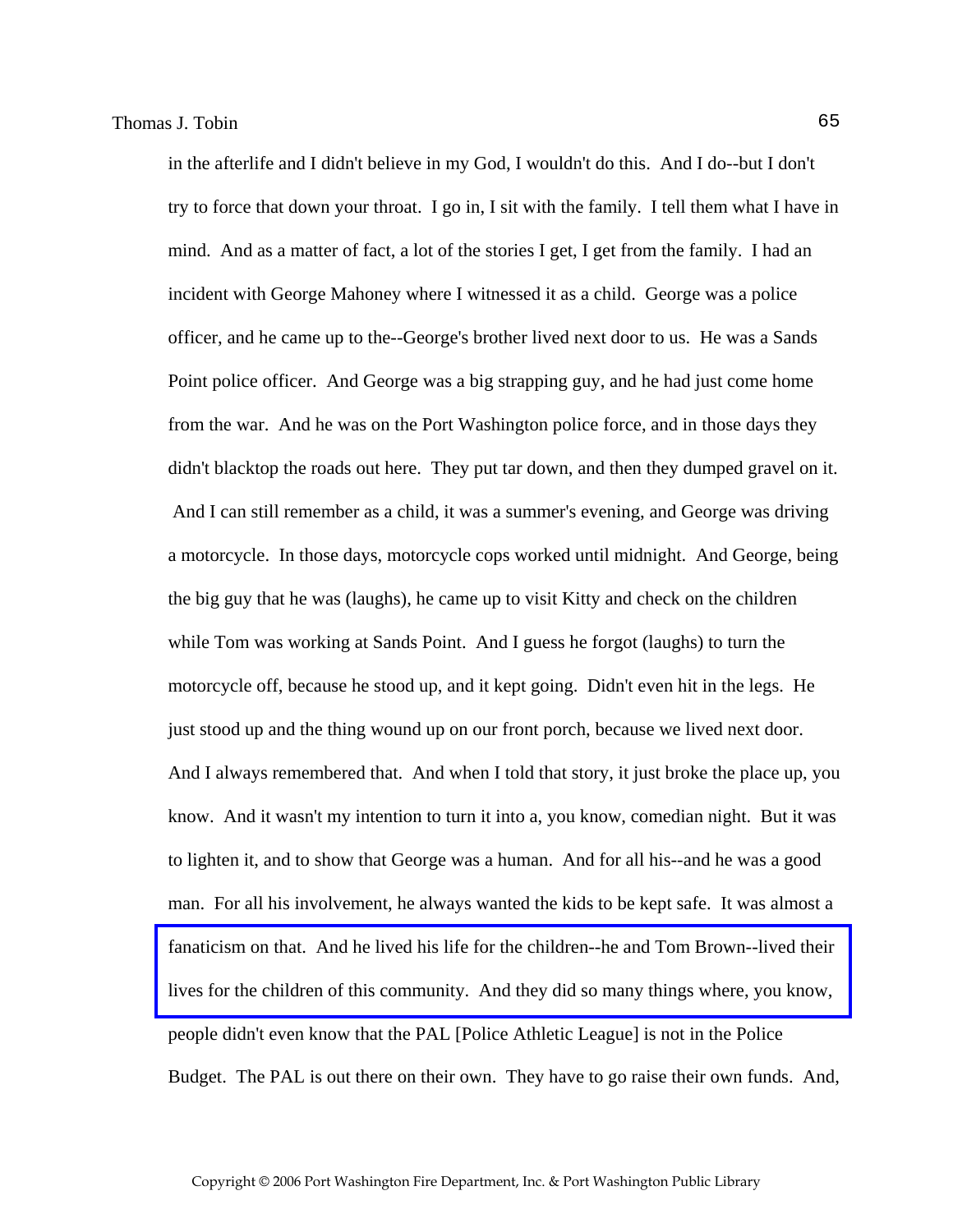of course, they do. The community has been very supportive. But I remember George Mahoney taking kids to ball games and then paying for their tickets out of his pocket. And he wasn't a Sergeant and the pay wasn't that great. It's not what it is today; that's for sure. Because I was on the job for a while, and it was next to nothing. And--but, to me, and again I discuss it with the families. I never do it on my own. I don't fly free. To me, that's what life is about. We celebrate with the good memories. Anybody can sit and mourn. I mean, they can moan about just about anything you could think of. We've all seen that. But when we're bidding a final farewell, I like to do it with--for lack of a better terminology--upbeat. Let's remember the good things about the person. And, let's celebrate the fact that we got to know that person. We got to be with that person. And that's what I do.

- Q: Well, with a man of George Mahoney's age, you know, had lived a good, long life, you can take one attitude, but when it's a younger man, how do you deal with all that?
- TJT: Well, you temper that a little bit. But you try, again, well, I don't say this during the wake service, but I'm a firm believer that God didn't guarantee any of us any time. He brought us into the world. He has a plan for all of us. And it's our--I always say, it's my job to reject the plan. He gave me free will. And that's what we refer to it as. And it gives me the right to know right from wrong and decide what I'm going to do with it. So, with a youngster, you may not get the--pardon me, you may not get to be, you know, that jovial or light, but at the same time, I got to know this youngster. Again, I had this time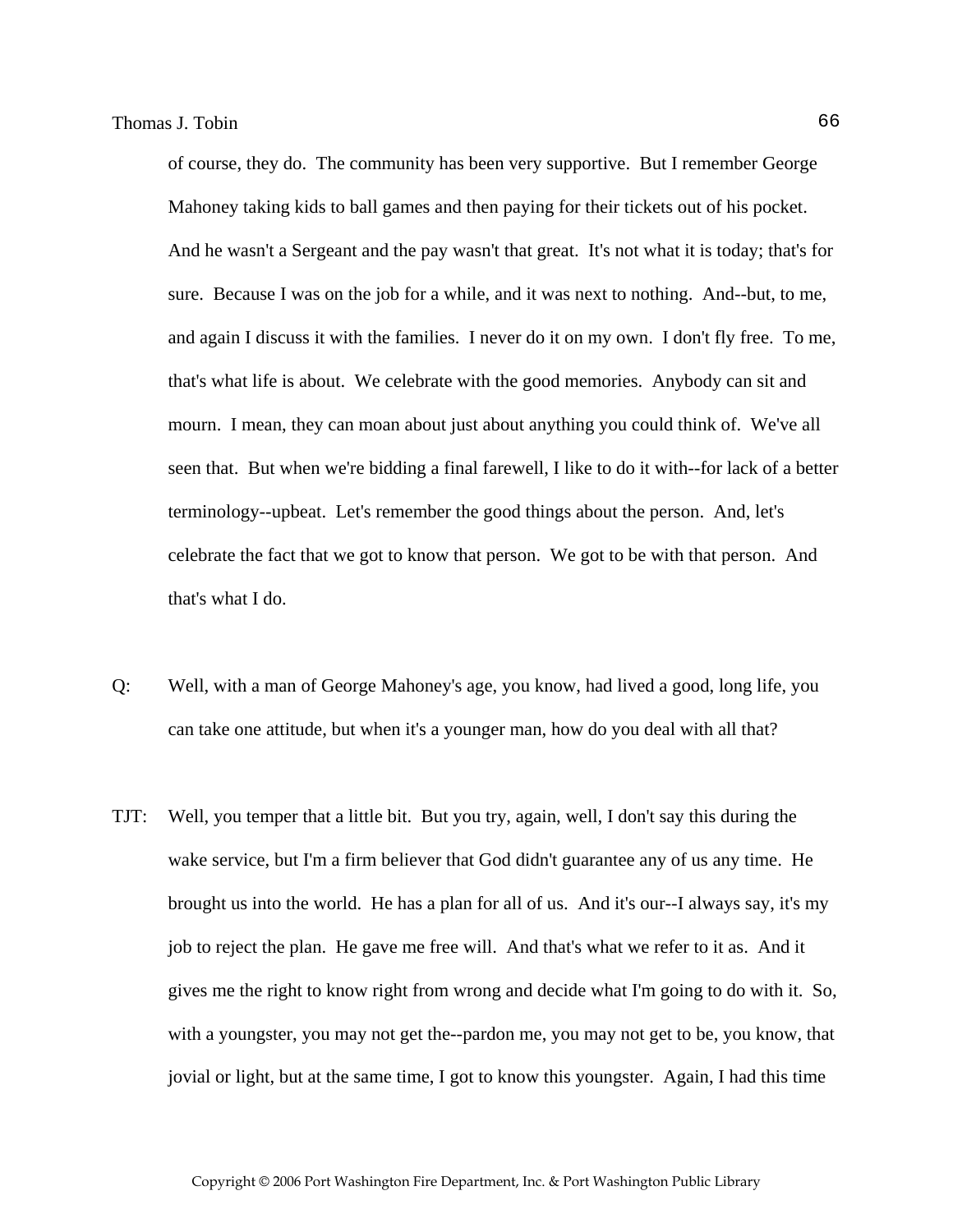with him. These are the things we experienced. I don't want to-- this is me--I don't like to put people in the ground for the last time--or for the only time, really--and do it as though they didn't accomplish anything with their lives. And ninety percent of the time, if you look at people who are deceased and you start to think about their lives, there are some real bright moments and jovial moments in there. And I think, to help them over- to help those who are the victims, and the victim is the person that's left behind, to help them get by, you have to bring them back to that. They may, in their grief, they're going to forget the good times. Thinking, you know, I'm alone now. You take Pam. She was twenty-six. The baby, Kaitlin, was only eleven months old. And, you know, just how funny can you be about that? Well, you can't. But Bobby, as I said, was great with his hands, and he was--he would, in the course of renovating that house they were living in, he also built special cabinets in the firehouse down in New York where he was stationed in Queens, and we had stories about how he used the wrong wood, and hit the wrong nail, which means you hit yourself in the thumb. And we brought little things like that, just to lighten it up a little bit. And just to say, you know, Bobby Dayton was a human. Bobby Dayton liked to have fun. Bobby Dayton, you know, he raced with the racing team and he fell on his face when he was supposed to be holding the hose, and nobody knows why- -but that was funny, because we didn't know why Bobby fell down (laughs). He was just standing there, and he fell over, basically. But, as you say when it's a sudden death like that, it's not easy to lighten it up. And you're really not going to lighten it up. And you're really not going to lighten it up a lot. But you try to bring, again, you try--and it's very difficult. You have to keep trying to bring them back to celebrating his life. And not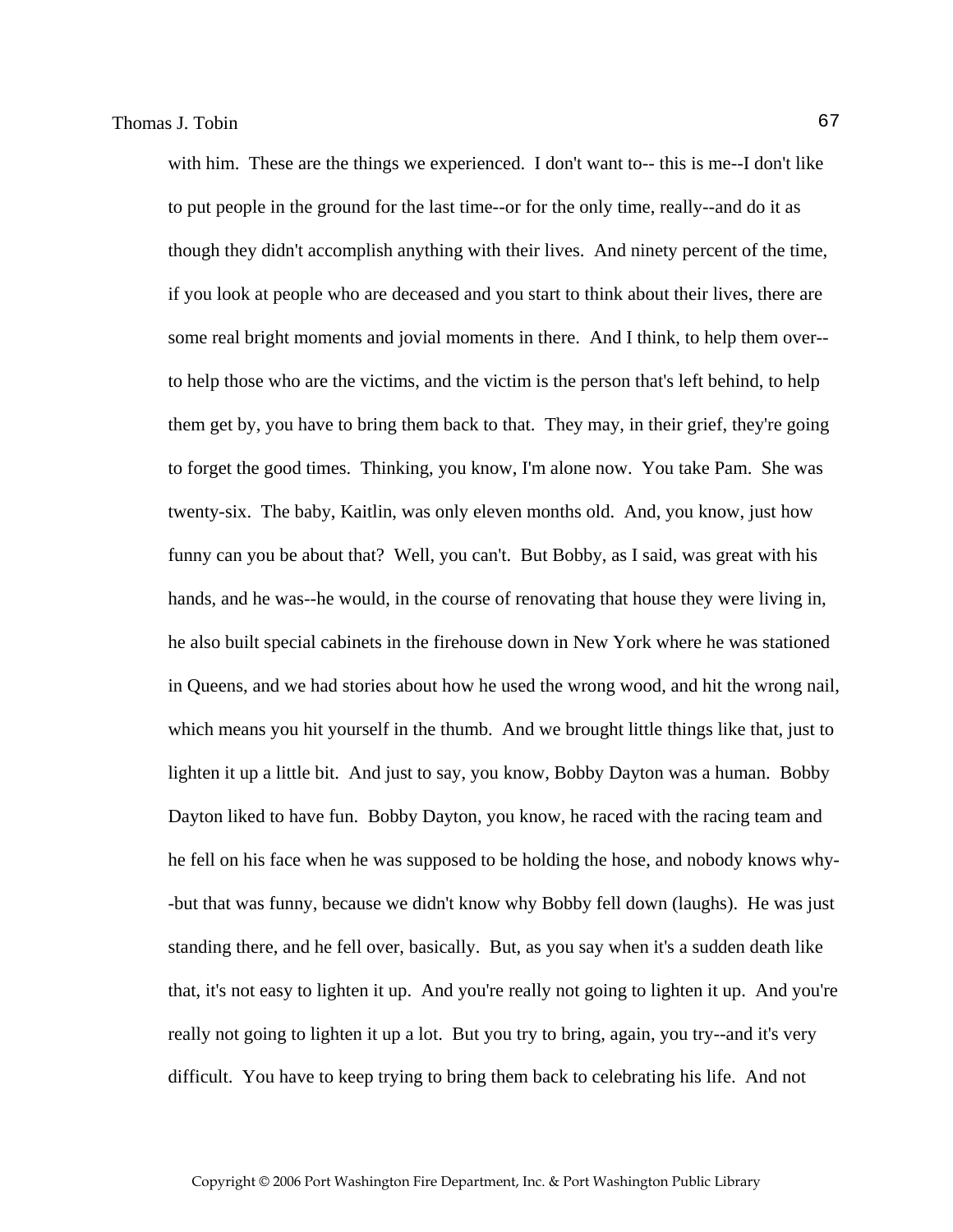ignoring his death, but bringing forth his life. You really want everybody to remember that he had an active life.

- Q: Now, you mentioned that people in some ethnic groups are not comfortable with that approach. Were you at all involved in helping ease the entry of firefighters from different ethnic groups? Can you tell me a little bit about that?
- TJT: If we go back about fifteen years, I guess, now, at that time, we had--the town, the entire community had not learned to deal with the Spanish people--the Hispanic population. They had trouble in the school; they had trouble all over the place. And I'm not going to sit here and point fingers at anybody, because it was a question of a white Anglo-Saxon community being introduced to non-Anglo-Saxons. And none of us really knew--first of all, we couldn't understand them; they couldn't understand us. They came from cultures that we had absolutely no knowledge of, and we were--they were having some tough times. And we had a fire. I can remember it rather vividly, actually. We had a fire in Manorhaven. And, unfortunately, it was one of those places of apartments where it was so overcrowded it was criminal. We found thirty-five mattresses in the place, and the room was maybe this big. They were sleeping in shifts. We found all this out as we went along. And in the course of that fire--and they were burned out--I turned to the Chief, and I said, "We need the Red Cross here, because these people have no place to go." And Red Cross came in. We got them and they came and they took care of these people. And it was about maybe two or three months later. I remember it was a February night. We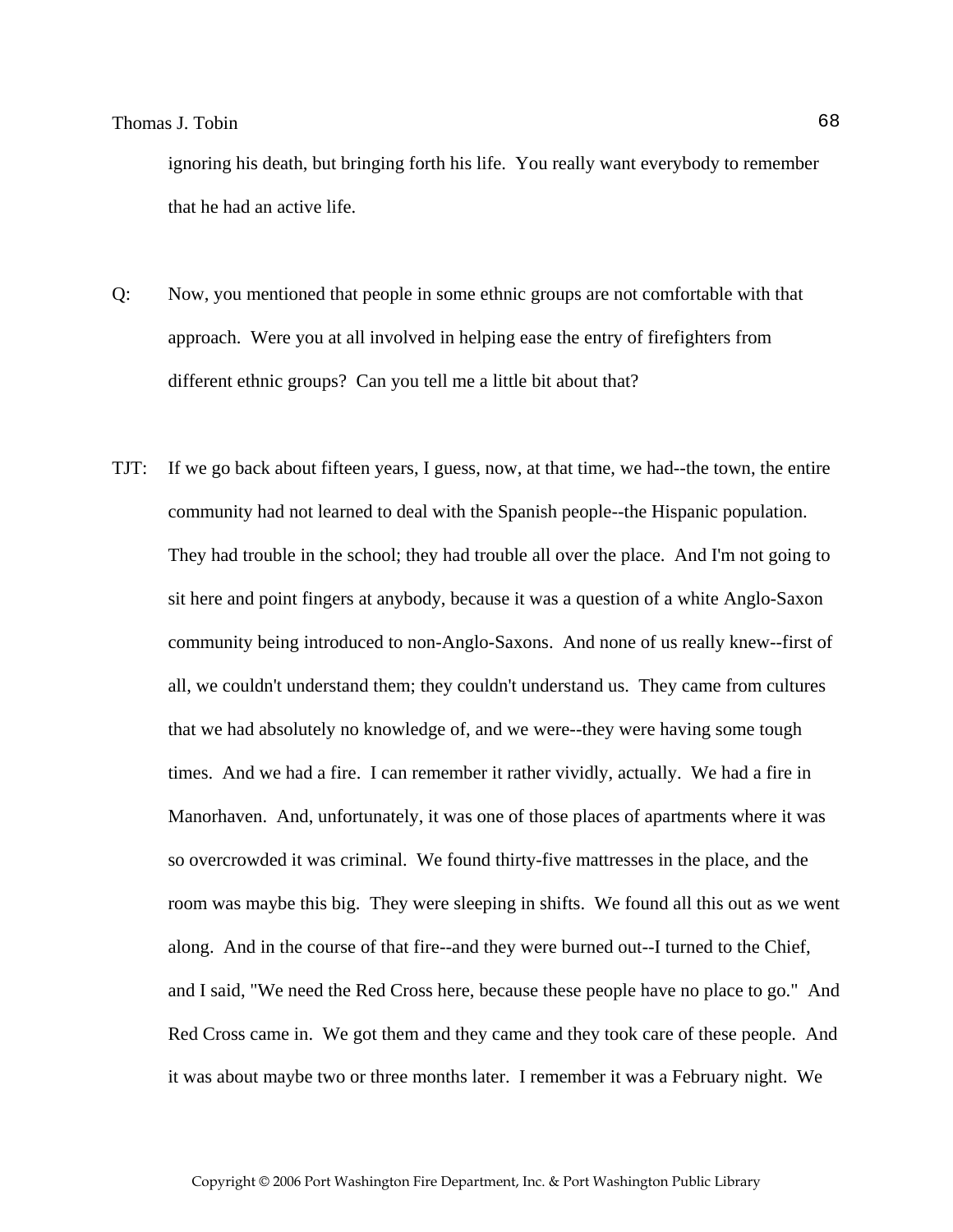[had a terrible fire on Bernard Street.](http://www.pwfdhistory.com/trans/tobint_trans/news_bernardst01_960203.pdf) And the lady from the bookstore--Dolphin Book Store-- was so gracious. She opened the place and brought the people in. So, I went in with the fire investigator to talk to the people, and the poor people couldn't speak English. And I don't know--the light went on in my thick Irish skull all of a sudden: "This is wrong." This is wrong, you know. Suppose they were trying to tell us there were people in that building and where they were. We didn't understand them; we lost those three people. And it really started to annoy me and bug me, really. So I went to the then-Chief John O'Reilly, and I said, "You know, Chief, I think we ought to do something about recruiting in the Spanish community." And John said to me, "I agree with you, Tom. I just don't know how to get started." So, I said, "Well, you know, there's a young fellow joining Flower Hill Hose Company," I said, "and he's Hispanic." And I said, "Maybe he's our entrée." And this young man now works for the Port Washington Police Department. His name is Sergio Tardone.

- Q: Excuse me ... [END OF TAPE 2, SIDE A; BEGIN SIDE B] ...
- TJT: So I went to Chief O'Reilly, and I said to him, "Well, suppose I talk to him." And John said to me, "Good. Go ahead." So I sat down with Sergio, and I said, "You know, Sergio, I'd like to start recruiting from the Hispanic community, but I don't know how to do it." So, together we sat--we met a couple of nights, and finally I said, "You know, I have an idea." Every year, we put on what we call, Operation Edith, which is Exit Drill in the Home. it teaches people how to get out of the house in the event of a fire. I said,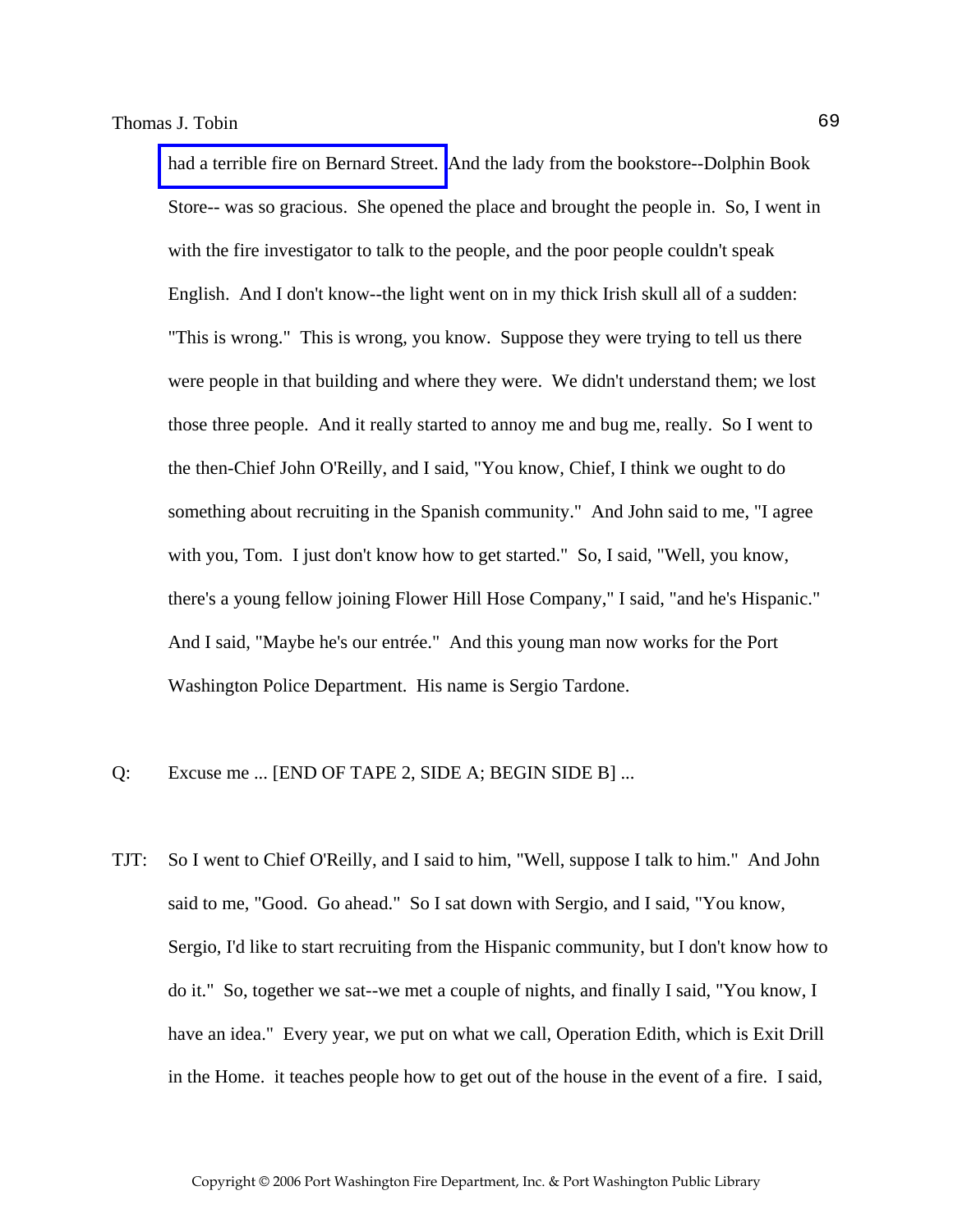"Now, that's run through the Fire Marshal's office, and I am not the Fire Marshal, and I can't speak for the Fire Marshal." But I went to the Fire Marshal about it. And I said, "You know what I'd like to do? I'd like to make a presentation down in Manorhaven where the Spanish population is growing." And he said, "I don't have any objection," he said, "but I don't think probably I don't have the time to do it myself." I said, "Don't worry about it. I'll do it. Just, I don't want to be treading on your feet. I want your approval." He said "Not a problem." And his name was Walter Clark, and Walter works for the school district. Walter got me all the material. He contacted FEMA [Federal Emergency Management Administration], and they put the material out in Spanish. And we got all the magazines and the booklets and the coloring books for the children and all the literature we could get in Spanish. And Sergio and his son and I went down--we talked to Sister Gerri [O'Neill] from Our Lady of Fatima, and she said, "Well, we have an outreach program, and," she said, "we have a Spanish lady working with us, and we'll announce it from the altar a couple of weeks ahead of time," and the Spanish mass at that time was at seven o'clock on a Saturday night. And I said fine. So we pulled in, while they were at mass. We set up the Youth Center with the backdrop for our program, and we had seventy families there. And Sergio did the whole thing in Spanish. And jokingly, I said to him later, "I hope you didn't say anything I'm not supposed to know." And the two of us are always laughing, we laughed about that. He said, "I told them things you don't know." And we have a good friendship. His two sons became firefighters. We then took that, and unfortunately, it looked like it fell on its face. We didn't get anybody. They had a lot of questions, but nobody was volunteering. And I went to Gloria Robles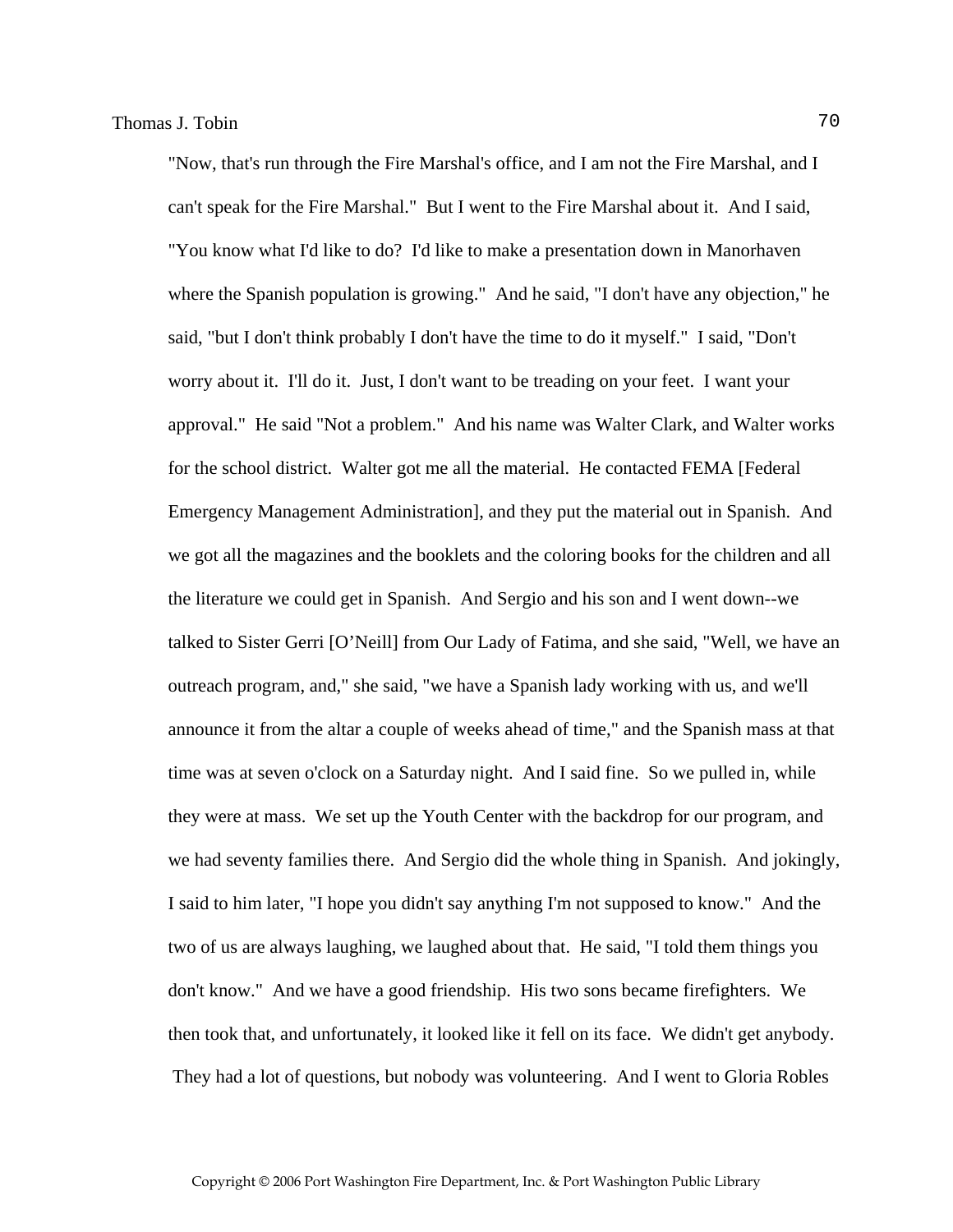who is the outreach lady at Fatima, and I said, "Gloria, what do you think we did wrong?" She said, "It's not a question that you did anything wrong, Tom. They're not comfortable. They think they're going to be treated as outsiders." And I said I can understand that. They don't know us; we don't know them. So we did another one the next year, and this time we we really got snowed (laughs). I said to him, "Tell them we're going to bring --" I said, I went to the Department, and I said, "Look, this time, I'd like to have cider and doughnuts down here for them." Because it was around Halloween. The Department said, "Go ahead. Don't worry about. We've got the money to do it. Go ahead. It's in the budget." We went down there, and I think we had about 150 people this time. And out of the 150, I think we got seven applications. And I'm not going to sit here and try to paint a rosy picture. We had those who objected to them, within the Department. And I said, well--we had a meeting about it. I said, "I'm not going to say anything about anything. But every one of us took an oath to protect the lives and property of all the people on the peninsula. We didn't say `Sands Point.' We didn't say `Beacon Hill.' We didn't say Irish, Catholic, Protestant, Jew, Polish." I said, "We said we would take care of anybody that's on the peninsula." I said, "We run ambulance calls on people in restaurants that don't even live in our area," I said, "And we should. They're in our area, and we're responsible to take care of them." I said, "Why would you object to it?" "Well, because they're always ... " the old suspicions of :Will they steal something out of the firehouse? Will they do this? Will they do the other thing? I said, "Well, let me ask you something. Have you seen them do it?" And dead silence. I said, "Then why do you accuse them?" I said--and all the time I was saying to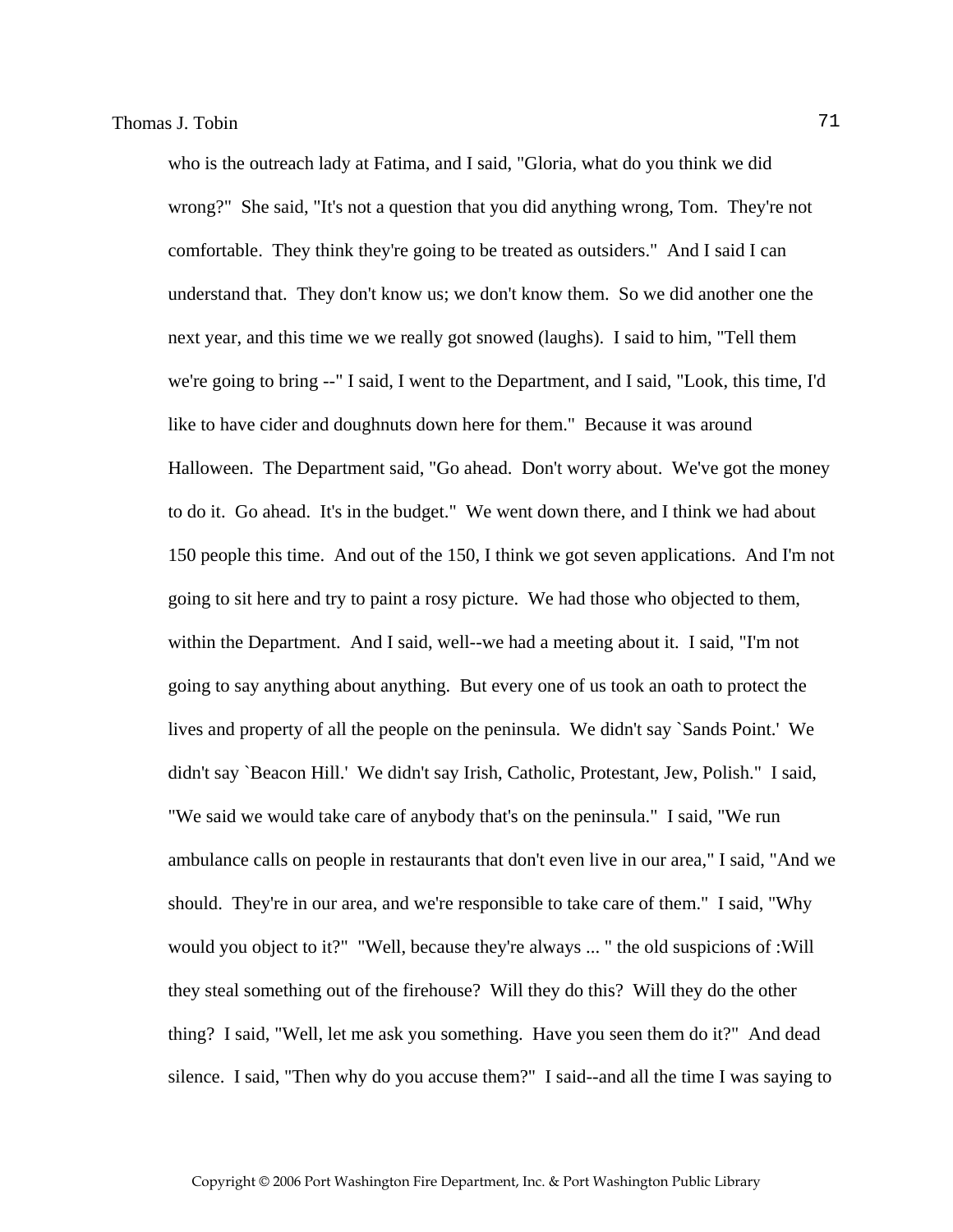myself, I hope we don't get a lemon in this crop. So, sure enough, we had--we had Sergio Tardone and his son--I don't know, I forget the first--Gregory, I think it is. Anyhow Serge--and we met with the seven applicants in a room at the firehouse. And Sergio turned around and said, "I want an interpreter in the room. I'm going to speak to them in Spanish, and I want an interpreter." So we called County, and County--one of the county cops came over. He was Spanish. And he sat there and listened to everything. He was in civilian clothes. We told him, "Don't come in uniform." He said, "Well, we didn't say anything we shouldn't have said." But the two of them walked outside--he and Sergio walked outside. And now Sergio came back, and I have got to tell you, I almost died. He turns to the seven Spanish guys, and he says, "Now, we're going to talk English." And I thought--he said to me, "Your face went white, like you were going to have a heart attack (laughs)." I said, "Sergio, I thought we had everything all lined up." He said, "Baloney. If they're going to be firemen, they're going to speak English. I can't have them speak in Spanish. You won't know what they're saying." And I never thought of that. And don't you know, these seven guys in the room, said, "Okay." They all spoke English as well as could be expected, and only one of them has left the Department, and that's because he moved out of town. The other six are still very valued members. As a matter of fact--I won't put a number on this, because I'm not really sure. But we've taken in probably about thirty of them.

### Q: In all the companies?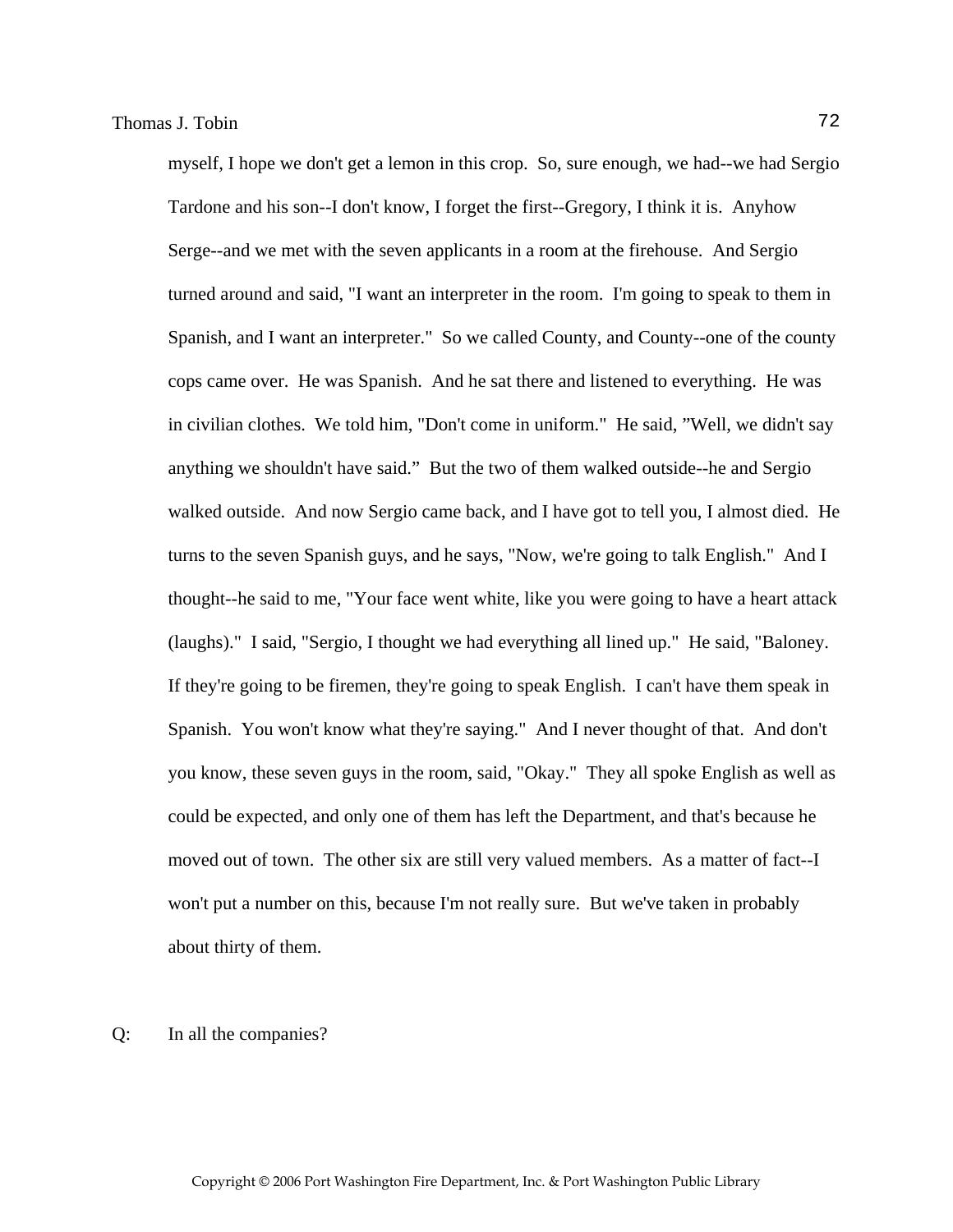- TJT: In all the four companies. A couple of very excellent Fire Medics. They have one little girl down there--I'm not supposed to call her a little girl. Young lady down there, and she is--she just--I mean, she's ice water at a scene. You know, she will come over and put her head on my shoulder and say, "Boy, that was a tough one, Pop." And I'll say, "Well, are you all right?" Then let her go. But, on the scene, ice water! She doesn't miss a beat.
- Q: And these new recruits are accepted by ...

TJT: Yeah.

- Q: ... their ...
- TJT: Yeah. And it wasn't right away. It was like everybody else, you prove yourself. They had a little bit--yeah, yeah, there was-- there was discrimination there. I'm not going to say there wasn't. But it's not totally gone. It's shrunk to a minimal level, but you don't even notice it. We had one firefighter who decided he would use, you know, epithets at the men. I said, "That's going to stop, or you're going up on charges." And before long, it was all over. But we don't--I will say that. The Captains and the Chiefs--the company officers and the Department staff--Chiefs and Fire Marshal and myself-- matter of fact, there was a comment made couple months back that everything seems to have melded very well. And right now, we're--everybody's a fireman. That's just the way it is.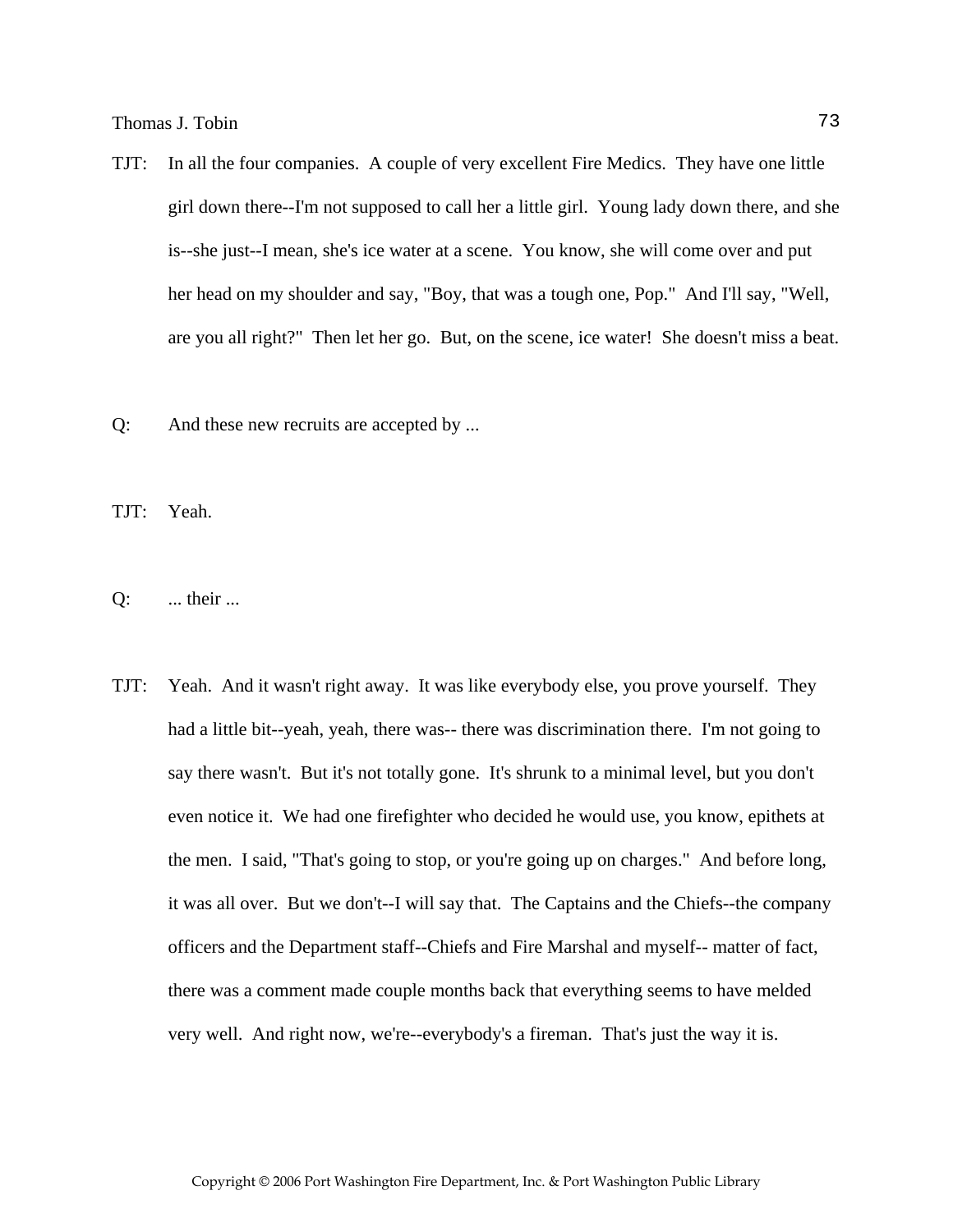Q: Except for the women. And what about ...

TJT: Well, the fire ...

Q: ... were you at all involved with ...

TJT: Bringing the women in?

Q: Yes.

TJT: Yeah, yeah (laughs). First gal that applied, I first met her, she was five years old. And it was on an ambulance call. Her mother was killed up at Sousa School, or Manorhaven School. The mother had gone up to pick her up after school, and a car ran out of control and over the curb and hit the mother. And she's now my neighbor in the back. She lives behind me. And she joined Flower Hill Hose Company. And (laughs) that was a--that was--you talk about your culture shocks. My God! I think she was nineteen when she joined. And Renée is a beautiful young lady. And (laughs) but I think she joined Flower Hill because one of the fellows up there, she had an interest in one of them up there. But she was a good firefighter. She carried her weight. And then after her, there was a little girl--Susie Smith--who joined. And Susie left because she got hurt. And she just--it kind of made her shy away. And she said to me-- I was in the hospital with her. What happened, she fell and she had her pack on--the air pack. And it damaged her--it bruised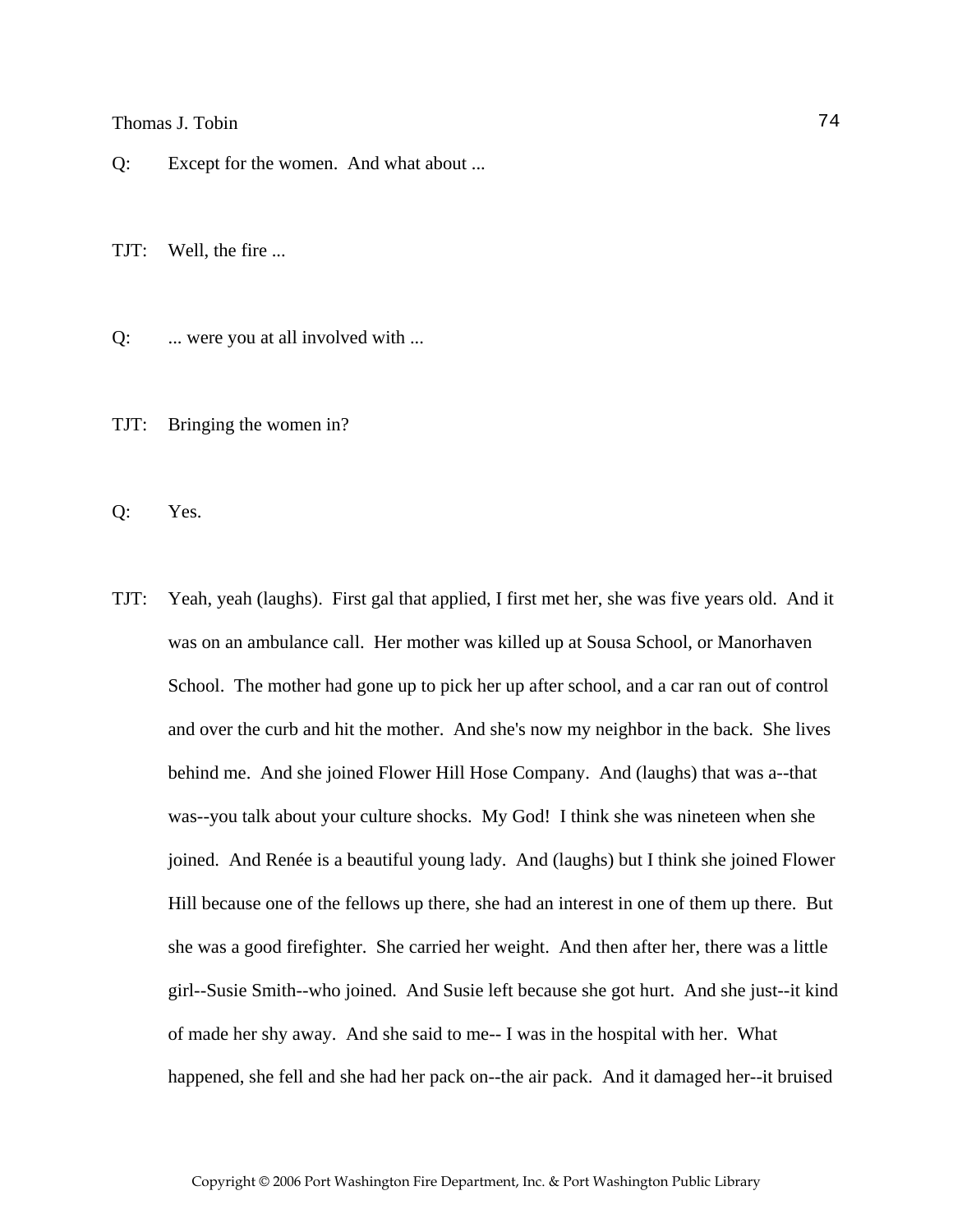her spinal area. And I was with her mother and her father out--she got hurt in the Academy. And a couple of months after that, she came to me, and she said "This time I think I'm going to get out." And I said, "Well, I hope it's nothing anybody said or did to you." She said, "No, I'm a little shy now." And you can't be that. When you're shy, you're going to get hurt. And I said, "Well, then, by all means, you have to protect yourself and do what you think is right." But I honestly believe, had Susan stayed, she might have been--well, she might have worked her way into the line--what we call the line, which is the Captains and Lieutenants. I think she would--because she was very good, very intelligent. And it was just a fluke, where her foot slipped on a step in the Academy in a tower fight--fire fight. And she fell down and hurt her back.

TJT: We have to train them--matter of fact, we're trying to put together the funding to put our own training tower down in the Roslyn West Shore Road, because we waste anywhere from two to four hours getting them out to Bethpage and training them and bringing them back. Whereas, we can put them out there for the initial training, we can do continuous education here if we have the facility. But we have seven different types of buildings that we train them on, how to fight the fires. And I go out with them. I believe that I should. And I believe that--and it has borne some fruit. But they see me out there. Somebody cares. I'm not out here alone. I'm not just a number. Not that the Chiefs aren't out there with them, too. But, you know, they expect the Chief to be there. He's a firefighter. When the chaplain shows up and he saysI'll go in with them every so often. I'm not allowed in anymore. I've been physically decertified. I can't go into a fire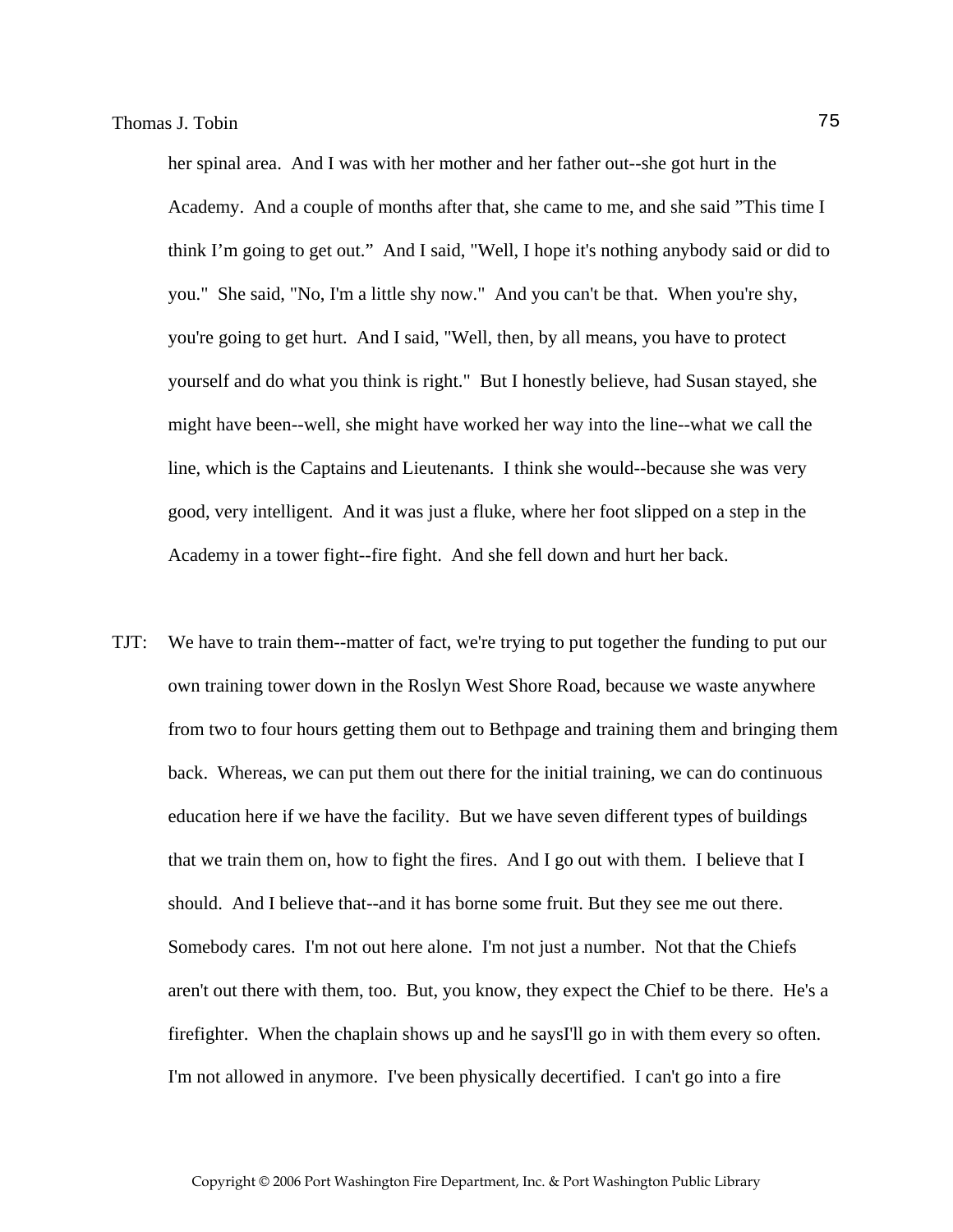anymore.

- Q: When did that happen?
- TJT: My last physical, what? a year ago. Dr. Levin found that I have a lung problem. There's something wrong with one of my lungs. I'm not inflating fully.
- Q: But up until that point, you were still going into fires? Still working as an interior firefighter?
- TJT: Well, the Chiefs would never let me be the firefighter. All of a sudden--you know, it's one of the things that I might say maybe was a drawback or it shouldn't have happened that way. But all of a sudden, they got very protective. And there's one Chief did say to me, he said, "What am I going to do if you get hurt?" He said, "You know, it's time ..." Of course, they have to throw the age thing at me. "You know, Father, you're fifty-five. It's about time for you to stay outside." And I am--it's all in my own interest, and they mean very well--they mean well by it, and I take it that way. But I miss going in. I told you it was a sickness. I miss being on a nob. I miss--miss--I think we probably ought to turn the tape off, because this is going to make me sound crazy. I miss the heat and smoke. Because you get to see your accomplishment, you know. I knocked that fire down; it didn't beat me. And, as I say, it's a sickness. You know, the one thing that I have come to be at odds with the entire service about is I don't think we do these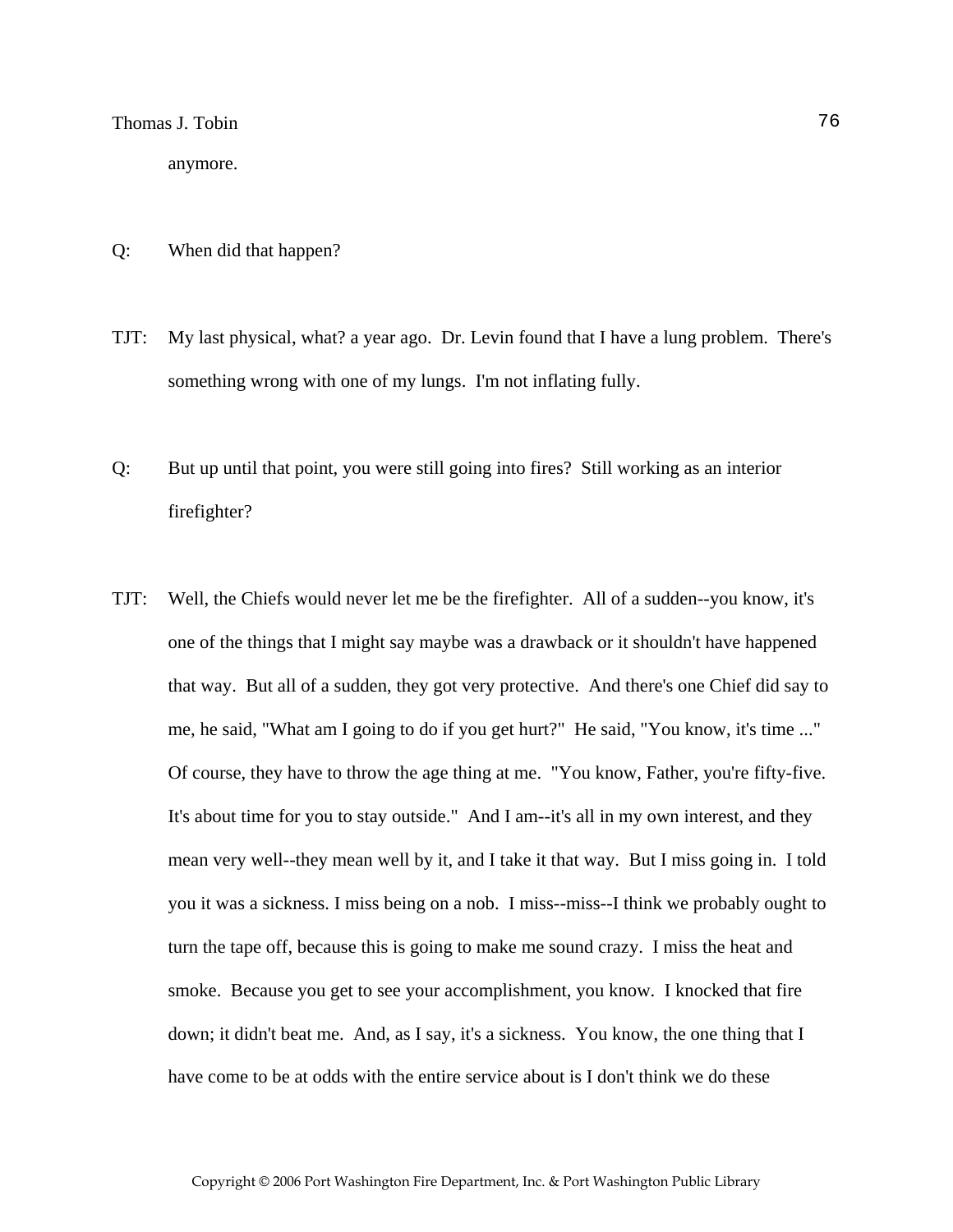youngsters a service by telling them that they have to make the rescue, or they have to get the fire out in the next number of minutes, and things like that. It causes them to take chances they shouldn't take. And when they lose somebody, it's horrific, you know. Especially if they lose a civilian. And, God forbid, if we lose a child. That's the toughest one, when you lose the children. We lost five children in a family--the Buckley family down in--Busby family, not Buckley--down on North Court years ago, and I don't think I've ever seen the men so distressed in all my life, outside of Bobby, when Bobby was killed. It's justI don't know whether it's the right thing to do anymore, to tell them, because when they don't make the rescue or with the Fire Medics, and that's one of the problems we have with burn-out with them. They take it so personally. You know, you get the call. We're volunteers. We have to get from here, get to the place, get our ambulance, and get down there. These are all--these are minutes. And a lot of times, you get the call, and really it's too late when you get the call. And these youngsters go down there, and they do everything that they can do to save that person's life and when they don't do it, some of them get very distressed. Some of the older people now, they've realized that if it's meant to be, we'll do it. If it's not meant to be, we can't beat God. And probably the hospitals tell them that, but ...

- Q: So, how do you draw the line between ...
- TJT: You don't. You know, it's each individual and how they can cope with what the event is and the results of the situation. And that's where I come in. I stand back and I wait, and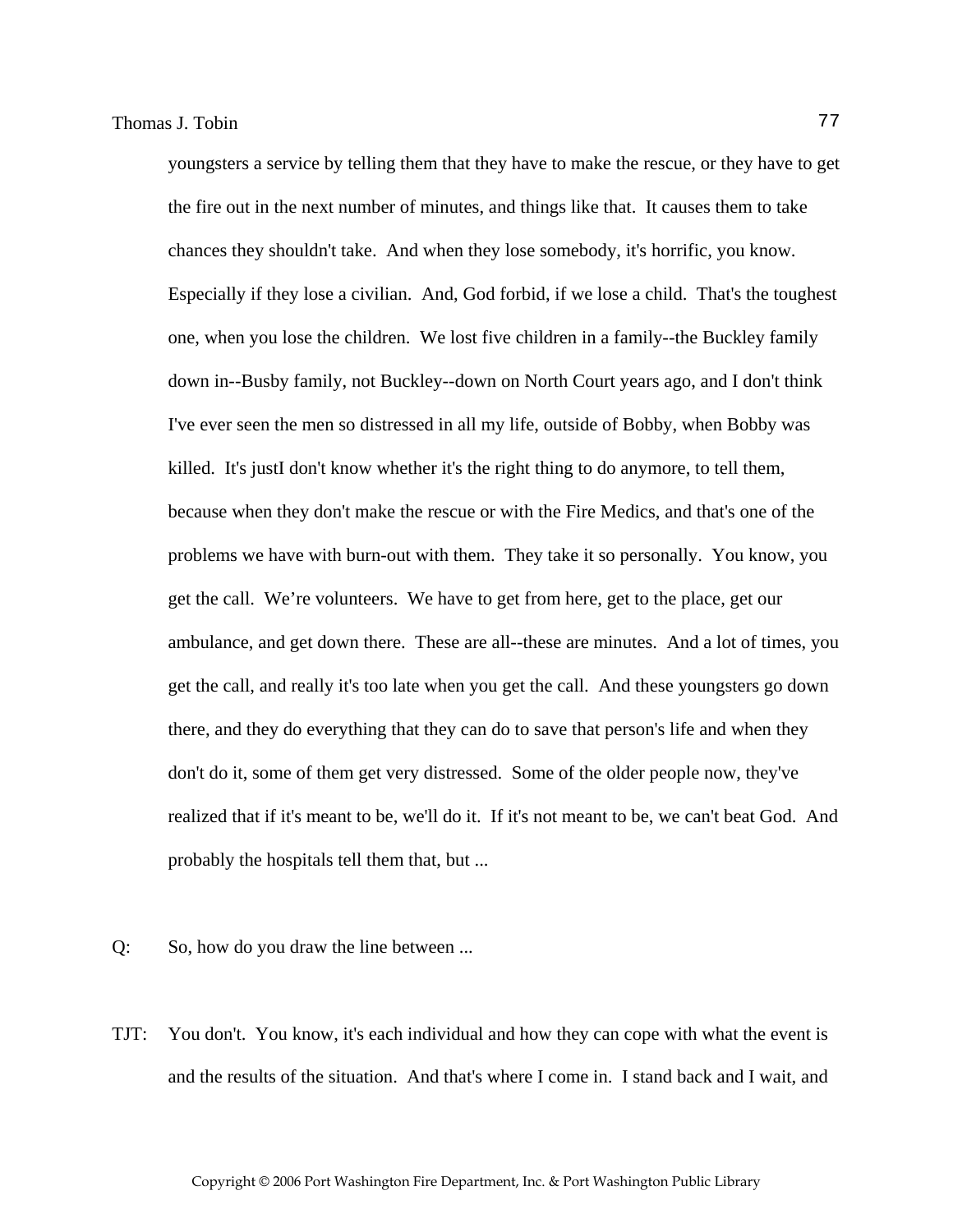that's very frustrating. You can't get in between them and God. You stand there and you try to make them understand that, you know. And another thing: I hate the terminology, "It was God's will." It wasn't God's will. But you stand there, and you try to make them understand that, you know, there's a Superior Being here. There's a superior authority, and we we can't violate that authority. And, with the youngsters today--not just today, young people--they have this what the Marines call "*semper fi*," where they just believe that if I don't rescue that person, if I don't save that life, I've failed. And that's very difficult. Because if you can't get them over that hump, they're going to suffer what we call burn-out. And it's very selfish, in a way, on my part. But my job is to keep them from burning out. I can't afford to have firefighters not come back. I can't afford to have the Fire Medics not answer those calls. Although I will tell you this one (laughs). When I went down and I had a bout with bacterial pneumonia in both lungs. I was home when it hit me, and they put in a call for the ambulance. And we have a code 85, which means it's a firefighter or a member of the firefighter's family. (Laughs) My living room looked like the State convention. I had Nassau County representative come flying through the door--he was in the area. Heard the call come over the radio. He came in. All of my Chiefs were there. The Fire Marshal showed up. The ambulance got there with about- we normally roll with three people on the ambulance--Maureen said she counted fifteen. I said this is getting ridiculous. And at the time, I didn't realize that I was in bad shape. And they took me up to St. Francis, and that's where the bacterial and viral pneumonia of both lungs--you won't believe this, but I was only getting three words to a breath. And they induced a seven-day coma. They put me into a coma for seven days. They did all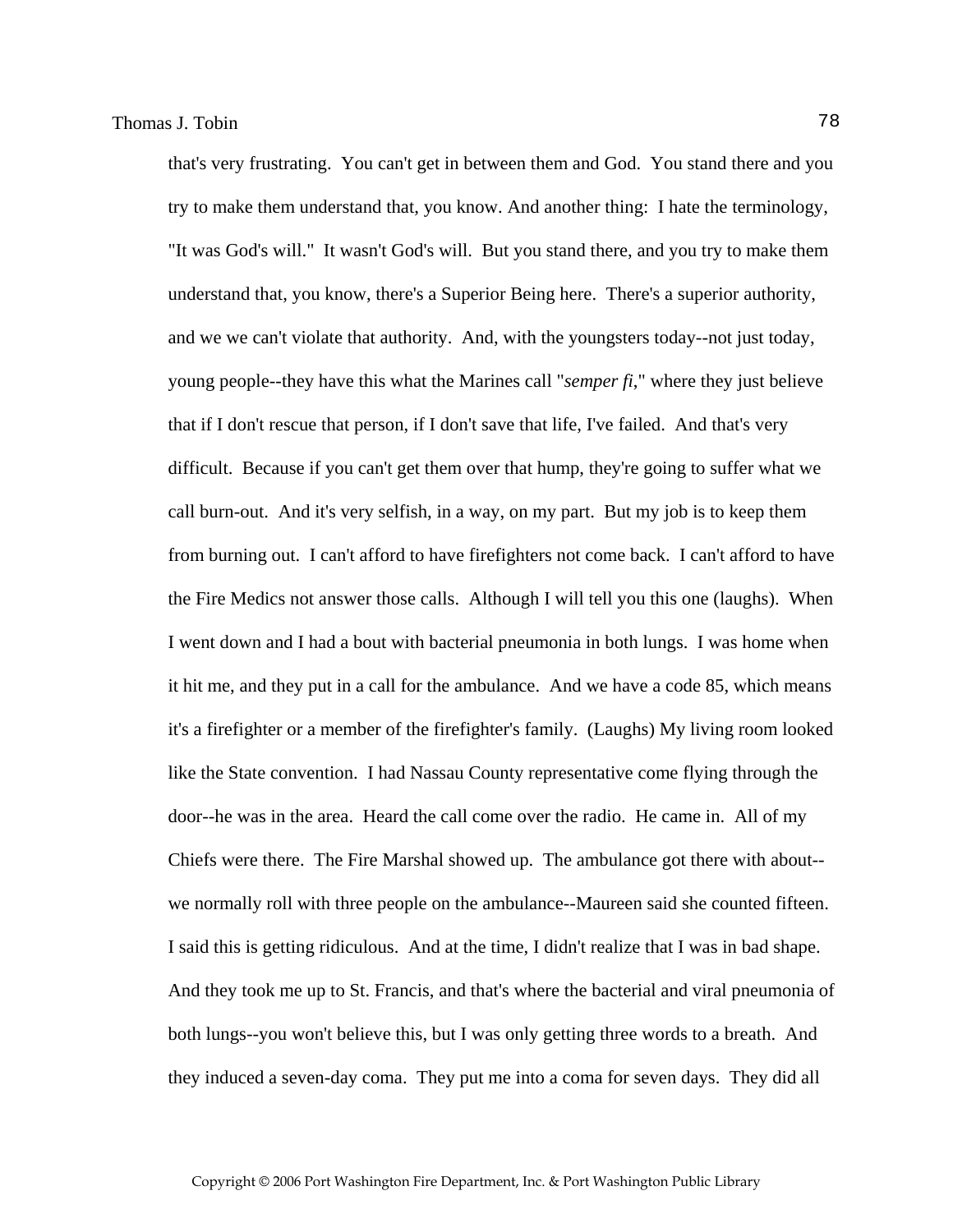they had to do. You know, I guess God said, "I don't need you up here; you stay there."

#### Q: When was that?

TJT: My son was how old? That's going to be ten years ago. Ten or so years. It's the first time I was away from my family for Christmas. I was in (laughs) St. Francis. But, you know, and again, that's when it was--you know, I even heard from the nurses and the nursing staff at St. Francis. I mean, the guys came, and they set up chairs outside in the hall. They wouldn't leave. And Maureen, you know, the women from the Fire Department came down, and Maureen, she said that she didn't cook a meal for about two weeks. She said, and they were at the hospital, and there were masses being said and services being offered in the Protestant churches, too, which all counts. That's what gets you through it. And I never realized--it was then, I think, really, that I started to realize that I was accepted as their chaplain. They really--they went all out. My kids--two of my kids were still in school. No, I'm sorry. No, Brian was in college. He came home from college. They called him and said, "You'd better come home." And he came up, and Michael was a Lieutenant at Fort Sill, Oklahoma, and he came back. And Tommy was married and living at home. But the support that came out of that was just unreal. It got to the point where they (laughs)--and we got into a hassle over this. I didn't know it, but the Chief's office put out a "Do not call." When I came home from the hospital and I was recuperating, I was what they call "out of service." And then I had to go to the Department surgeon's office. They examined me and they put me through my paces and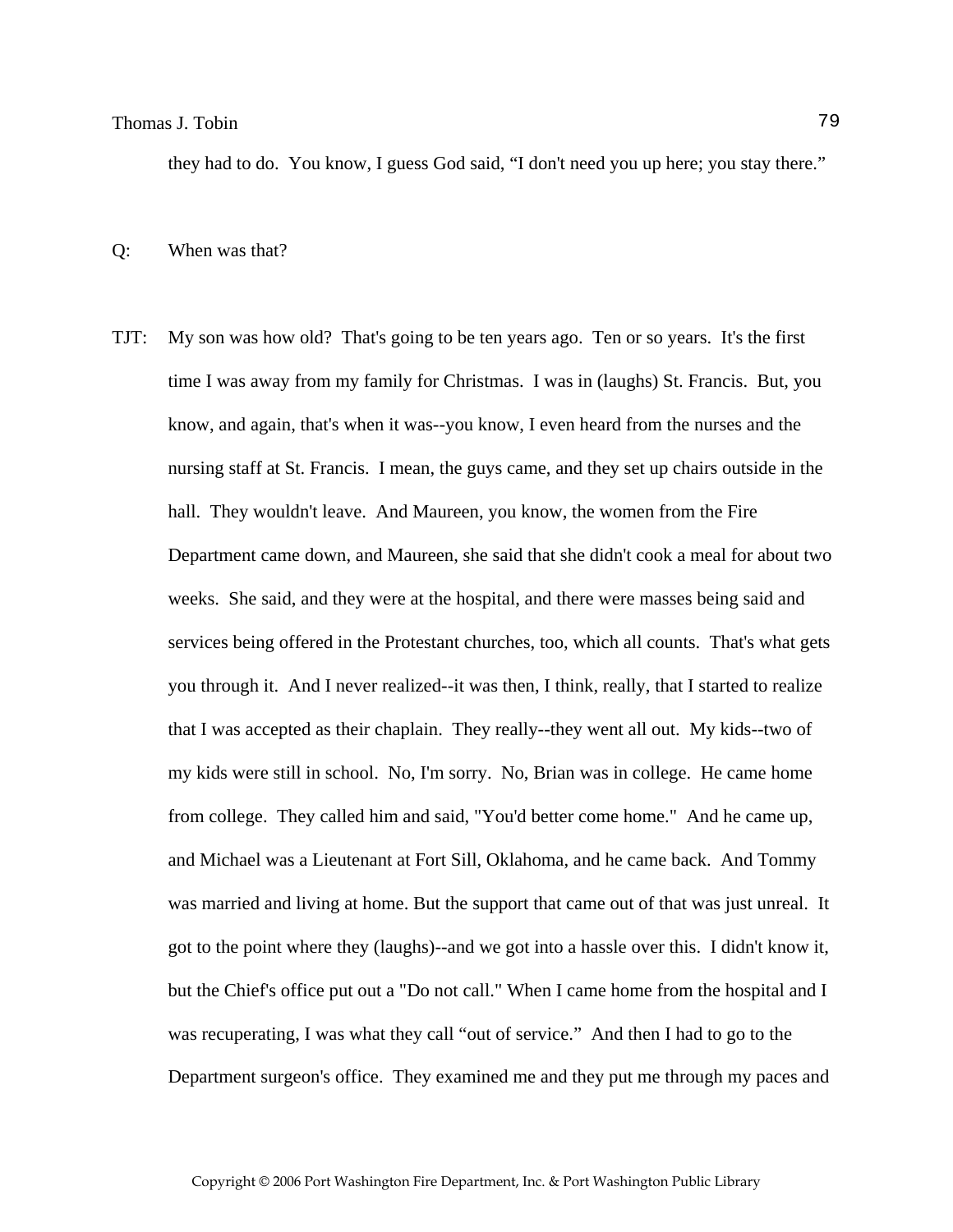they said, "Okay, you can go back into service, but you can't go back into the buildings yet." So, when the surgeon said I could go back, Chief Zwerlein said, "Oh, no, he can't." He put an order out: "You will not call the chaplain after six o'clock at night." And I didn't know it. And I said to Maureen one night, I said, "You know, things have really quieted down." I'm so happy, you know. Of course, I could hear the calls coming out over the radio. And I said, "Gee, they seem to be handling things pretty well." And (laughs) I'll never forget it. She just stood there and she said to me, "You ..." What'd she call me? "You Glom. You big Irish Glom." I said, "What are you talking about?" She says, "There's an order out they're not to contact you after six o'clock." And I went through the roof. And, you know, Peter was--you've met Peter. He is the most controlled person I have ever known. And he said to me--I said, "I want to meet with the Chief." And Maureen had tipped him. He said, "Yeah, I'll be down in a while." Okay. So he came down with Leslie, his wife, and Maureen and Leslie went in the den, and Peter and I were in the family room. And I said, "How could you do this to me?" I said, "Peter, I'm their chaplain. You can't put me out of service. The doctors are saying ..." He said, "The doctors are the doctors. I am the Chief." He .cut my legs right off from under me. But, Peter and Leslie, and John and Barbara, and Joe Pennetti and Eileen, we've been dear friends for years. And we have a--of course, we have an Eastern division, too. That's Frank Donohue, the old Chief of Police. But we've socialized for years. And Peter was-- Leslie told me later, she said, "Peter walked the halls of the house". She said, "I finally had to tell him, 'Peter, please come to bed'" when they took me to the hospital. She said he stayed at the hospital till about three in the morning. And then, you know, the rest of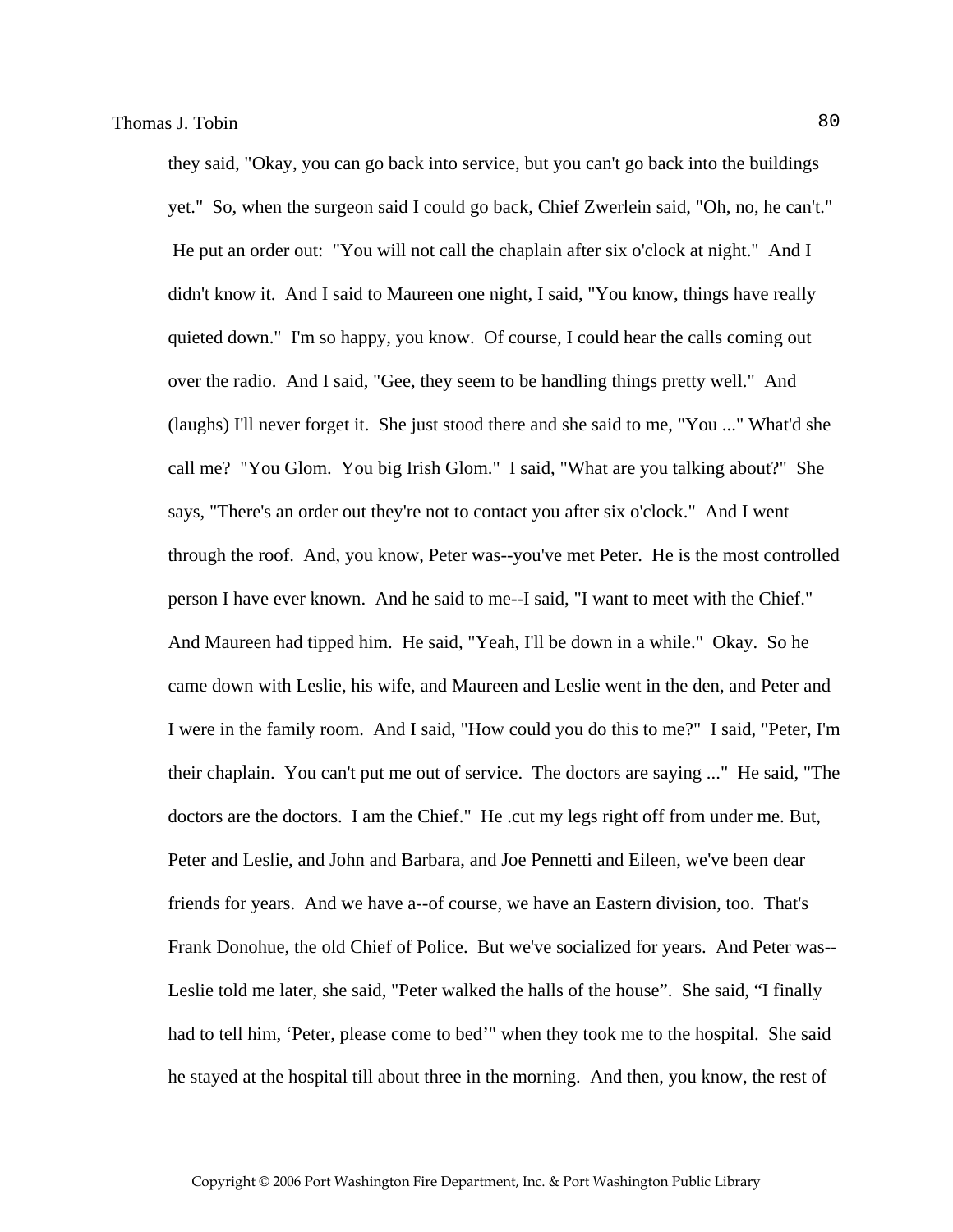it was kind of history, but ...

- Q: Well, we're glad it's history and that you're back.
- TJT: I am. But when I got back, though, they were so protective, it got to the point where at one point I had a driver. We never had a driver. You drove yourself, you know. You're a volunteer. They had a kid around the corner, he was a probationary firefighter, and "On all calls, you will stop at the chaplain's house and drive the chaplain." And this poor youngster wanted to be a fireman (laughs). He didn't want to be my chauffeur. So one night we went to a fire at Sands Point. It was going. And I had my gear in the car, and he had his, and I said, "Sandy, go fight the fire. You forget me." I said, "It's my car. I'll drive it." He said, "Oh, I don't know, Mr. T. You'll get me in a lot of trouble with the Chiefs" (laughs). And I said, "I'll handle the Chiefs." But as I say, it's just another indication of what a family we are.
- Q: What do you think is the value of this oral history?
- TJT: I think it's long overdue. Because with all due respect, the public doesn't know a damn thing about us. If you would leave me now and go out on the street and talk to, especially the white collar workers and the blue collar workers that work in the city of New York, and you talk about the Fire Department--I'm going to guess at this. I mean, I may not be totally accurate. But I would say seventy-five percent of them would think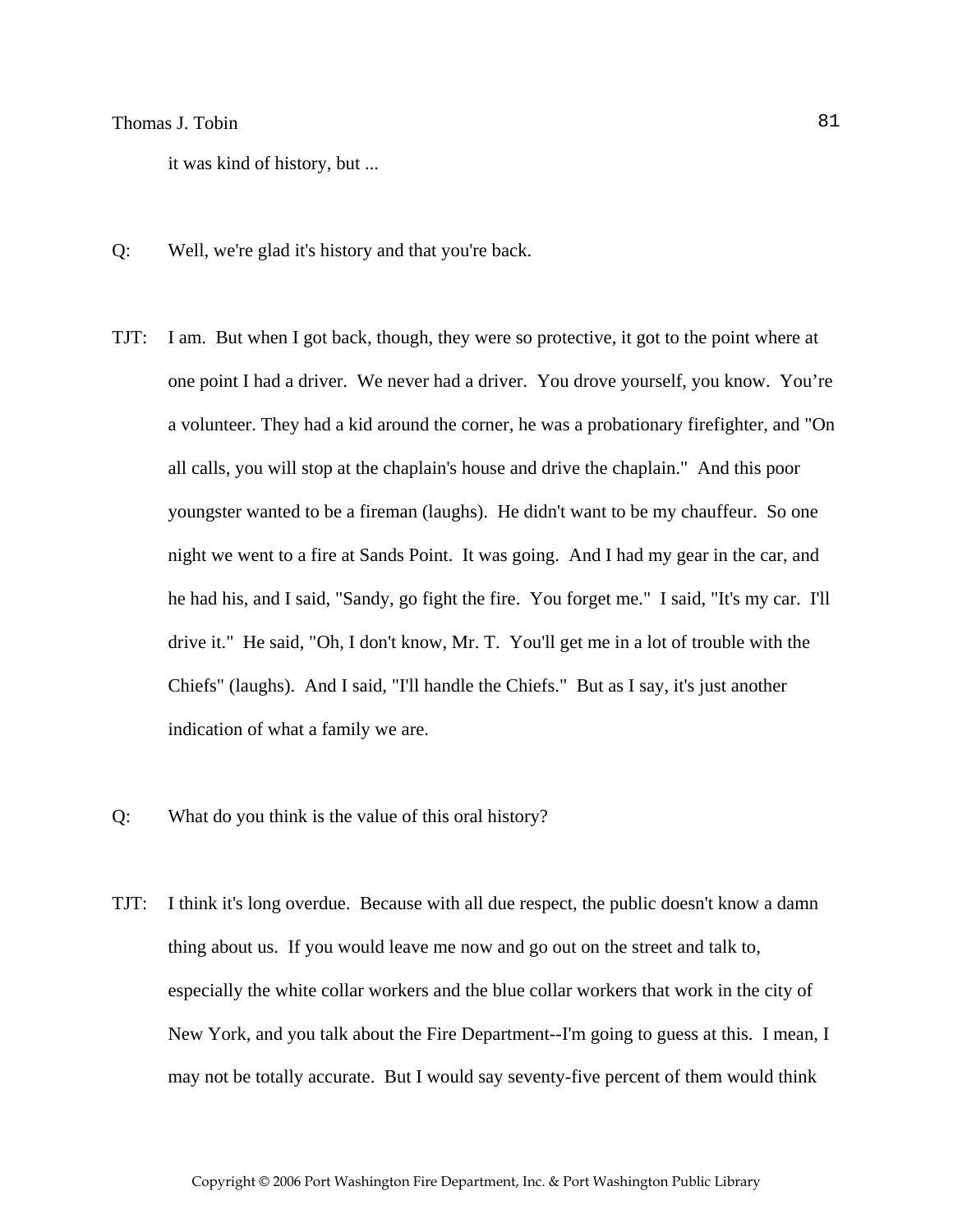we're paid. It's time the story was told. Not mine. Mine, you know, this is minimal. Am I proud of —it? Yes, I am. I created, I defined the role of the chaplain. I just hope that they will carry it on. And then there's going to be a better guy than me. That's got to be for sure. Because somebody's going to come in here, take this thing, and keep it going, and run with it. And improve upon it, because there's a lot of places to improve. But, these men and women have, for lack of a better terminology--they've been taken for granted. For years, because we never promoted ourselves. It's our fault. I'm not criticizing the public. We never promoted ourselves. We never told the public who we are. We have never gone to the public in my forty years and said, "Look, I'm a volunteer. You've got to give me the consideration that I'm coming out of a job. I'm walking out on my job. I'm leaving the job. The employer that I work for says I--you know, he's allowing me to leave the job to go and fight your fires." Conversely, I say, well, but we're fighting our own fires, too, because if a brother fireman has a fire in his house, we're going to his house. And I go back to the years long before I got in. But I studied the fire service in the United States. Years ago, they had the markers on the house from the insurance company, and if you weren't insured by the company, they rode right by. Your house burned to the ground; they couldn't care less about it. And now we have- you have youngsters and old-timers who-- you don't have to have any marker on the house. You call us for help, we're coming. People from outside the area, they don't understand that too well. We've had situations where we've had to have the police come in and keep the homeowner out of the way, because under New York State law, once the alarm comes in, your property becomes our responsibility. We run it, until we're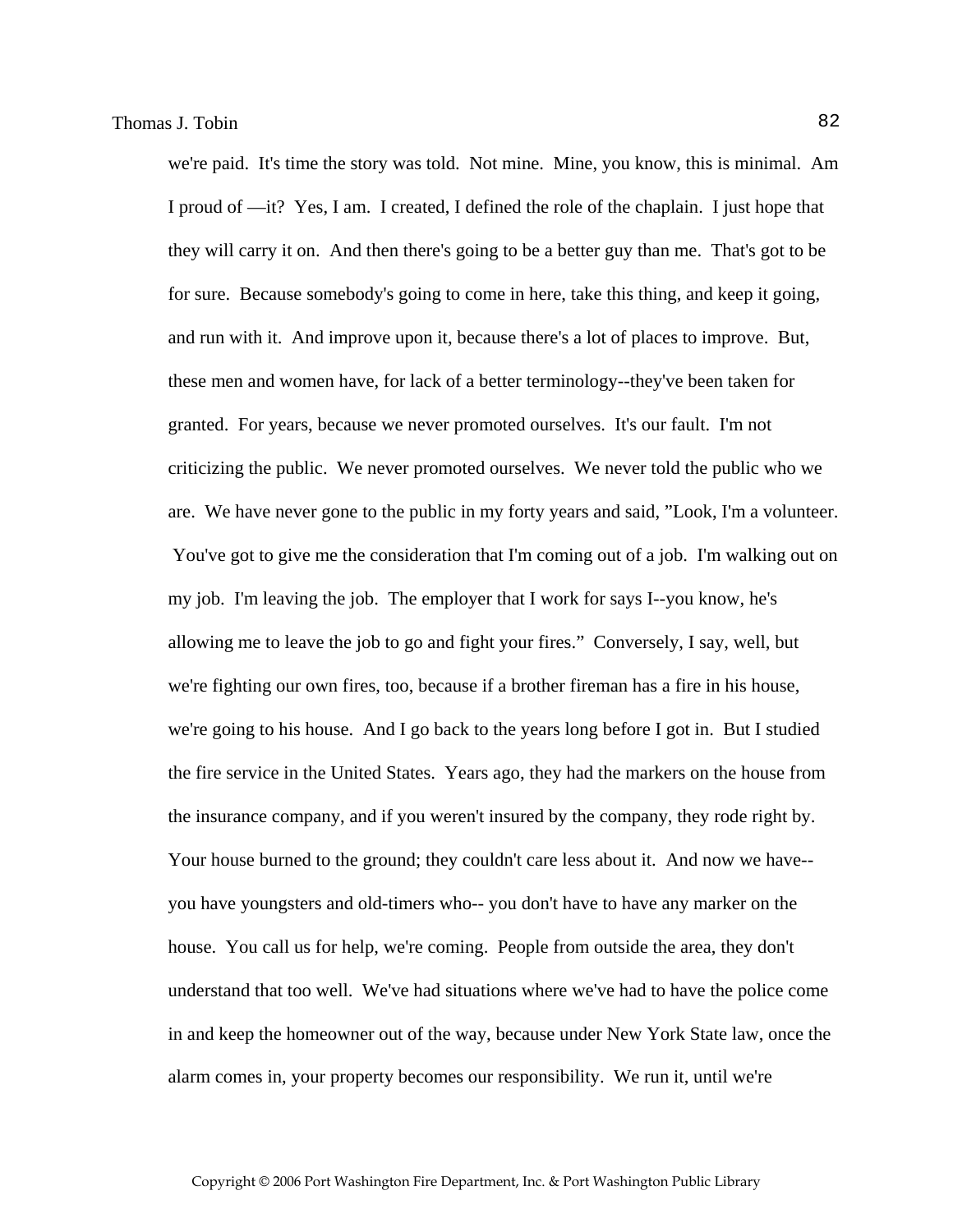finished. And that's another thing that ...

- Q: Well, what happens, I mean, what do these homeowners do?
- TJT: They get in the way. You know, "I don't want you in my living room with those boots on." You know, "Well, I'm not going to change now. I'm sorry, ma'am. If your rug got dirty, call a cleaning service, you know." We can't walk a ... [??] ... out here. We've had situations and the one that comes to mind is one in Sands Point. We didn't know it. I mean, the people had gone out to dinner. The house caught fire from a cigarette in a wastebasket. We didn't put that cigarette there. Okay? I'm not--we're not looking to assess blame here. But the house goes on fire, and the fire had--they didn't have an alarm system. The fire had to be going for probably forty-five minutes to an hour before anybody saw smoke. Sands Point called it in. We went down there. They come back from dinner. Now, I can understand they're terribly upset, because i would be to come home and find my house on fire. What we didn't know was that they had artifacts in there from the Vatican. They had had visitations with the Pope. And the artifacts were involved in the area where we were fighting the fire. But, you know, our people went in, and they saw these things, and they said, "Wait a minute. This is not just a regular painting. This is not the ..." They took them down and safeguarded them and they carried them out of the area, covered them with tarpaulins so they wouldn't get water on them. And this man came in, and I have to tell you, it was one of the few times I forgot who I was, and I told the guy, I said, "If you make one more move, you see that cop over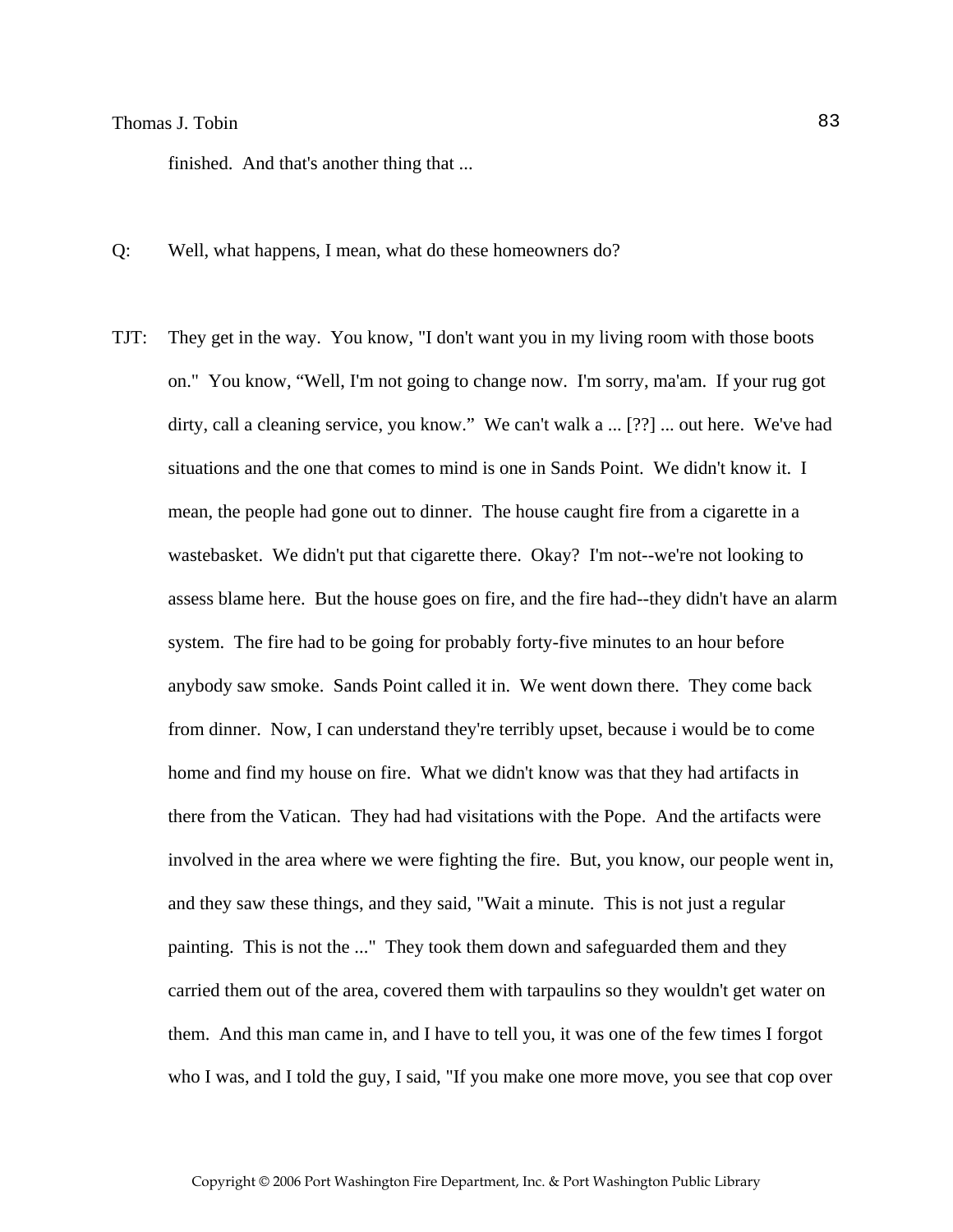there? I'm going to have him put handcuffs on you."

- Q: Why? What was the man doing?
- TJT: He wanted to get in the building. "You guys are stealing from us." And, oh, the other thing gets my nanny up, that's going to be it. And I said to him, "I beg your pardon." Because the Chief didn't want to talk to him. "Tom," he said to me, "Tom, keep that guy away from me. I'm trying to direct this fire operation. See what can be done with him." I mean, the man was accusing us of all kinds of--and I said, "Let me ask you something. Did you ever think about those young men up there?" and two of my sons were in that building. He said, "No." I said, "Well, I do." I said, "Two of my kids are in there trying to put your fire out, and they're not getting paid. They're risking their lives to put out your fire." I said, "And every one of these youngsters around here with that coat and the helmet and the boots, they're here for nothing. We didn't get paid for this. We came down to help you out, and you're going to make accusations at us?" I said, "If it was up to me, I'd stuff my helmet so far down your throat, your ankles would be swollen." The cop said, "Wait just a minute." I said, "No problem. I think you better take over" (laughs). I still--"I'm going to tell you one more time. You try to cross that ..." We had put up the fire tape. I said, "If you put your hand on it, I'm going to have this cop put the handcuffs on you." And finally, the guy's wife prevailed. She said to him, "Leave them alone." I mean, we had a working fire. And I think we had six fellows injured in that fire. It was, you know, it was heat and smoke-- it was a hot day. We took them out,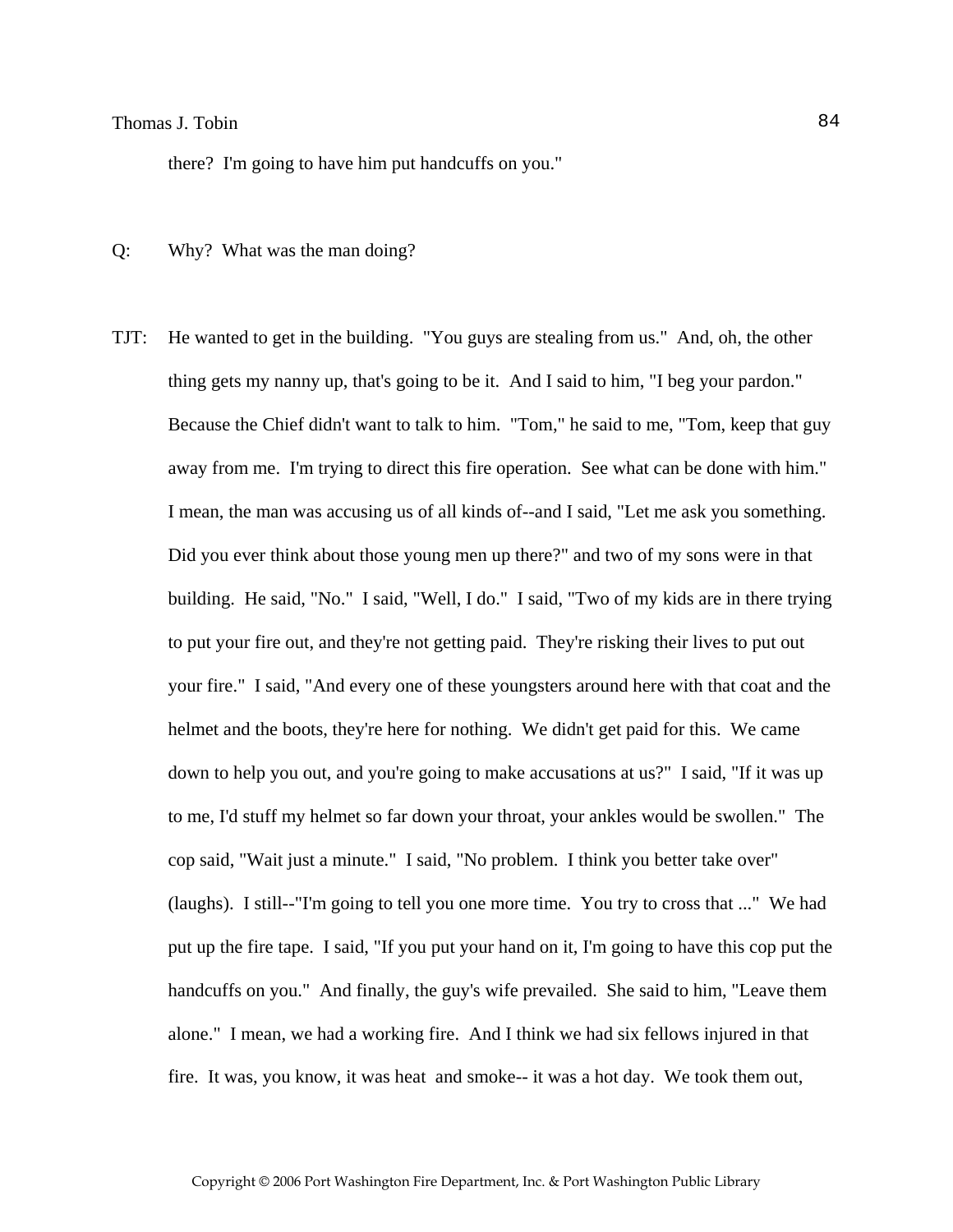hosed them down, and they were fine. But, you know...but again, I blame us for this. I don't say we have to run up and down the street, but a lot of times--we used to have a [fellow, Les Kent. He wrote for us a--what was his article? His byline: "Blue Light" or](http://www.pwfdhistory.com/trans/tobint_trans/pnews900111f_pz.pdf)  "Blue Flashing Light," or "Blue Light." And he would bring out things about the Fire Department in the column. He wrote it for Jackie Pierangelo [Editor, *Port Washington News*] who now is gone--he's alive, but he's gotten older and he kind of slowed down. Although I believe he wrote the letter for us, thanking the public for assistance with the Ashley Fund. But we have never really gone out and explained to the public who we are, and that's our fault. You know, the public has a right to know who is protecting them. And, you know, for us to just sit back and say--well, one thing we don't do. We don't get involved in the political circles at all. That's a bylaw in the Department. We do not get involved. We do not support. We do not endorse. Stay out of it. And I'm in full agreement with that. But to have the public know. You know, and quite frankly, again, there are those of the media who would have you think we're nothing but a bunch of beerdrinking slobs. And, no. We don't do anything to offset that. And I happen to think it's wrong. I think we should have a public relations committee or something within the Department. And we're now recruiting actively. We have a committee for that. But I think PR-wise, I think that the community is entitled to know that, you know, Christina graduated from EMT school. So you put a little blurb in the paper about, "We've got another EMT," or however you want to do it. But, you know, let the public know that we're constantly updating our training. These kids go to school after school. I'm not so sure I would have done it, if I had to do all of that. These youngsters, nobody--within the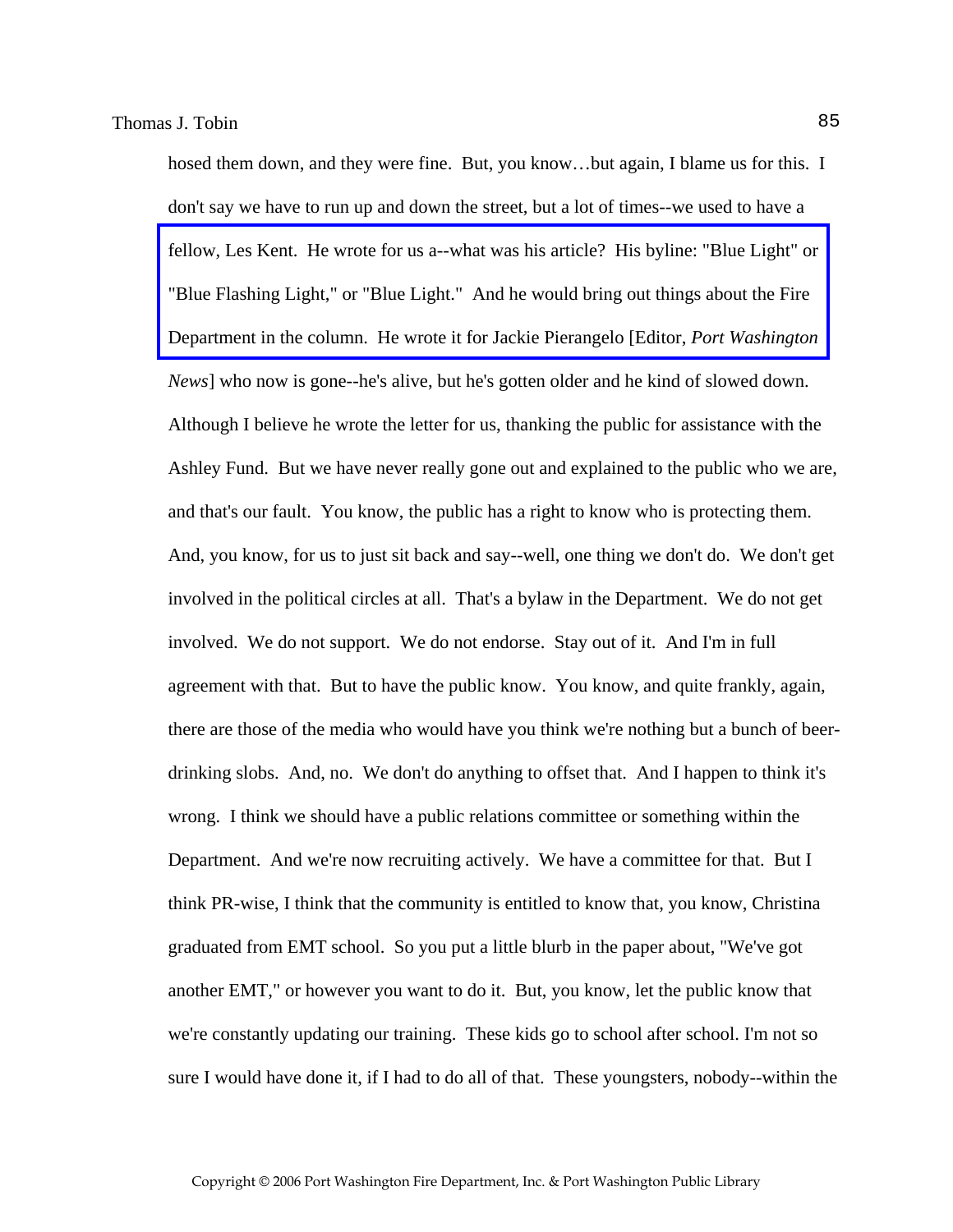Department, we accept that they'll... [?] ... Yeah, that's what we do. But as I sit there as their chaplain and I look back and I look over what they're doing, there's constantly a letter coming in from Nassau County Fire Commission saying, "Okay, we're going to hold this school." Well, that school is going to be held in Oceanside. It's not going to be held in Port Washington. Oceanside's going to have it. Ice rescue. They have to go out to Oyster Bay for that one, you know. And this is all time these youngsters give up. And they should be recognized for it. We're not going to give them medals, but you don't ignore them either. And I think the fire service, as a whole, suffers from this. We don't bother to--especially the volunteer fire service. In the city, they have their own way of getting their messages across. And I'm not looking for any type of accolades. But I do think we ought to tell them, "See that little boy over there that's a junior, or a senior at Port Washington High School? Do you know that last night, he spent four hours out at Bethpage at the Fire Academy, learning how to put out a fire." And, you know, again, I'm so proud of these kids. Oh, I get ticked off at them--don't get me wrong. I don't walk around and bathe them with holy water. There are times when I come in and I come down on them. But these kids--and not just the kids. I mean, we've got married men. And women. Who are giving up their time. They're not looking for spotlights to be put on them. But a little acknowledgment once in a while goes a long way. I don't care who you are. If you're a human, you like to be thanked.

Q: Okay, I'm going to take this opportunity to thank you (laughs) for a great interview.